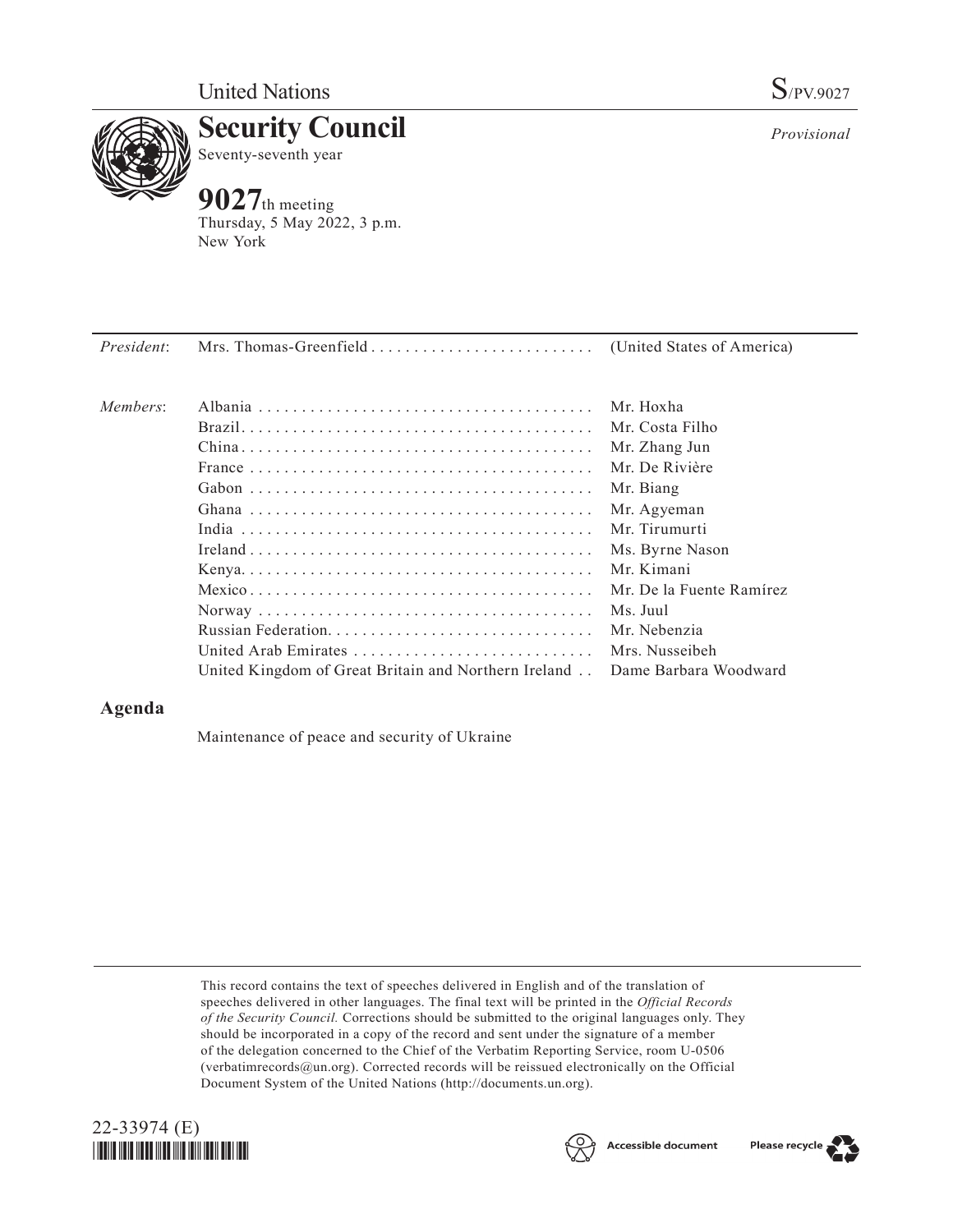*The meeting was called to order at 3.05 p.m.*

## **Expression of thanks to the outgoing President**

**The President**: I would like to take this opportunity, on behalf of the Council, to thank Her Excellency Ambassador Barbara Woodward, Permanent Representative of the United Kingdom, for her service as President of the Council for the month of April. I would also like to express the Council's appreciation to Ambassador Woodward and her team for the skill with which they conducted the Council's business last month.

### **Adoption of the agenda**

*The agenda was adopted.*

### **Maintenance of peace and security of Ukraine**

**The President**: In accordance with rule 37 of the Council's provisional rules of procedure, I invite the representatives of Germany, Greece, Italy, Latvia, Poland, Slovakia and Ukraine to participate in this meeting.

On behalf of the Council, I welcome His Excellency Mr. Piotr Gliński, Deputy Prime Minister and Minister of Culture and National Heritage of Poland.

In accordance with rule 39 of the Council's provisional rules of procedure, I invite the following briefers to participate in this meeting: Mr. Martin Griffiths, Under-Secretary-General for Humanitarian Affairs and Emergency Relief Coordinator; Ms. Michelle Bachelet, United Nations High Commissioner for Human Rights; and Ms. Tetiana Luzan, Advocacy Coordinator at Right to Protection.

Mr. Griffiths, Ms. Bachelet and Ms. Luzan are joining today's meeting via video-teleconference.

The Security Council will now begin its consideration of the item on its the agenda.

I wish to warmly welcome His Excellency Secretary-General António Guterres, to whom I now give the floor.

**The Secretary-General**: I welcome this opportunity to address the Security Council on my recent visit to the Russian Federation and Ukraine, where I met with President Putin and President Zelenskyy on 26 April and 28 April, respectively. As part of my visit to the

region, I also held discussions with President Erdoğan in Ankara and President Duda in Rzeszów, Poland.

Throughout my travels, I did not mince words. I said the same thing in Moscow as I did in Kyiv, which is exactly what I have repeatedly expressed in New York, namely, that Russia's invasion of Ukraine is a violation of its territorial integrity and of the Charter of the United Nations and that it must end, for the sake of the people of Ukraine, Russia and the entire world.

I visited Moscow and Kyiv with a clear understanding of the realities on the ground. I entered an active war zone in Ukraine with no immediate possibility of a national ceasefire and with a full-scale ongoing attack on the east of the country.

Before the visit, the Ukrainian Government issued an appeal to the United Nations, and to me personally — expressed publicly by the Deputy Prime Minister — regarding the dire plight of civilians in the devastated city of Mariupol, and specifically at the Azovstal plant.

In my meeting with President Putin, I therefore stressed the imperative of enabling humanitarian access and evacuations from besieged areas, including first and foremost Mariupol. I strongly urged the opening of a safe and effective humanitarian corridor to allow civilians to reach safety from the Azovstal plant. A short time later, I received confirmation of an agreement in principle.

 We immediately followed up with intense preparatory work with the International Committee of the Red Cross (ICRC), along with Russian and Ukrainian authorities. Our objective was to initially enable the safe evacuation of those civilians from the Azovstal plant, and later the rest of the city, in any direction they choose, and to deliver humanitarian aid. I am pleased to report on some measure of success.

Together, the United Nations and the ICRC are leading a humanitarian operation of great complexity, both politically and in terms of security. It began on 29 April and has required enormous coordination and advocacy with the Russian Federation and the Ukrainian authorities. So far, two safe passage convoys have been successfully completed. In the first, concluded on 3 May, 101 civilians were evacuated from the Azovstal plant, along with 59 more from a neighbouring area. In the second operation, completed last night, more than 320 civilians were evacuated from the city of Mariupol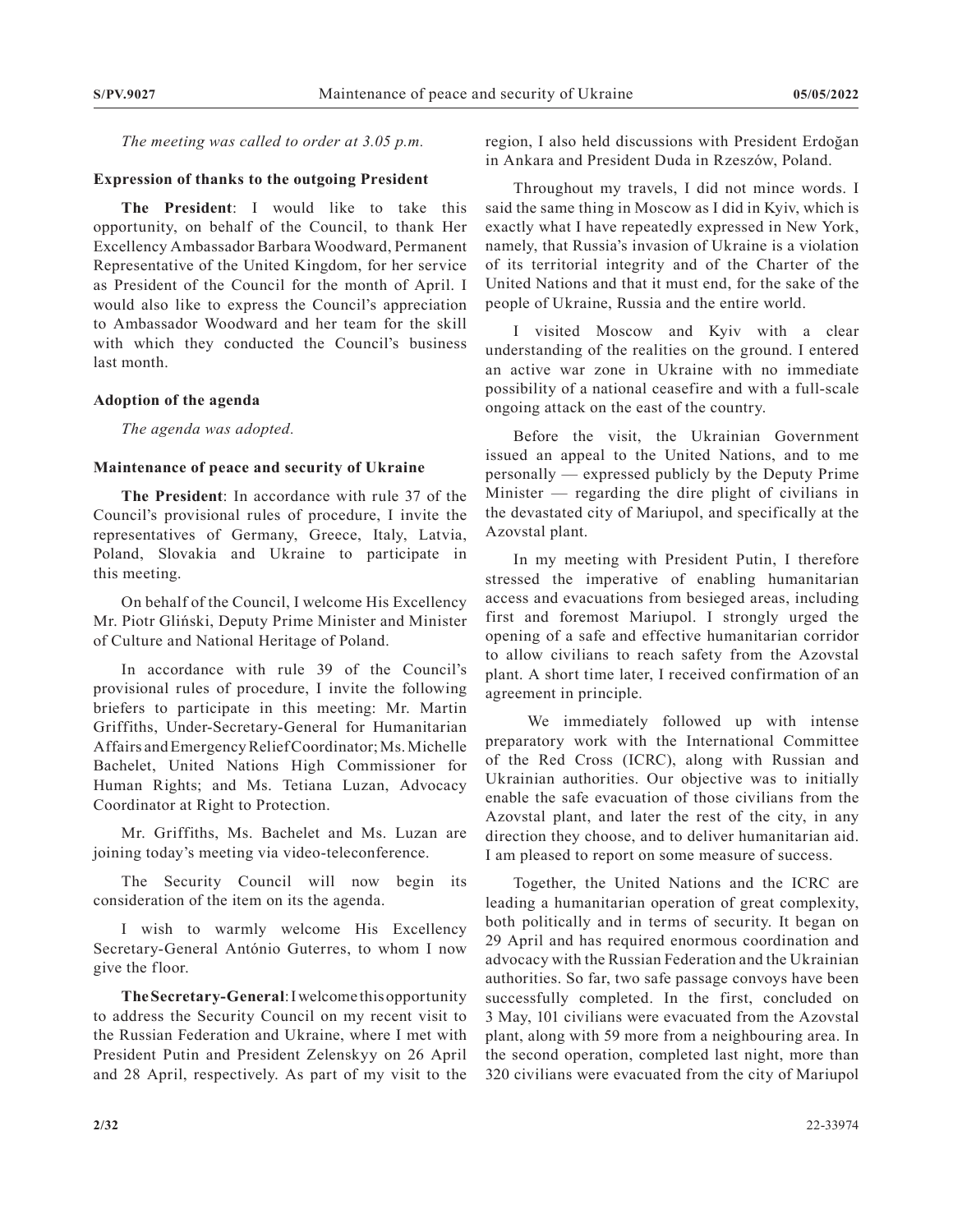and surrounding areas. A third operation is under way, but it is our policy not to speak about the details of any of them before they are completed, to avoid undermining possible success. It is good to know that, even in these times of hyper-communication, silent diplomacy is still possible, and is sometimes the only effective way to produce results.

So far, in total, nearly 500 civilians found longawaited relief, after living under relentless shelling and the scarce availability of water, food and sanitation. The evacuees have shared moving tales with United Nations staff. Mothers, children and frail grandparents spoke of their trauma. Some were in urgent need of medical attention. I hope that the continued coordination with Moscow and Kyiv will lead to more humanitarian pauses to allow civilians safe passage from the fighting and aid to reach those in critical need. We must continue to do all we can to get people out of those hellscapes.

Under-Secretary-General for Humanitarian Affairs and Emergency Relief Coordinator Martin Griffiths will brief the Council today in greater detail on the most recent efforts in Mariupol and additional steps. High Commissioner Bachelet will brief on reports of violations of international humanitarian law and international human rights law, possible war crimes and the need for accountability. As I discussed yesterday with President Zelenskyy, the United Nations will continue to scale up humanitarian operations, save lives and reduce suffering.

My meetings with both leaders also focused on the crucial issue of global food security. Indeed, the worldwide implications of this war were in full view in my subsequent travels to West Africa. In Senegal, the Niger and Nigeria, I heard direct testimony from leaders and civil society on how the war is unleashing a food security crisis. We need quick and decisive action to ensure a steady flow of food and energy in open markets, by lifting export restrictions, allocating surpluses and reserves to those who need them and addressing food price increases to calm market volatility. But let me be clear — a meaningful solution to global food insecurity requires reintegrating Ukraine's agricultural production and the food and fertilizer production of Russia and Belarus into world markets, despite the war. I will do my best to help facilitate a dialogue to help make that a reality.

At the same time, the war in Ukraine, in all its dimensions, is setting in motion a crisis that is also devastating global energy markets, disrupting financial systems and exacerbating extreme vulnerabilities for the developing world. That is precisely why I established the Global Crisis Response Group on Food, Energy and Finance — to mobilize United Nations agencies, multilateral development banks and other international institutions to help countries face those challenges. We were particularly engaged in making proposals at the spring meetings of the International Monetary Fund and the World Bank.

The war on Ukraine is senseless in its scope, ruthless in its dimensions and limitless in its potential for global harm. The cycle of death, destruction, dislocation and disruption must stop. It is high time to unite and end this war.

**The President**: I thank the Secretary-General for his briefing.

I now give the floor to Mr. Griffiths.

**Mr. Griffiths**: As members just heard from the Secretary-General, elements of diplomatic progress are coming into view, even as civilian suffering mounts. I will speak briefly today, if I may, about the human toll of the war and then about what we are doing to address humanitarian needs, including a short update on our most recent operations. I know that High Commissioner Bachelet will provide details on the impact on civilians.

To recap, the destruction of civilian infrastructure has come to characterize the conflict. Apartment buildings, schools and hospitals in populated areas have been attacked. They must not be. More than 13 million Ukrainians have now been forced to flee their homes, of whom 7.7 million are displaced inside Ukraine. Lives have been uprooted, ripped apart and will never the same again. Many other people could not run. Often, the most vulnerable are simply stuck. The elderly and people with disabilities have been unable to seek shelter from bombs, get out to gather supplies or receive information on evacuations.

The threat of gender-based violence, including conflict-related sexual violence, sexual exploitation and abuse and human trafficking, has risen considerably since the war began, as I am sure we will hear from the other briefers. Allegations of sexual violence against women, girls, men and boys are mounting. As we have all seen, roads are heavily contaminated with explosive ordnance, putting civilians at risk and stopping humanitarian convoys from reaching them.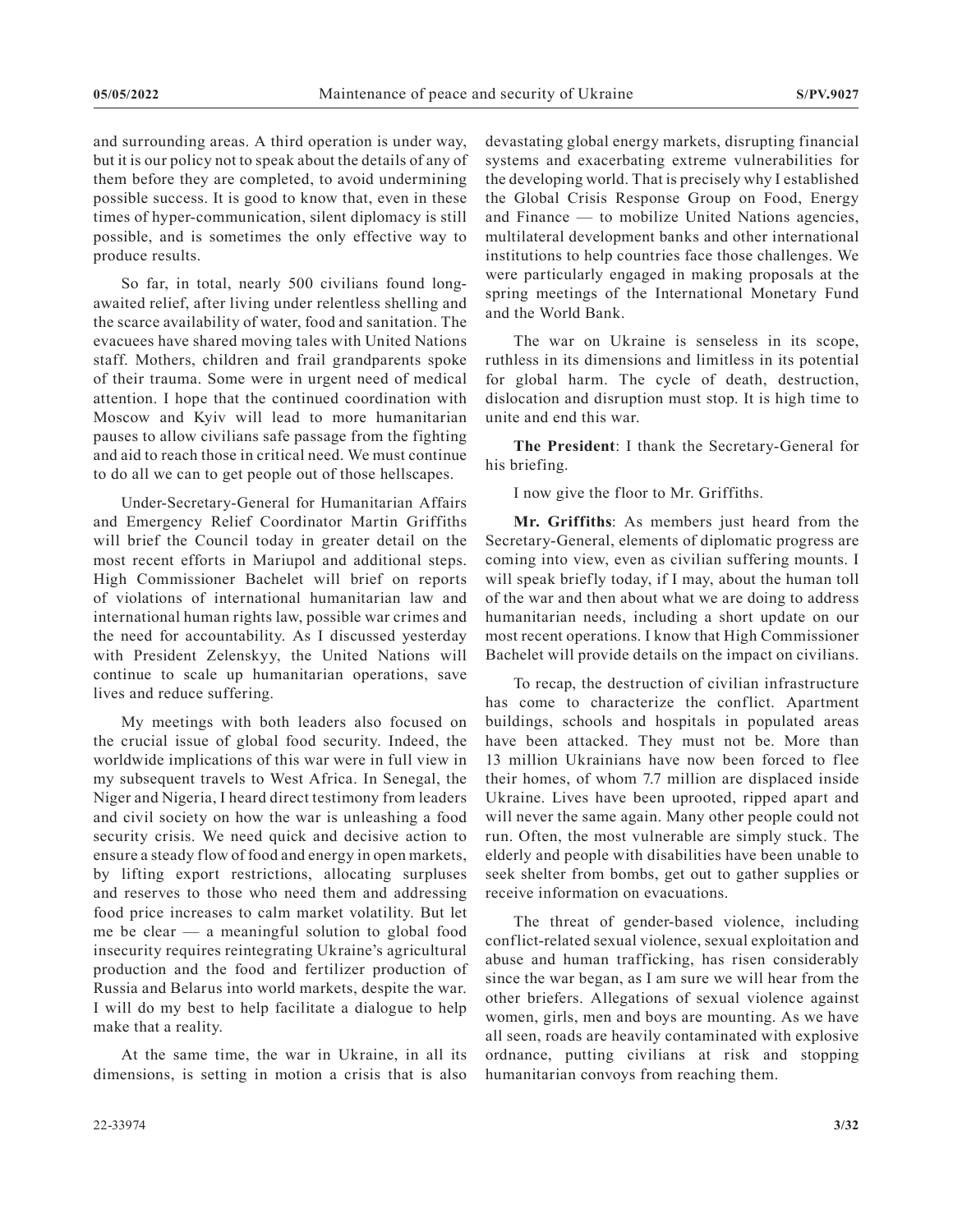Let me brief members on what the United Nations and its humanitarian partners are doing inside Ukraine to meet those growing needs. There are approximately 217 humanitarian partners with whom we work in Ukraine. We have scaled up at record speed. We have more than 1,400 United Nations staff deployed across the country, operating out of eight hubs beyond Kyiv, with staff, warehouses and supplies in 30 locations, principally, of course, across the east of the country, where the war is happening and the needs are greatest.

We have reached more than 4.1 million people with some form of assistance, on a daily basis, across all of the country's 24 oblasts. Our humanitarian response has three main aspects. First, we deliver a great deal of humanitarian assistance and protection services to displaced people. I know that that is not enough; it is inadequate. I know that we will hear more about that. That is all across the country, especially where internally displaced people have sought safety or where people have begun returning to severely damaged communities, which is a crucial development. Just a few weeks ago when I was in Irpin, the Mayor described to us, as I think he did to the Secretary-General, how his people are trying to return to Irpin — but to do so, reconstruction will be necessary and will take a year and a half, as he put it.

Restoring basic services necessary to survival is key. I was very struck by the fact that the International Committee of the Red Cross (ICRC) very quickly after the conversation I had with the Mayor, but not as a result of it, went in to repair the basic services element for the population of Irpin to be able to return. In those areas, injecting cash aid allows civilians to choose what they need and offers a modicum of dignity in these fractious times. It helps to keep markets open and liquidity and supply chains moving.

We plan to reach 1.3 million people with cash assistance. Plugging into Ukraine's social protection system with top-up payments and working with the Government and the Prime Minister to implement his plans for the distribution of cash to his people in order to reach families at risk has needed technical liaison but is now largely achieved. Cash-based aid will now scale up rapidly.

Secondly, the other part of our response is working on prepositioning supplies to forward operating bases and increasing our preparedness in areas to where we imagine the war might move next.

Thirdly, as we have heard from the Secretary-General, we engage every single day with the parties to the conflict to push for the movement of aid to civilians in areas of active conflict, or to negotiate to help civilians leave for safer areas. So far, we have been able to stage five inter-agency aid convoys to some of the hardest hit areas — operations that required a humanitarian notification system used by both parties to allow for safe passage movements. They have been a lifeline, a small mercy perhaps, to civilians encircled by fighting, bringing in medical supplies, water, food rations, non-food-items and so forth. It is a beginning, but hopefully it is not an end.

As the Secretary-General has described, we have seen a glimmer in these past days, thanks to his efforts and those of our colleagues on the front line. As Council members know, on 2 May, more than 100 civilians were evacuated from the Azovstal plant in Mariupol, including women, children and older people. About 60 more people joined that convoy on the outskirts of Mariupol and were then able to move to safety. And it was, as the Secretary-General described, a project of the greatest complexity and of constant oversight, and it was an exceptional operation.

I am especially grateful to the International Committee of the Red Cross and the leadership of Peter Maurer, as well as to our own highly experienced first responders. But I must also applaud the authorities — essentially the respective militaries of both Ukraine and the Russian Federation — for their close and constructive and essential cooperation in making that operation a reality. It showed us that that can happen. And I believe, although the numbers were not great, that a single life saved is worth every ounce of effort.

As of yesterday, as the Secretary-General said, we were able to move more than 320 civilians out of the Mariupol area broadly, again working closely in lockstep with the ICRC and with the cooperation of Ukrainian and Russian authorities. Today we have a third operation, which began this morning, with the intent of evacuating civilians from Mariupol and Azovstal. And as he said, we prefer not to speak about that operation until it is complete.

What I can finally say about this is that we are finally seeing the fruits of our labour over these past many weeks — of establishing liaison in Moscow and of the visit that preceded the Secretary-General — which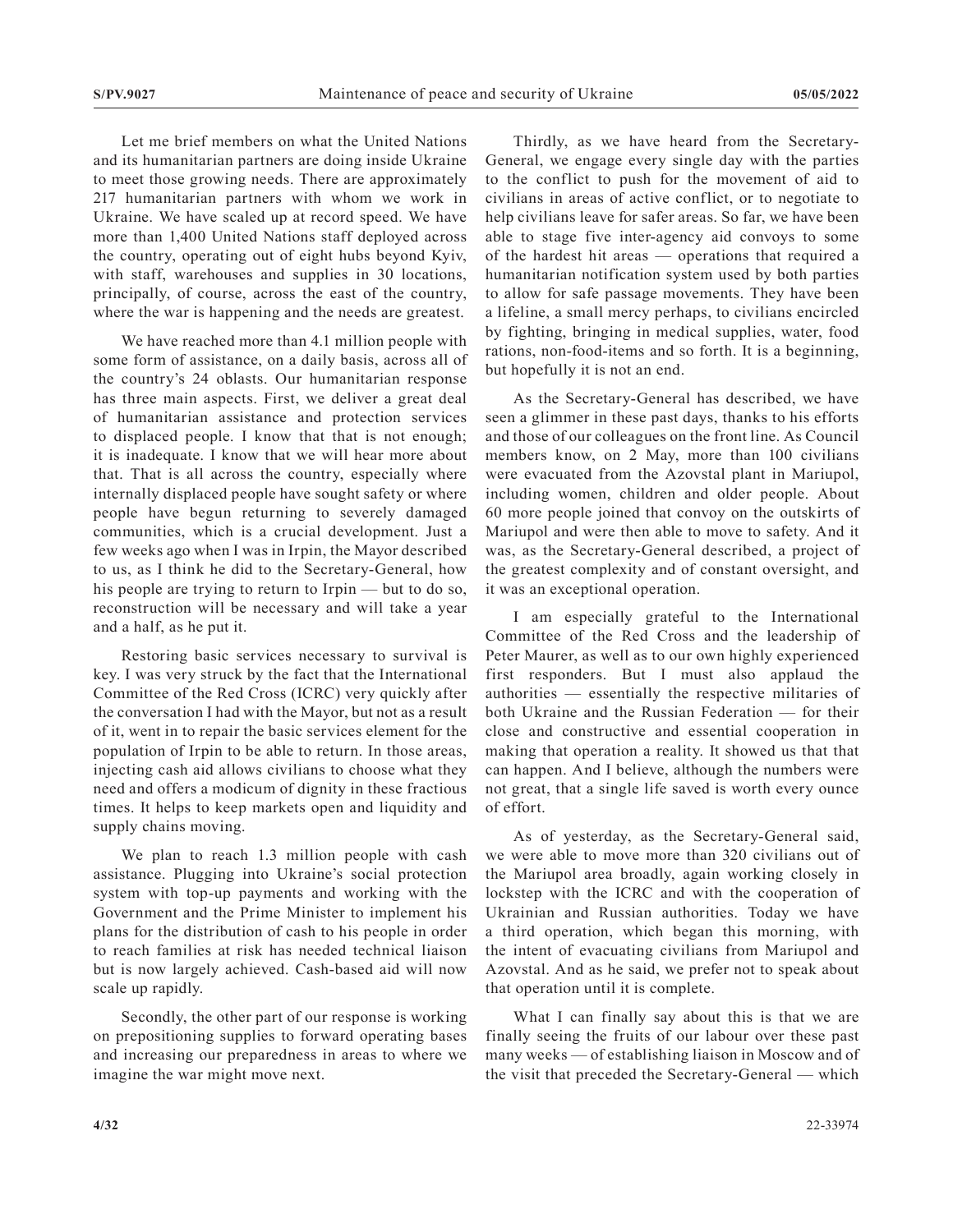were brought about by the long and detailed meetings with the leaderships on both sides this past week. We are beginning to see now that the agreement on local ceasefires — because none of those movements of safe passage would happen without local ceasefires, pauses or windows of silence — are allowing us to make some progress. And we are building relations and experience that we hope we can broaden to more such operations. That is the third element of our humanitarian programme.

We will keep pushing for more civilians to be able to leave Mariupol, and indeed Azovstal, if they so choose. And we will begin, on that basis, to explore options for reaching others where the need is greatest and where we need and desire to serve the people of Ukraine in their hour of direst need.

**The President**: I thank Mr. Griffiths for his briefing.

I now give the floor to Ms. Bachelet.

**Ms. Bachelet**: For over eight years, since 15 March 2014, the Office of the United Nations High Commissioner for Human Rights (OHCHR) — through the human rights monitoring mission in Ukraine — has been monitoring the situation in country. To date, we have released close to 50 periodic and thematic reports.

On 24 February, we quickly adapted to a very different working environment. Like millions of Ukrainians, the staff of my Office relocated to other regions of the country, but — and I am very proud to say — have not paused their work for a single day. Currently, the mission has staff on the ground in Uzhgorod, Kyiv, Lviv, Dnipro, Donetsk and Odesa, and conducts field visits to various parts of the country, including the Kyiv and Chernihiv regions just last week.

The mission continues to verify allegations of violations of international human rights law and of international humanitarian law in the context of the Russian Federation's armed attack on Ukraine. Many of those allegations concern violations that may amount to war crimes.

Based on the mission's work, my Office updated the Human Rights Council at the end of March, and will present a report on the human rights situation in Ukraine covering the period from 24 February to 15 May at the next session of the Council in June. My press statement on Ukraine of 22 April summarized our most recent findings. It pains me to say that all our concerns remain valid, and the situation keeps deteriorating.

Today is the seventy-first day of the escalation in hostilities, expanding the already eight-year-long conflict to all regions of the country. Reports of deadly incidents, such as attacks on hospital No. 3 and the drama theatre in Mariupol, on the railway station in Kramatorsk, on residential areas in Odesa, have become shockingly frequent. There seems to be no end in sight to the daily reports of civilian deaths and injuries.

My team on the ground conveys the palpable trauma and shock experienced by the people they speak with, the vast majority of whom have either personally witnessed a violation or are victims themselves.

Rather than try to describe what victims are going through, let me use their words. Residents of Mariupol set up a Telegram channel to share information about their relatives who perished in the city: "He was killed in front of his wife and children." "Her body remained under the debris of her house. We could not even bury her." "My uncle died from loss of blood after sustaining fragmentation injuries. I know only that he was buried in a collective grave." I could share many more such messages.

Last week, on 28 April, when the Secretary-General was visiting Kyiv to meet the President of Ukraine, Volodymyr Zelenskyy, the city was hit by two missiles. At least one woman, a journalist, was killed, and four civilians were injured in the attack. An OHCHR team was in Kyiv on that day too, preparing to visit Bucha. On the same day, we corroborated 22 civilian deaths and 40 civilian injuries in other places of Ukraine.

In Ukraine as a whole, my Office has recorded 6,731 civilian casualties since 24 February. We know the real figures are considerably higher. As my Office consistently reports, most of those casualties have been caused by the use of explosive weapons with wide-area effects in populated areas, such as shelling from heavy artillery, including multiple launch rocket systems, missiles and air strikes.

My Office is also documenting the devastating consequences of the conflict on other human rights. In areas around Kyiv, from late February for about five weeks, Russian forces targeted male civilians, whom they considered suspicious. Men were detained, beaten, summarily executed and, in some cases, taken to Belarus and Russia, unbeknownst to their families, and held in pre-trial detention facilities. My staff met with families who are searching for their missing male relatives, desperate to know where they are, if they are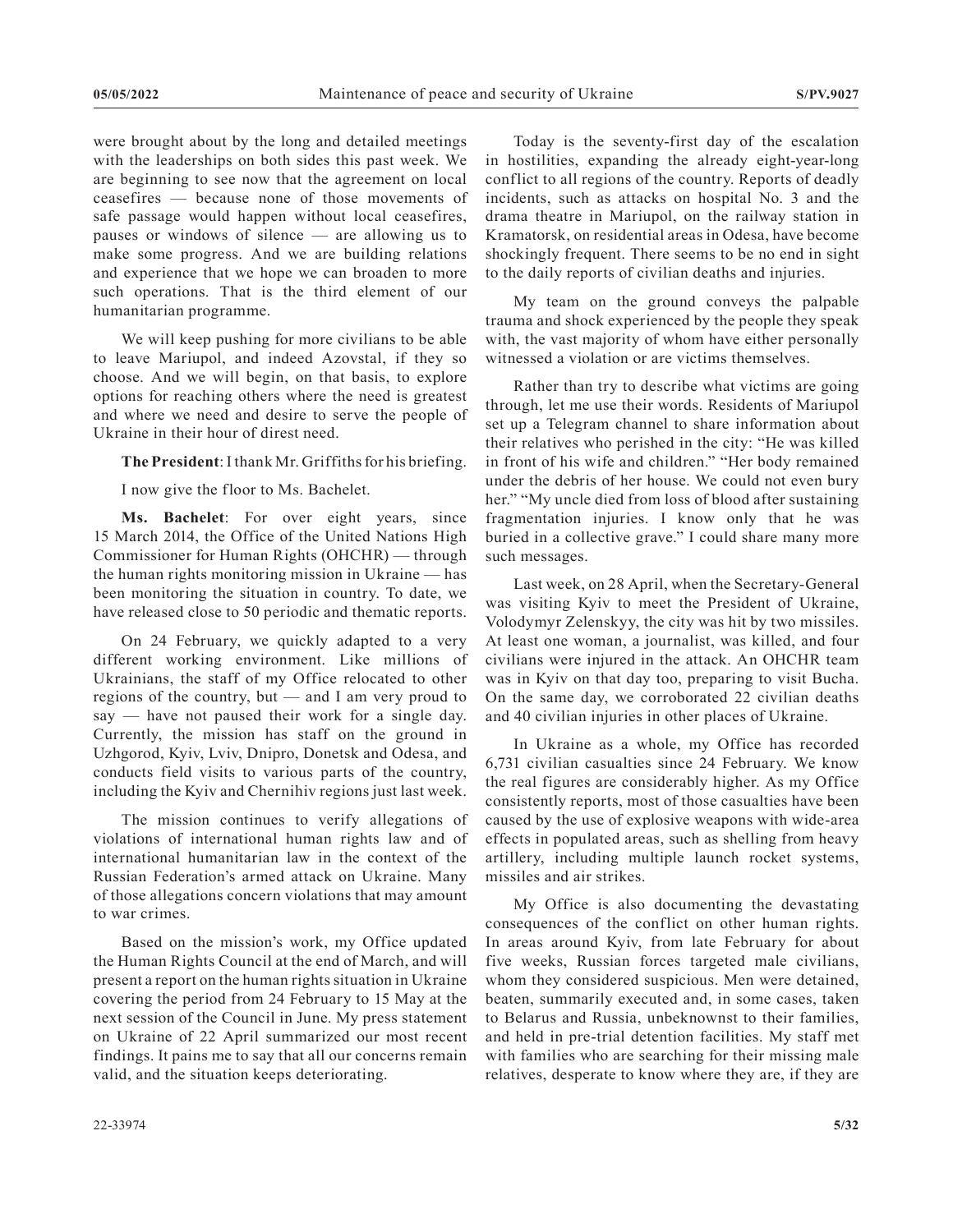alive, and how they can get them back. Families were shot at as they tried to escape in convoys. In some areas, it was dangerous to cross the street, with snipers or soldiers shooting at anyone who tried. Local authorities are compiling lists of dead and missing, continuing exhumations, taking DNA from relatives, while also trying to reconnect those districts to electricity and water.

In other areas controlled by Russian armed forces and affiliated armed groups such as the Kharkiv, Donetsk, Luhansk, Zaporizhzhya and Kherson regions, we continue to document arbitrary detention and possible enforced disappearances of representatives of local authorities, journalists, civil society activists, retired servicemen of the armed forces and other civilians by Russian armed forces and affiliated armed groups. As of 4 May, my Office had documented 180 such cases, of which five victims were eventually found dead. We have also documented eight possible forced disappearances of people considered to be pro-Russian in Government controlled territory.

My staff heard about cases of women having been raped by Russian armed forces in areas that were under their control, as well as other allegations of sexual violence by both parties to the conflict. And yet, the stigma around rape and sexual violence continues to prevent victims and their families from feeling safe to report. That only highlights the importance of ensuring adequate and safe support services for victims.

Grim evidence of torture, ill-treatment and summary executions of prisoners of war committed by both parties to the conflict is surfacing. My Office is collecting such evidence, which will be included in its future reporting.

The only way for those horrors to stop is for armed forces to fully respect their obligations under international human rights law and international humanitarian law. It is vital that all parties give clear instructions to their combatants to protect civilians and persons hors de combat, as well as to distinguish between civilian and military objects. Those in command of armed forces must make it clear to their members that anyone found to have been involved in such violations will be prosecuted and held accountable. Accountability demands that evidence be preserved and that mortal remains be treated with decency.

The list of gross violations of international human rights law and serious violations of international humanitarian law continues to grow each day. We cannot let the number of victims continue to rise.

A one-day ceasefire alone would spare the lives of at least 50 civilian children, women and men, including many older persons. A one-day ceasefire would prevent 30 to 70 civilians from being injured and a dozen from becoming disabled. A one-day ceasefire would allow several thousand civilians to safely leave areas where they are currently trapped in hostilities. Most important, a ceasefire will show that the horror in Ukraine can be stopped. It is of the most fundamental importance that the ongoing hostilities cease, once and for all.

Advocating for accountability is a cornerstone of my Office's work. If the perpetrators of violations against civilians and persons hors de combat are brought to justice, potential perpetrators will think twice before unleashing similar unlawful attacks or acts of violence and creating new victims. Accountability also contributes to the healing process for the victims, their families and society at large.

National justice systems are the most crucial. I urge the parties to the conflict to investigate all violations of international human rights law and international humanitarian law allegedly committed by their armed forces, and I welcome Ukraine's efforts in that regard.

My Office is fully committed to supporting those systems and the work of the Independent International Commission of Inquiry on Ukraine and to cooperating with the Office of the Prosecutor of the International Criminal Court and other international justice mechanisms, in accordance with our established United Nations frameworks.

Let us commit to putting a stop to this senseless conflict. We must be steadfast in our efforts for peace and resolute that justice will be done.

**The President**: I thank Ms. Bachelet for her briefing.

I now give the floor to Ms. Luzan.

**Ms. Luzan**: It is a great honour today to represent Ukraine's civil society, which mobilized in the first hours after the full-scale Russian invasion of 24 February, as they did before for eight years of the war.

Our joint efforts are aimed at supporting brave Ukrainians fighting at the forefront, as well as in public offices in Lviv, Kyiv and Kramatorsk. They consist of volunteers, municipal workers planting flowers in Kharkiv and other cities in Ukraine under heavy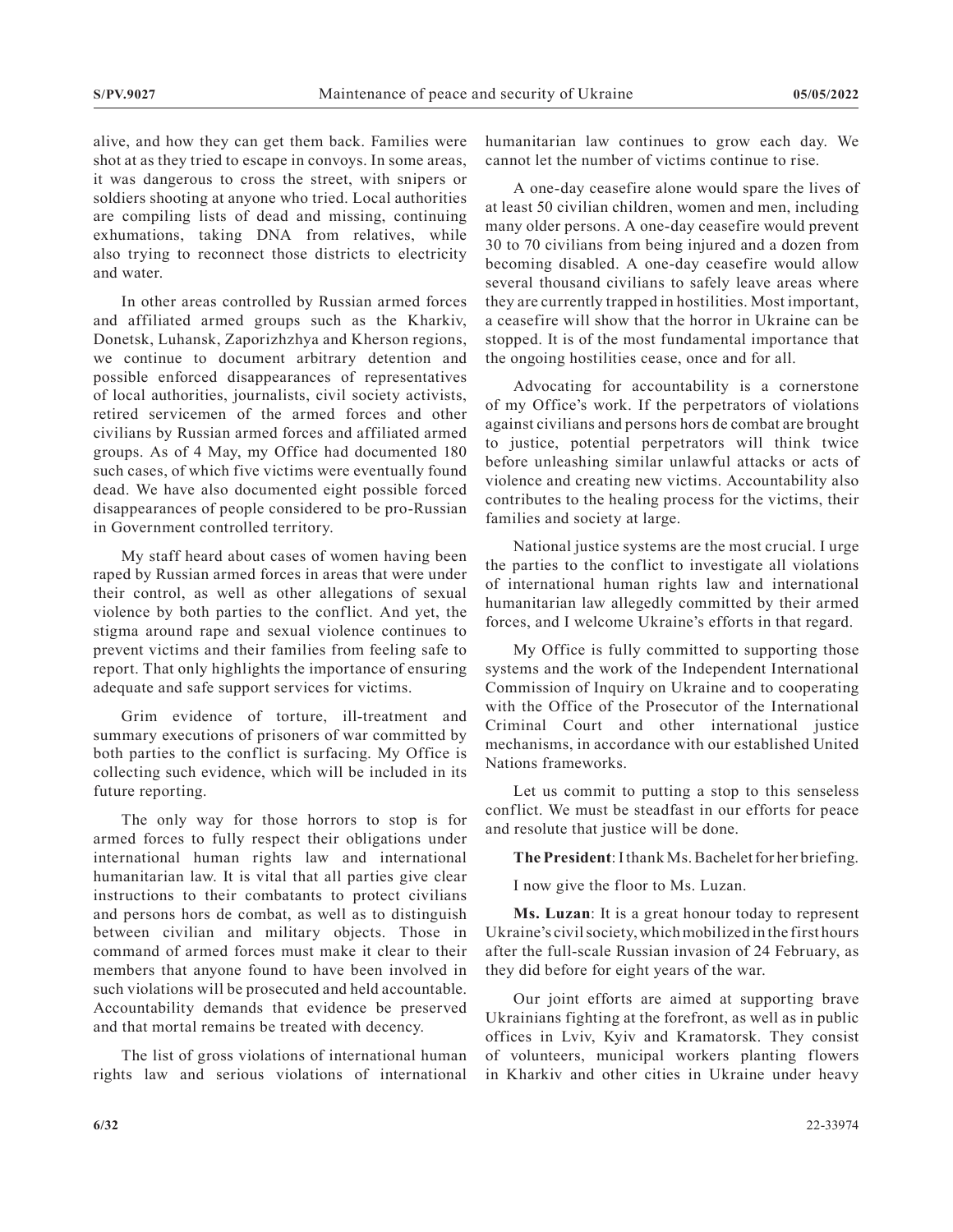shelling. They are railway workers evacuating people away from hostilities and death. They are bakers, cashiers and grocers and all people affected by the war. All Ukrainians are now beating as one big heart.

In the chaos of war, no one should be left behind. People, their lives, health, honour, dignity and security will always be our greatest value. In order to maintain that goal, Ukraine and the whole civilized world will face immense challenges caused by the military invasion of the Russian Federation.

The war has lasted eight years. In 2021, the number of internally displaced persons (IDPs) in Ukraine, including the occupied territories of Crimea, Donetsk and Luhansk regions, officially reached almost 1.5 million. At the end of April, the International Organization for Migration reported that the number of internally displaced persons as a result of the fullscale invasion of the territory of Ukraine reached 7.7 million. They all carried the same heavy burden of displacement. They all need equal protection.

We must also not forget the Ukrainians — from Mariupol, Chernihiv, Sievierodonetsk and other cities and villages — who were forcibly displaced to the Russian Federation. They were forcibly displaced without documents or means of communication and were exposed to "filtration" by the Russian Federation. In the two most recent months, more than 1 million people suffered that fate, including approximately 200,000 children. It must be ensured that those who are willing to come back to Ukraine or travel to other countries have the ability to do so.

The challenges that children and their parents have experienced in the face of war are overwhelming. Right to Protection received calls via our hotline of parents ready to send their children abroad with complete strangers out of desperation because of the Russian atrocities being carried out in Kharkiv, Mariupol and other cities. The world was shaken by stories of little boys as young as 4 or 5 crossing the State border alone or, in the best-case scenario, with barely familiar people.

Ukraine and recipient countries should assume responsibility for protecting those vulnerable little Ukrainians so that they can safely cross State borders, supported by specially trained State officers and child service representatives. Recipient countries must guarantee their protection at the highest level; family reunification should be pursued; and their safe

and timely return to the Ukraine after the war must be ensured.

The number of killed and injured civilians is everincreasing. The destinies of dozens of thousands of people in Mariupol, Kherson, Kharkiv, Chernihiv and Irpin are unknown. Relatives cannot always prove the deaths of their loved ones — even if they witnessed that person's final moments. The international community must assist the Government of Ukraine in establishing and enforcing appropriate measures for investigation and prosecution — because each life is priceless and relatives deserve to know the truth.

I want to mention the Ukrainians who have fled Ukraine, seeking safety and security in the European Union and other countries of the civilized world. Those Ukrainians — overwhelmingly women and children — must not be overlooked. We must promote their rights, provide them shelter, protect them from human trafficking and ensure their access to services, including psychological help. Stateless persons and third-country nationals who had previously found refuge in Ukraine must also be granted protection alongside Ukrainians.

Finally, it is of paramount importance to recall the vast number of IDPs, many of whom may not even have a roof over their heads. In many cases, the conditions of temporary accommodations do not comply with the basic norms of adequate shelter. IDPs live in collective or transit centres established in schools or places of common use that are often not designed to provide shelter during cold periods.

Over 32 million square metres of housing and other properties were destroyed, damaged or occupied. Despite the massive destruction that the world has seen in Bucha, Irpin, Chernihiv and Kharkiv, thousands of civilians either returned or never left their damaged homes. All of them urgently need adequate temporary or permanent accommodations, especially for the cold autumn and winter periods. Those who chose not to leave their damaged homes must receive much-needed tangible support, such as construction materials, tools, plastic wrapping and physical help.

In addition, such unprecedented massive destruction of civilian infrastructure requires durable solutions from the Ukrainian authorities, with the support of the international community. We call on all members of the Security Council, international organizations and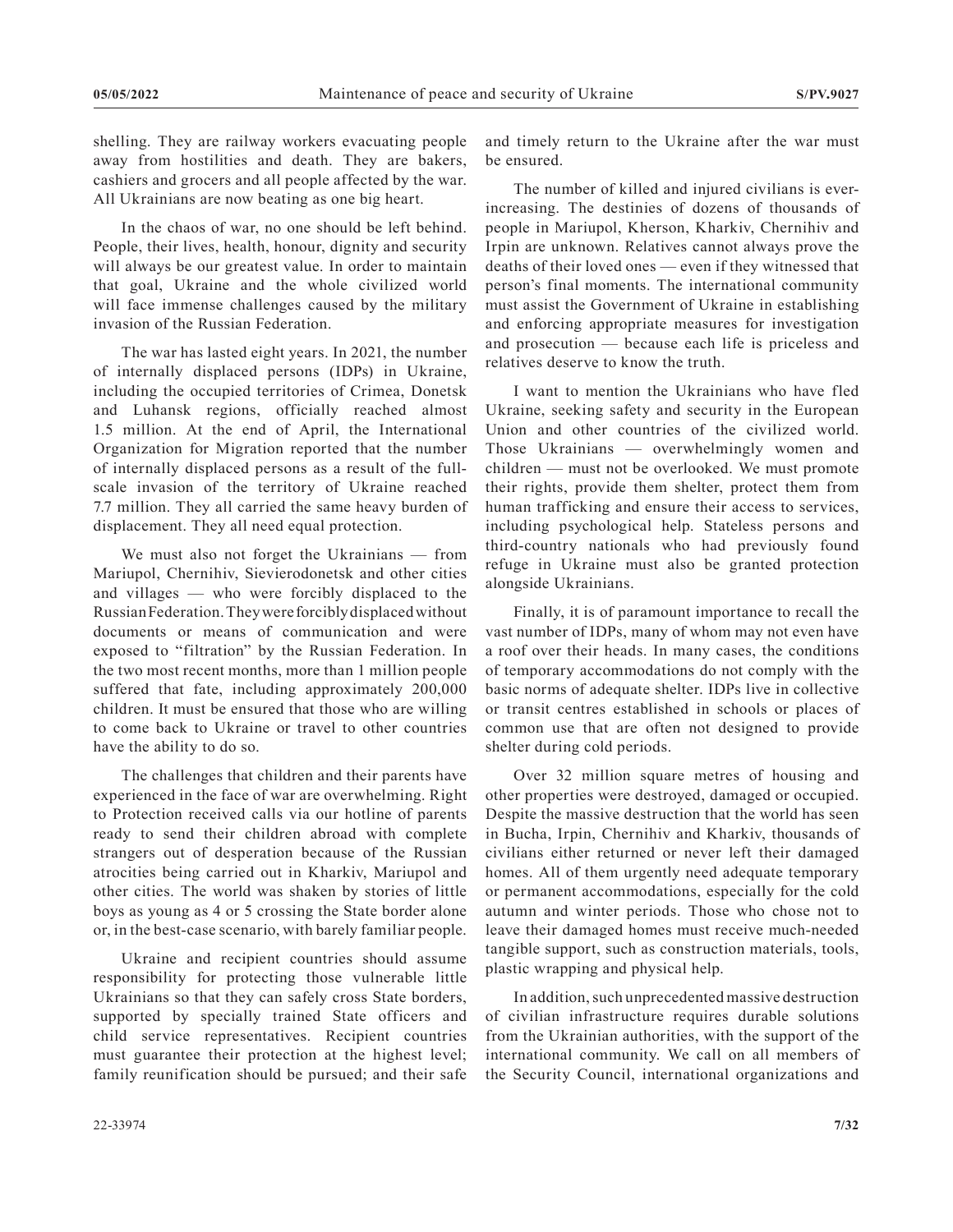Governments to firmly support the people of Ukraine in these dark times.

In the name of the millions of people who have died, those yet unborn and the surviving residents of Ukraine, a United Nations Member since 1945, we are required to rephrase and give a new sense to the Universal Declaration of Human Rights.

"All human beings are born free and equal in dignity and rights" to live in peace.

**The President**: I thank Ms. Luzan for her briefing.

I would like to draw the attention of speakers to paragraph 22 of presidential note S/2017/507, which encourages all participants in Council meetings to deliver their statements in five minutes or less, in line with the Security Council's commitment to making more effective use of open meetings.

I shall now give the floor to those members of the Council who wish to make statements.

**Mr. Hoxha** (Albania): May I start by congratulating the United Kingdom presidency on its excellent stewardship of the Security Council during the month of April. I wish you, Madam President, as well as the United States team, the very best for this month. I would also like to thank the Secretary-General for his remarks, for his clear positioning in upholding international law and, even more so, for his efforts to negotiate safe passage for civilians in Mariupol during his recent visit to Russia and Ukraine. We all must be proud of what the United Nations system is doing to help Ukraine and its people. I would also like to thank Under-Secretary-General Griffiths, High Commissioner Bachelet and Ms. Luzan for their important and updated, yet sobering information.

The absurd, unprovoked, unjustified and ongoing war of choice of Russia in Ukraine is in its third month. While Russia continues to be immured in total denial, the world continues to witness a never-ending human tragedy. Despite worldwide calls, there is no end in sight. Calls for a humanitarian pause during Orthodox Easter went unheeded. The war continues to inflict undue pain on Ukraine and its people. Indiscriminate shelling and bombing of population areas, the killing of civilians and attacks on health facilities, schools and civilian infrastructure continue. Extrajudicial killings, sexual violence and rape — actions that may amount to war crimes — have been documented and are mounting, as we heard from Under-Secretary-General Griffiths.

The eastern and southern parts of Ukraine are now facing severe consequences, while air strikes continue in multiple areas in Ukraine, causing additional damage and civilian losses. Every time that we meet here, there are new reports of casualties and news of more atrocities uncovered and more destruction inflicted, just like the apartment hit in Odesa, killing eight civilians, including a three-month-old baby, and all those dreadful accounts just mentioned by High Commissioner Bachelet.

But Russia's actions are not limited only to Ukraine. More than 5 million people have been forced to cross the borders. No one could have imagined how quickly the world's breadbasket could go from wheat fields to battlefields. Global hunger is soaring to alarming levels, exacerbated like never before by this war, which is destroying a country, aggressing developing countries and challenging the entire world.

To date, 1,200 bodies have been discovered around Kyiv, almost all of whom were civilians, killed by a bullet to the head. Members will recall that the Kremlin considered Ukrainians as brothers, yet it is killing them. When one kills one's family, one is a monster. Soldiers have tortured, raped and murdered, only to be honoured for their bravery. They should be called to account, not celebrated.

As Russia stalls and keeps redrawing its strategy, everything indicates that disabused commanders have abandoned military doctrine and, to prove any form of success, are flattening cities and terrorizing civilians. That is the victory *à la russe*. When one cannot prevail on the battlefield, one resorts to atrocities — a terrible match of incompetence with brutality. That is a cruel reality and a dreadful prospect.

The more Russia struggles in the face of Ukraine's resistance, the more the Kremlin's rhetoric continues to escalate into the madman's idea of nuclear war. Nuclear sabre-rattling is ignominious. Once it was by the President himself, then another official and then the unstoppable propaganda machine. What is the purpose of showing on the television a nuclear weapon, which could trigger a tsunami strong enough to flood the entire United Kingdom? What is the logic of staging a nuclear explosion in the heart of Ireland? There could not be a more striking contrast between dreams and projects of science for conquering space and extending human civilization beyond the planet and that archaic and rotted rhetoric of the possible use of weapons of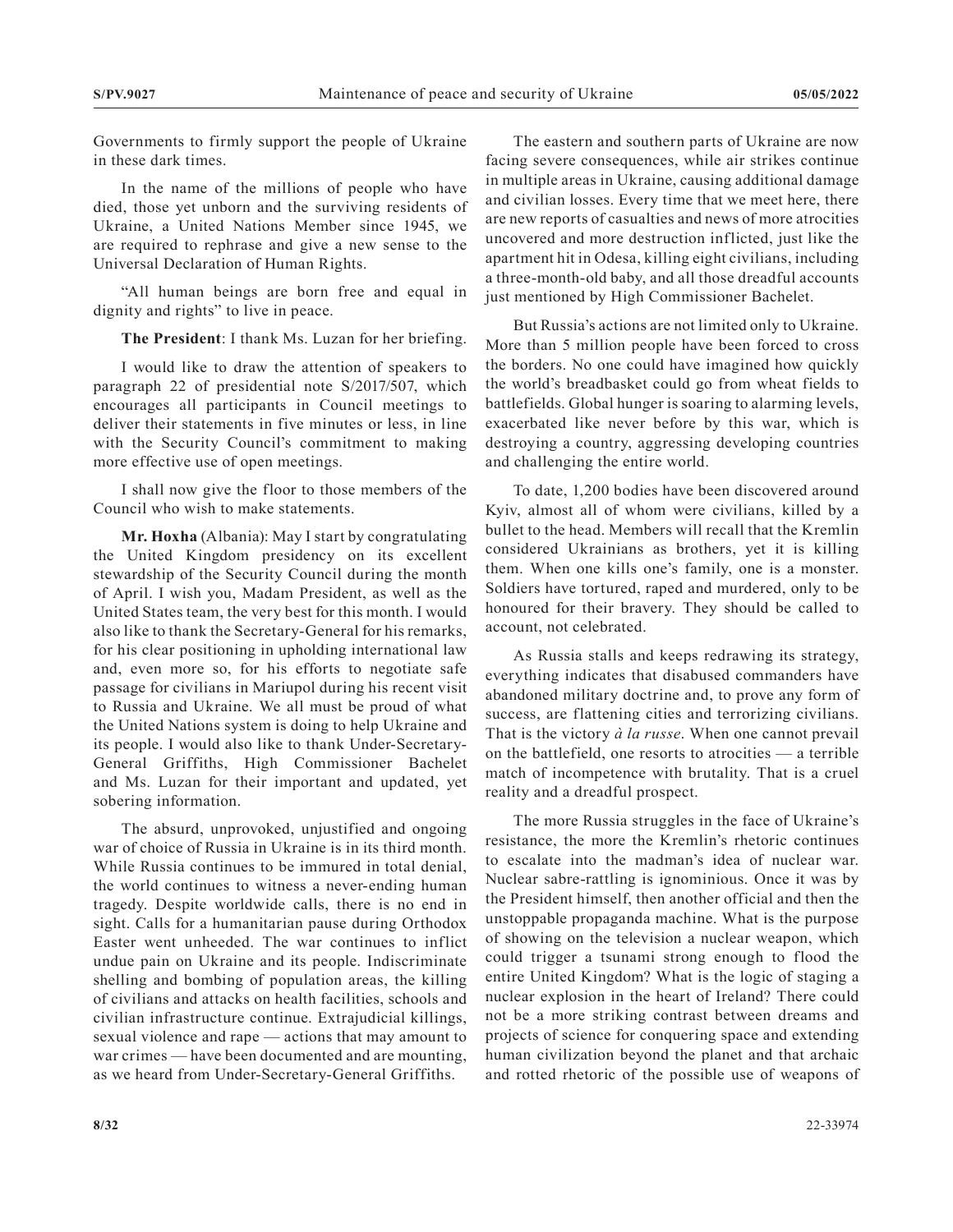mass destruction and of annihilation of civilization because of the war of choice that is being lost.

Leon Trotsky wrote:

"The army is a copy of society and suffers from all its diseases, usually at a higher temperature."

That is why truth is critical so that domestic and international opinion does not fall for the propaganda and the conspiracy theories vehiculated relentlessly from a black hole, from where only darkness escapes.

Only the day before yesterday, we celebrated World Press Freedom Day. I would like to pay tribute to all the brave journalists who are risking their lives to tell the truth and keep the world informed about the war in Ukraine.

Russian citizens must learn that this war is not glorifying their country. It has isolated it like never before. It is not making it further prosper. To the contrary, it is vertiginously spiralling it downward. It is not transporting it to modernity, but rather dragging it into a revolved past.

No one wants to destroy Russia. No one wants to cancel Russia. If the Kremlin has made bad choices and has taken wrong decisions, it can correct the course, which means stopping the war, recalling troops back home, choosing reason, returning to diplomacy, respecting its neighbour and letting that big Ukraine heart beat in freedom, as Ms. Luzan mentioned. That is what is needed. The keyword here is *mir*.

After several failed attempts, safe passage was arduously secured for a number of civilians in Mariupol's steel facility, which, as we heard, is under way. That is a testimony — a welcome, but a meagre one compared to the scale of tragedy in Ukraine — that diplomacy can work, but there must be a will.

The lucky ones who are seeing the sun again after weeks underground to escape relentless shelling say that, before being escorted to non-occupied parts of Ukraine, they were interrogated by Federal Security Service agents seeking information on the tunnels of the Azovstal steel complex, with a view to locating Ukrainian soldiers still in the only part of Mariupol not occupied by Russian forces. Occupied means destroyed. Only two months ago, Mariupol was a thriving city, with almost half a million inhabitants. The scorched-earth strategy applied by Russia has made it the catacomb of Ukraine.

We now know that the main mantra of the pretext of the war was that the invasion of Ukraine is to free the country of Nazis despite the fact that the first citizen, the President of Ukraine, is Jewish. Yet the theory has been further elaborated.

Pretending that the most ardent anti-Semites are usually Jews and that Hitler had Jewish blood, which underlines a theory that Jews inflicted the Holocaust on themselves, just like the Ukrainians are supposedly slaughtering their people and destroying their own country, is not black humour. That is not one of those basic fake-news items that one easily discards as rubbish. That is part of the worst conspiracy-theory warfare. When we have the top diplomat dwelling on such disgracefulness, that is a terrible low, coming from a very dangerous high.

We are not in the business of competition as to who speaks more or louder. We are here to try to stop this war and those crimes, protect civilians and make sure that the perpetrators do not have a place in our world, but only in theirs — the one where they pay for their deeds through accountability.

We welcome the huge efforts of the European Union to respond to the massive increase in humanitarian needs and in providing military, financial and other support for the reconstruction. We welcome the highlevel international donor conference for Ukraine held today in Warsaw. Albania made a commitment there.

As we heard, the Secretary-General was received in Moscow for uneasy talks with the authorities. He also visited Kyiv. As appalling and as shameful as it may be, Kyiv was shelled during his visit and while he was speaking. Rarely have we witnessed such a degree of disregard for the United Nations and its Secretary-General and such contempt for the Organization and the entire United Nations personnel. I do not know how the Russians explain that, unless in the very same way as for everything else: the Ukrainians did it.

Let me conclude with this note: we should strongly reject any idea of territorial division of Ukraine imposed by force as a result of aggression. We have mentioned it before, and we reiterate it now: the creation of artificial entities, either by occupation or by proxies, is unacceptable. That should not be accepted in Ukraine or anywhere else.

**Mr. De la Fuente Ramírez** (Mexico) (*spoke in Spanish*): I congratulate the United Kingdom on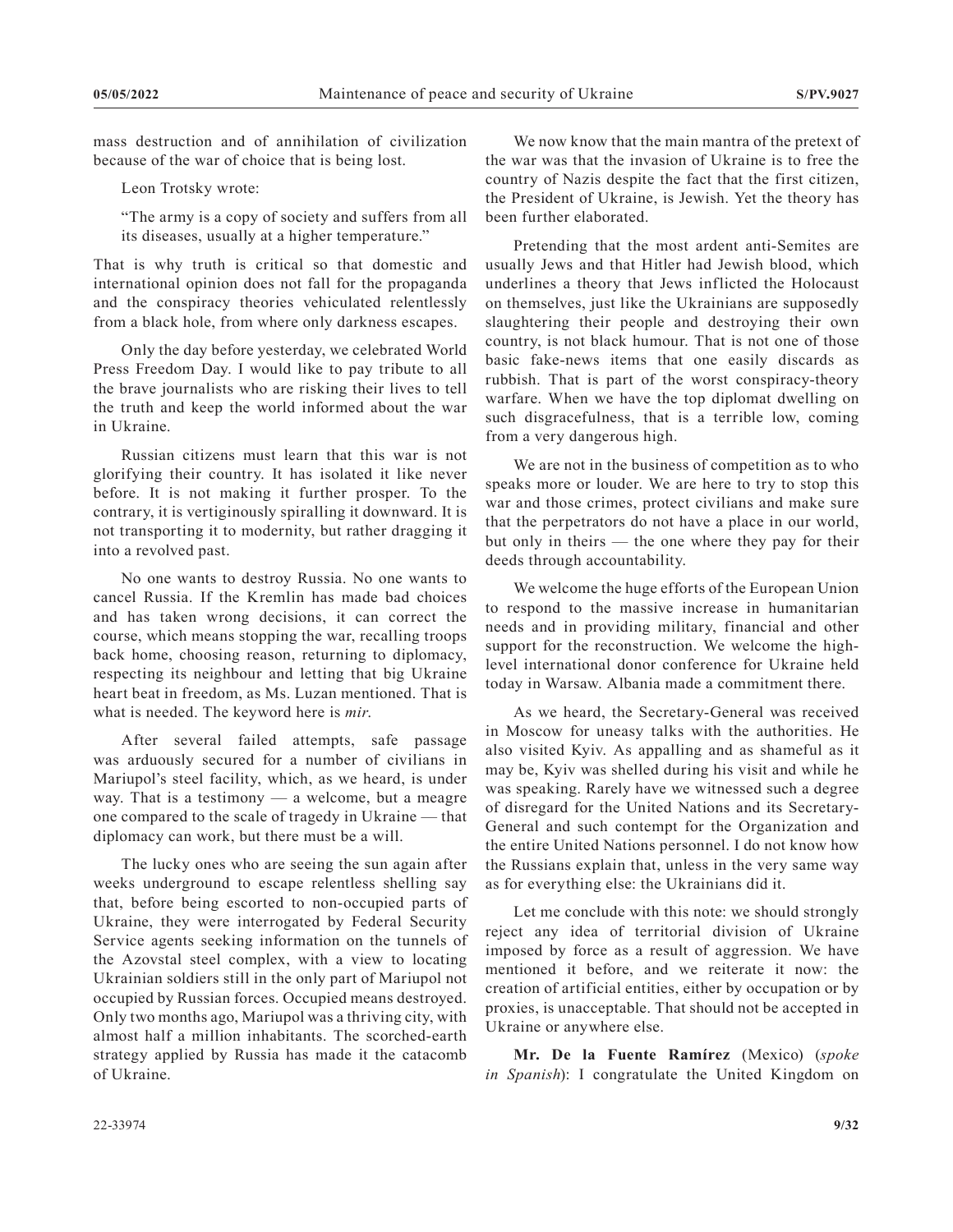its presidency of the Security Council last month and wish the United States every success during its presidency this month. I thank Secretary-General António Guterres, High Commissioner Michelle Bachelet, Under-Secretary-General Martin Griffiths and Ms. Tetiana Luzan for their briefings today.

I begin by acknowledging the efforts of the Secretary-General during his recent mission to Russia and Ukraine which, inter alia, allowed for the evacuation of a considerable number of civilians in very critical conditions at the Azovstal plant in Mariupol. In this context, the work of the International Committee of the Red Cross is also commendable. Humanitarian assistance must remain our priority through the implementation of resolution ES-11/2, adopted on 24 March by the General Assembly.

We support the Secretary-General in his good offices and diplomatic efforts to achieve a peaceful solution to this conflict, which has lasted more than 10 weeks, and which has had very serious consequences on the Ukrainian civilian population and whose repercussions at the global level are already beginning to have a harsh impact. Until a cessation of hostilities is reached and progress is made towards a diplomatic solution, the objective must be to urgently provide the required humanitarian aid and protect the civilian population and the infrastructure necessary for meeting people's basic needs. The numbers that have been shared with us with regard to the victims, damages and costs that this conflict has caused to date are alarming, and the most unfortunate thing is that the real figures are probably even worse.

A year ago, the Security Council unanimously adopted resolution 2573 (2021), which requires all parties to armed conflict to comply fully with their obligations under international humanitarian law. It is unacceptable that the World Health Organization has so far reported 186 attacks on health and hospital facilities during the conflict. In addition, we must also deplore the attacks recorded against schools, dams, train stations, food warehouses and homes, inter alia, which demonstrate a total disregard for international humanitarian law.

We reiterate once again the obligation to distinguish between the civilian population and civilian objects, on the one hand, and combatants and military objectives, on the other. It is impermissible to attack, destroy or render useless goods that are indispensable for the survival of the civilian population, which is even more tragic when it occurs in the context of great and growing humanitarian needs.

Mexico will closely follow the developments surrounding the investigation into the situation in Ukraine announced by the Prosecutor of the International Criminal Court. Such investigations are fundamental, since international law is the foundation of the United Nations. International law is also the basis of multilateralism and of all forms of respectful coexistence between sovereign States. All parties have undertaken to respect the obligations arising from the Charter of the United Nations, the various treaties and other sources of international law, in particular international human rights law and international humanitarian law.

Mexico's position has been unequivocal: we advocate preventive diplomacy, we favour dialogue and a political solution based on international law, and, above all, we support putting people at the centre of the Security Council's action — without exceptions and without conditions. We will continue to call for an immediate cessation of hostilities, as this is the highest of all priorities. We are closely following the orders of the International Court of Justice and the investigations of the Prosecutor of the International Criminal Court.

We reiterate that, by ratifying the Charter of the United Nations, all States have pledged to respect the sovereignty, political independence and territorial integrity of States. Ukraine cannot be an exception. My delegation will continue to promote everything that allows unrestricted access to humanitarian assistance, and we insist on the imperative need for the Security Council to emerge from the paralysis to which it has been held hostage and fulfil its responsibilities, namely, to stop the war and restore peace in Ukraine.

**Mr. De Rivière** (France) (*spoke in French*): I thank the Secretary-General, Ms. Bachelet, Mr. Griffiths and Ms. Luzan for their briefings.

Let me commend the outstanding work of the United Nations agencies and humanitarian actors. We have just heard that the Secretary-General's visit to Kyiv and Moscow has enabled the evacuation of hundreds of civilians. I thank him for that. But how many people are still there, holed up in the tunnels of the Azovstal steel plant or blocked in the hidden recesses of Mariupol, being shelled by the Russian army? It is essential that the evacuation of civilians continues in complete safety and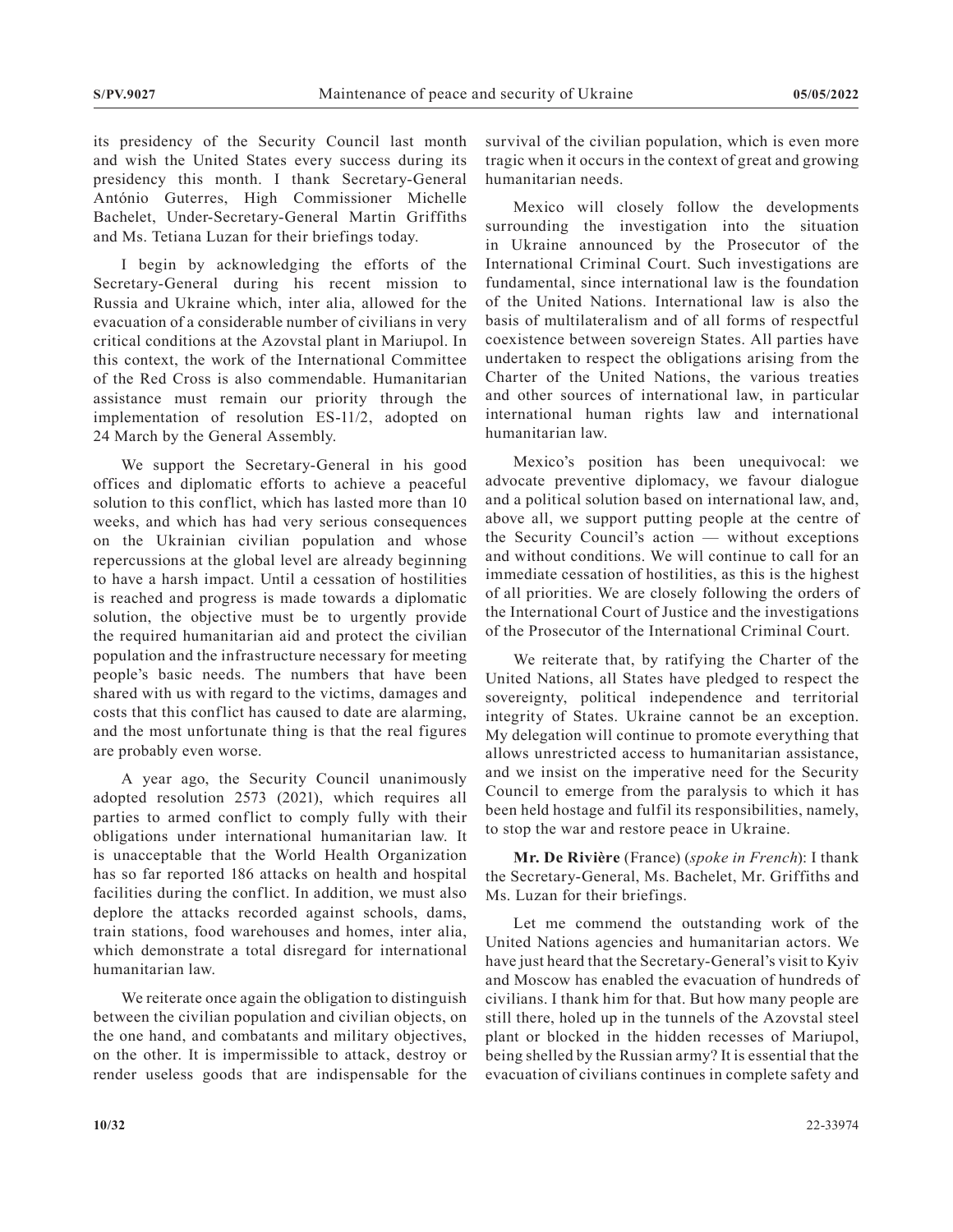on a voluntary basis, leaving the choice of destination to the evacuees. France condemns the resumption of the offensive by Russia and the maintenance of the siege of the city in defiance of international humanitarian law. It also condemns the indiscriminate strikes that hit Kyiv during the Secretary-General's visit. These strikes reflect the low esteem in which Russia, which has constantly trampled on the Charter and its founding principles since the beginning of this war, holds the United Nations.

For more than two months, the Russian army has been killing civilians, including children, humanitarian workers and journalists. More than a quarter of the Ukrainian population has been forced to flee, and the number is growing. Civilians can no longer find respite in schools and hospitals. Russia is indiscriminately dropping bombs, hitting water infrastructure and laying mines in fields, so as to deprive the Ukrainian population of the goods necessary for their survival.

The priority is an immediate cessation of hostilities and full respect for international humanitarian law and human rights. Access must be urgently guaranteed in Mariupol and in all besieged cities, while more than 15 million people are in need of aid. France will continue to play its full part. It has delivered over 815 tons of aid in response to the crisis. And more than 22,000 tons of emergency aid has been delivered by the European Union. Our overall support will increase to \$2 billion, as President Macron announced today at the donor conference hosted by Poland and Sweden.

Beyond Ukraine, the whole world is affected by this war, which risks pushing a fifth of the world's population into poverty and food insecurity. Russia must lift the blockade of Ukrainian ports in the Black Sea in order to allow for food exports.

I state this emphatically: war criminals will be brought to justice. In that regard, France supports the prompt deployment of accountability mechanisms. We will remain resolutely engaged alongside the people of Ukraine and international jurisdictions and mechanisms, including in particular the International Criminal Court.

Lastly, I wish to reiterate that France will continue to stand firmly by the side of Ukraine and its people, to whom I wish to pay tribute for their courage and their staunch resistance.

**Mr. Zhang Jun** (China) (*spoke in Chinese*): I wish at the outset to thank Secretary-General António Guterres, Under-Secretary-General Martin Griffiths and United Nations High Commissioner for Human Rights Michelle Bachelet for their briefings. I also listened to the statement made by Ms. Luzan.

The fighting in Ukraine has been raging for more than two months now, and China has repeatedly stated its position on the issue. The longer the conflict lasts, the more people will suffer. The priority at hand is to step up efforts to promote a ceasefire and the cessation of hostilities. Secretary-General Guterres visited Russia and Ukraine last week and met with the leaders of the two countries, calling for the creation of conditions for effective dialogue so as to achieve a ceasefire as soon as possible. The Secretary-General has also made unremitting efforts to mitigate the humanitarian situation.

It is heartening to note that after the visit of the Secretary-General, and thanks to the intensified coordination between the United Nations and the International Committee of the Red Cross, Russia and Ukraine have agreed to arrange for the evacuation of the civilians stranded in Mariupol; more than 300 civilians have been successfully evacuated from Mariupol and other places to Zaporizhzhya. China welcomes that positive progress, which was made possible through consultations among the parties concerned, and thanks the Secretary-General for his instrumental role.

The humanitarian crisis caused by the conflict remains dire, and the ever-increasing number of civilian casualties is deeply lamentable. Once again, we call on the parties to the conflict to exercise maximum restraint, refrain from hurting innocent civilians and damaging civilian facilities, and give priority to ensuring humanitarian relief and assistance for such vulnerable groups as women and children.

Building on the evacuation work in Mariupol, all parties concerned should establish a broader and more efficient humanitarian coordination mechanism so as to ensure the safe and smooth operation of the evacuation and humanitarian rescue channels and minimize the humanitarian impact of the conflict.

International humanitarian agencies should continue to mobilize the international community to increase resource inputs, help Ukraine and its neighbours to cope with the pressure of providing humanitarian relief, spare no effort to save lives, alleviate the suffering of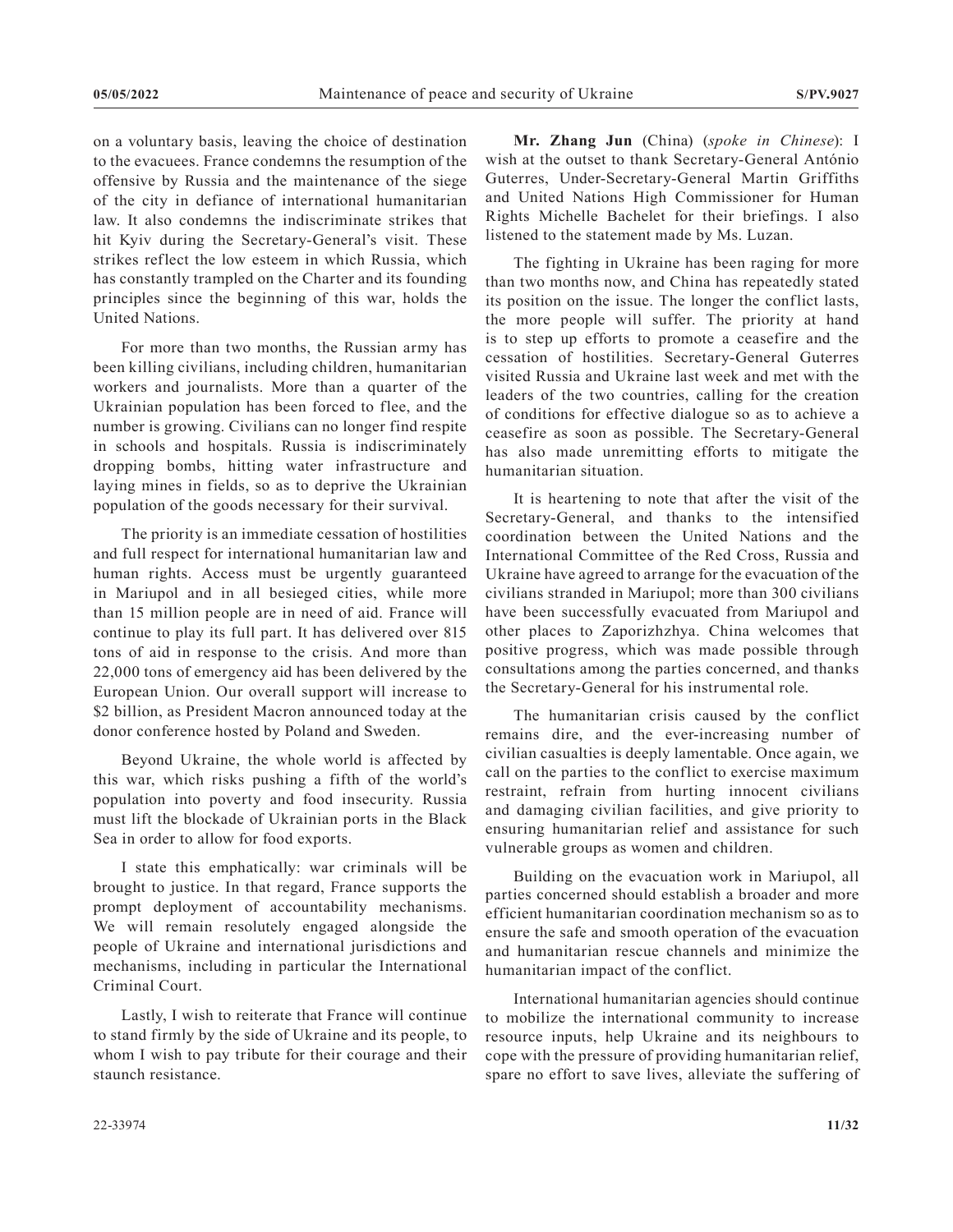people and create the conditions necessary for the safe and orderly return of refugees to their homes.

The signs that point to a protracted and expanded conflict are truly worrying. It has to be pointed out that delivering weapons will not deliver peace and that the conflict can have no winners. Dialogue and negotiation is the only and inevitable way to resolve disputes. Russia and Ukraine have laid some groundwork in the previous negotiations; all the more reason for them to continue talks against all odds. The international community should create enabling conditions for the Russia-Ukraine negotiations and make further efforts to facilitate the political settlement rather than the other way around. It is not only morally despicable to try to benefit from the turmoil but also dangerous, as doing so is doomed to backfire.

The continued fighting and multifarious and indiscriminate sanctions are subjecting people in all countries, not least the developing countries, to higher prices for food and oil as well as other hefty consequences. The arbitrary seizure and freezing of the foreign-exchange reserves of other countries is tantamount to weaponizing economic interdependence, which is bringing more uncertainty and posing an even greater peril to the world economy and international relations.

We call on the international community to strengthen macroeconomic policy coordination and work together to effectively regulate and contain the negative spillover effects of the Ukrainian conflict.

The lessons being drawn from the Ukraine crisis are profound and deserving of serious reflection. The security of all countries is indivisible. To base one country's security on the insecurity of others is neither reasonable nor viable.

NATO's repeated eastward expansion after the cold war has not only failed to make Europe any safer but also sowed the seeds of conflict. Contrary to its claim to be an organization that is defensive in nature, NATO wantonly launches wars against sovereign countries, causing colossal numbers of casualties and humanitarian disasters.

The day after tomorrow is 7 May. On 7 May 1999, NATO fired a number of precision-guided missiles at the Chinese embassy in Yugoslavia, killing three Chinese journalists and injuring more than 20 Chinese diplomats. The Chinese people will never forget that barbaric atrocity and will never allow such history to repeat itself. Now that the cold war is behind us, NATO should naturally size up the situation and make the necessary adjustments. Clinging to the anachronistic doctrine of security and keen to provoke bloc confrontations and create tensions in Europe and even in the Asia-Pacific region and the entire world, it engages in practices that are as harmful to others as they are deleterious to the perpetrators themselves. They deserve nothing less than China's firm opposition. The world does not need a new cold war, and it cannot afford greater turmoil and division.

China solemnly advocates that in order to solve the practical problems relating to human security and seek a long-term solution aimed at ensuring world peace, all countries should reaffirm their commitment to the purposes and principles of the Charter of the United Nations, earnestly uphold the principle of the indivisibility of security, forge synergies through consultations and build together a balanced, effective and sustainable global and regional security architecture.

**Mr. Agyeman** (Ghana): Let me begin by congratulating you, Madam, on your assumption of the presidency of the Security Council for the month of May and wishing you every success during the month. I also take this opportunity to thank Ambassador Barbara Woodward and the United Kingdom delegation for their able leadership of the Council last month.

We thank the Secretary-General for his statement and have paid close attention to the important briefings by Under-Secretary-General Martin Griffiths and United Nations High Commissioner for Human Rights Michelle Bachelet, and we thank them also for their coordination of United Nations efforts and actions in Ukraine.

We also thank Ms. Tetiana Luzan of Right to Protection for highlighting the work of her organization in the area of protection assistance.

It is the ordinary people of Ukraine who continue to bear the brunt of the war, with women, children and the aged being disproportionately affected. Urgent action is therefore imperative to stem the rising humanitarian crisis and restore the hope of peace, which has so far eluded the people of Ukraine.

We therefore welcome the important undertakings of the Secretary-General during his recent visit to Moscow and Kyiv, where he held discussions with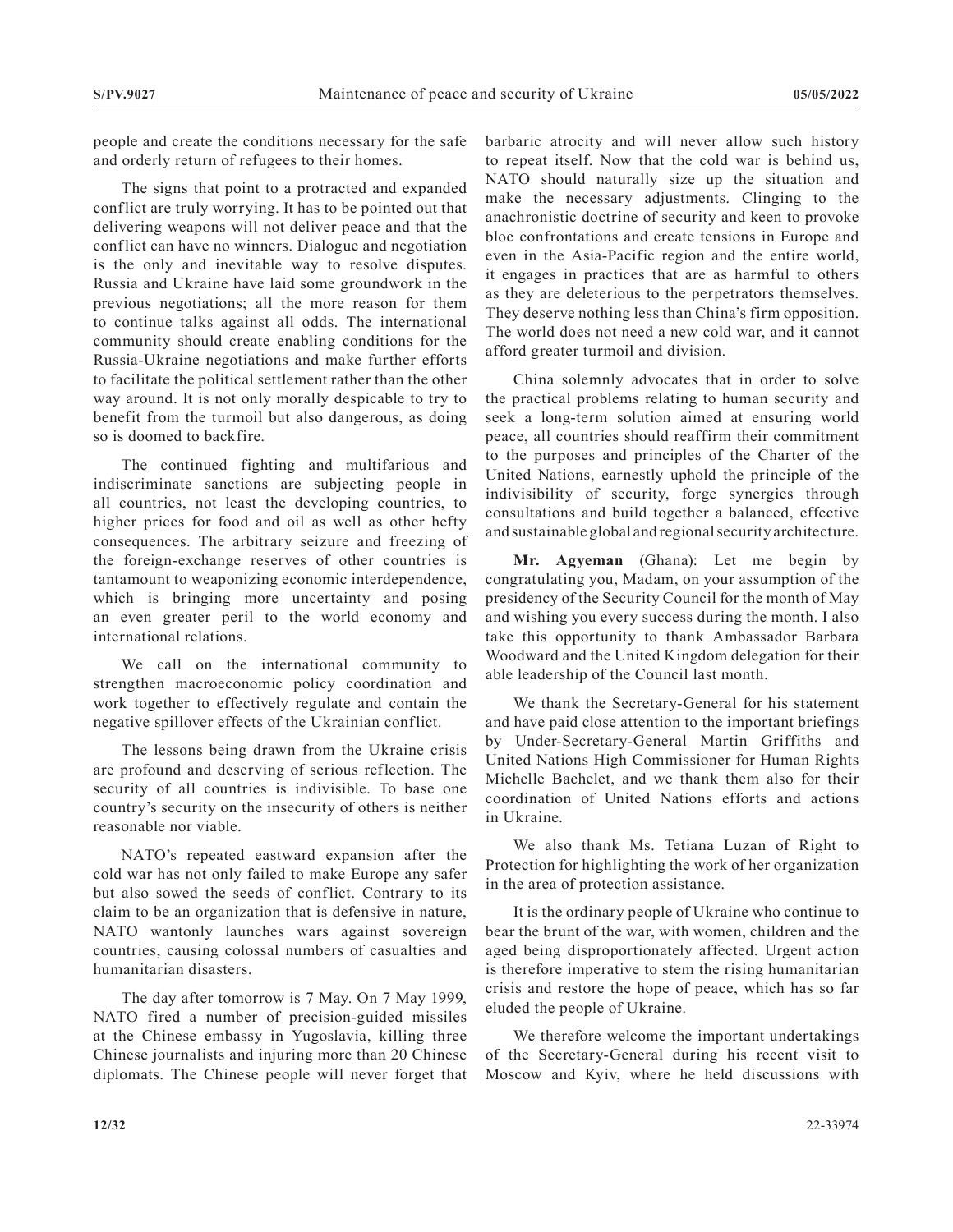President Putin and President Zelenskyy, personally assessed the impact of the war and helped to mobilize humanitarian evacuations in Mariupol.

We encourage the continued deployment of the good offices of the Secretary-General in the international endeavour to bring an end to the war and facilitate a diplomatic solution to the ongoing security and humanitarian crises in Ukraine.

We commend the facilitative role played by United Nations and the International Committee of the Red Cross in the coordinated evacuation of civilians from the Azovstal steel plant on 3 May. However, we regret the resumption of heavy shelling and the fact that air strikes were aimed at the steel plant before all the people could be moved to safety. Intense efforts must be made to secure the immediate evacuation of close to 1,000 people, including an estimated 30 children, still holed up in the underground tunnels of the steel plant, with little access to food, water and medical assistance. We urge the parties to agree to further humanitarian pauses and demilitarized humanitarian corridors in all besieged areas to help protect the lives of civilians and to ensure the unobstructed delivery of humanitarian aid to alleviate suffering.

We note the set obligation of the parties to conduct themselves in accordance with the rules of international law and international humanitarian law and reiterate our call on them to implement the necessary measures to protect civilians and humanitarian workers from harm, while also avoiding the deliberate destruction of civilian and critical infrastructure, including in Lviv, Kharkiv, Odesa and the Donbas region where intense fighting continues to rage.

We continue to be concerned by the growing reports of gross human rights violations and possible war crimes, involving summary killings, forced disappearances, human trafficking and conflictrelated sexual violence, and reiterate the necessity of an independent, impartial and thorough investigation to ensure effective accountability and secure justice for the innocent victims of the war. In that regard, we welcome investigations opened into all cases of alleged atrocities.

Beyond the destruction and humanitarian crisis in Ukraine, the impact of the war is already being felt on the food, energy and financial systems of the world. The disruptions in food supply chains and the high cost of energy have caused historic rises in the cost of living globally. The stifling economic effects, along with the existing difficulties of the coronavirus disease pandemic, have the potential to fester sociopolitical tensions and instability, especially in developing economies that have little fiscal space to contain the shocks.

Ending the war in Ukraine now is therefore not only urgent to avoid a direct humanitarian crisis for the Ukrainian people but also critical to abate a global meltdown, which would linger and have deep adverse impacts on the global economy, the security architecture and the multilateral order. Furthermore, we are concerned about the fact that the avowed commitments of the parties to engage in negotiations have so far not yielded the desired results due to growing mistrust and widening differences in expectations. We encourage the parties to recommit to the objectives of peace and the settlement of their dispute.

In that context, the international community, and Security Council in particular, must overcome inherent challenges to facilitate a constructive dialogue — first, to support the immediate and unconditional cessation of hostilities and, secondly, to provide a forum within which the core geopolitical and security concerns of the Russian Federation, Ukraine and NATO and its allied countries can be sustainably addressed.

In conclusion, we call on the members of the Council to find common purpose in working to restore and maintain the peace and security of Ukraine.

**Mr. Kimani** (Kenya): I congratulate you, Madam President, on your country's assumption of the presidency of the Security Council this month.

I thank the Secretary-General for his remarks and welcome him back to New York after his extensive and important travels. I also thank the other briefers for their briefings and the work they do every day. We also welcome Ukraine's Permanent Representative and the Deputy Prime Minister of Poland, among other speakers, to today's meeting.

The briefings we have heard make it clear that the war in Ukraine, caused by the armed breach of the country's territorial integrity by the Russian Federation, is causing extreme suffering. It is also sadly clear that sufficient care is not being accorded by combatants to the protection of civilians. After all, the millions of civilians who have fled their homes did so only because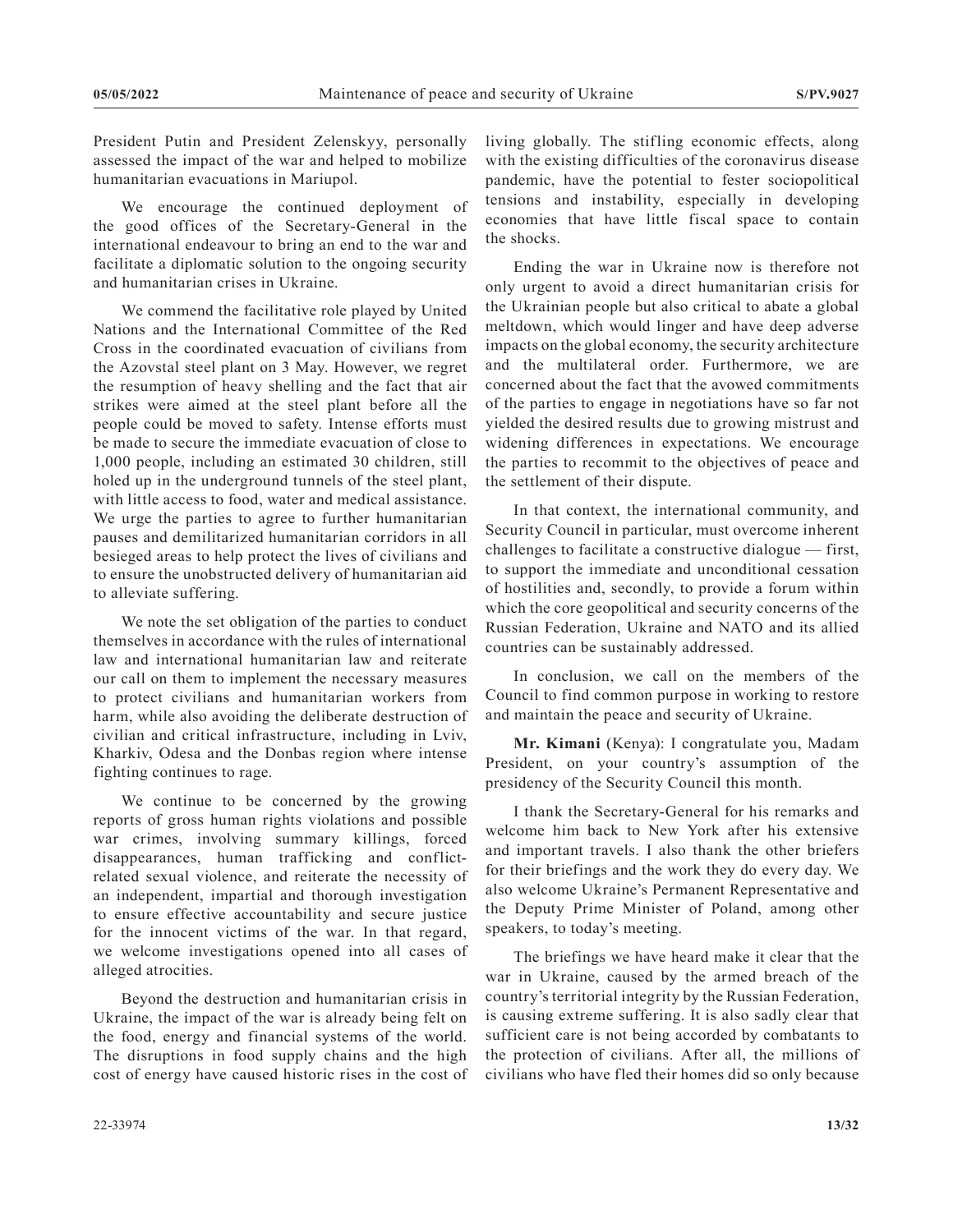they understood that their lives and properties would be directly harmed in the course of the conflict.

We are gravely concerned about the most recent developments in Mariupol, Izium, and Popasna, among other cities. The reports from those cities reveal heavy artillery shelling and air strikes that destroy civilian objects at scale. Those acts constitute a violation of the Charter of the United Nations, international law and international humanitarian law.

Kenya condemns the disproportionate use of force, the use of human shields and the exploitation of civilian suffering as a tactic of war. As important as it is for the Security Council to be clear in its condemnation of those violating our shared values and rules, it is more urgent to stop the present cycle of escalation. Public statements by the combatants and their allies suggest that there is little respite from violence that civilians in Ukraine can look forward to. Instead, weapons and soldiers are being deployed in ever-greater numbers.

The war itself and its aims are being communicated as existential. There is even repeated mention of the possible use of nuclear weapons being made in the media. Increased battlefield engagements, combined with their propaganda counterpart in the shaping of domestic and international public opinion, plus the apocalyptic tone, may lead to a far more dangerous escalation than is presently the case, with the result being more Ukrainians being harmed.

Connected to the harm being done to the civilians in Ukraine is the harm that the war is causing in other parts of the world. The inability of Ukraine to export its harvests and fertilizer is directly contributing to the immiseration of many millions, and serious harm is being caused to their food security. That is particularly the case in relatively poor and food insecure countries in the global South, including those in Africa. The unprecedented sanctions in response to the war are also reshaping global development, food security and even political stability.

With every new mention of nuclear weapons as part of the conflict continuum, or promises of unceasing war until one side is permanently disabled, global equity and debt markets will exit riskier emerging market economies, and investors will delay or cancel the investments that we all need to be able to deliver sufficient jobs to our young people.

It is therefore our contention that the civilians in Ukraine, while under the more immediate threat of extreme violence, are united in their interest in safety with the billions of civilians globally. It means that the whole world has a stake in an immediate cessation of hostilities for humanitarian purposes, followed by a structured ceasefire that enables meaningful negotiations between Ukraine and the Russian Federation. In addition, if we want the global markets to play a part in the development of the global South, rather than the reverse, then Europe's security order must be placed on a stable footing.

Added to the growing global economic crisis, that stable security order in Europe is also needed if we are to limit the harm to civilians from climate change. The present arraying of major geopolitical forces in a growing conflict will make it next to impossible to undertake ambitious climate change action. Even before the war started, agreement on climate adaptation and mitigation action was plagued by the lack of trust, changing goalposts and unmet commitments. If climate change is indeed, as the science informs us, leading to serious harm to humankind, then we can count the war and its deleterious impact on multilateralism as yet another blow to the safety and security of civilians worldwide.

At this rate, the multilateral system may not survive the multiple major crises we are causing while undermining its ability to solve them. As a minimum response to protecting peace, Kenya urges Member States to place more trust in the good offices of the Secretary-General. The historical record of the use of those good offices is replete with shortcomings but also with great successes. The decisive factor has been the extent to which conflicting States and their most influential allies give the Secretary-General space to help mediate conflict at all stages.

We therefore welcome the Secretary-General's recent trips to Russia and Ukraine, where he sought commitments for a ceasefire and safe humanitarian passage and to encourage negotiations. We urge the parties to embrace his readiness to mediate. Their doing so will signal their regard and respect for our United Nations.

I underscore, in conclusion, that the continued undermining, and even destruction, of multilateralism will lead only to more war. It will be a catastrophe for civilians in multiple regions and countries. Stopping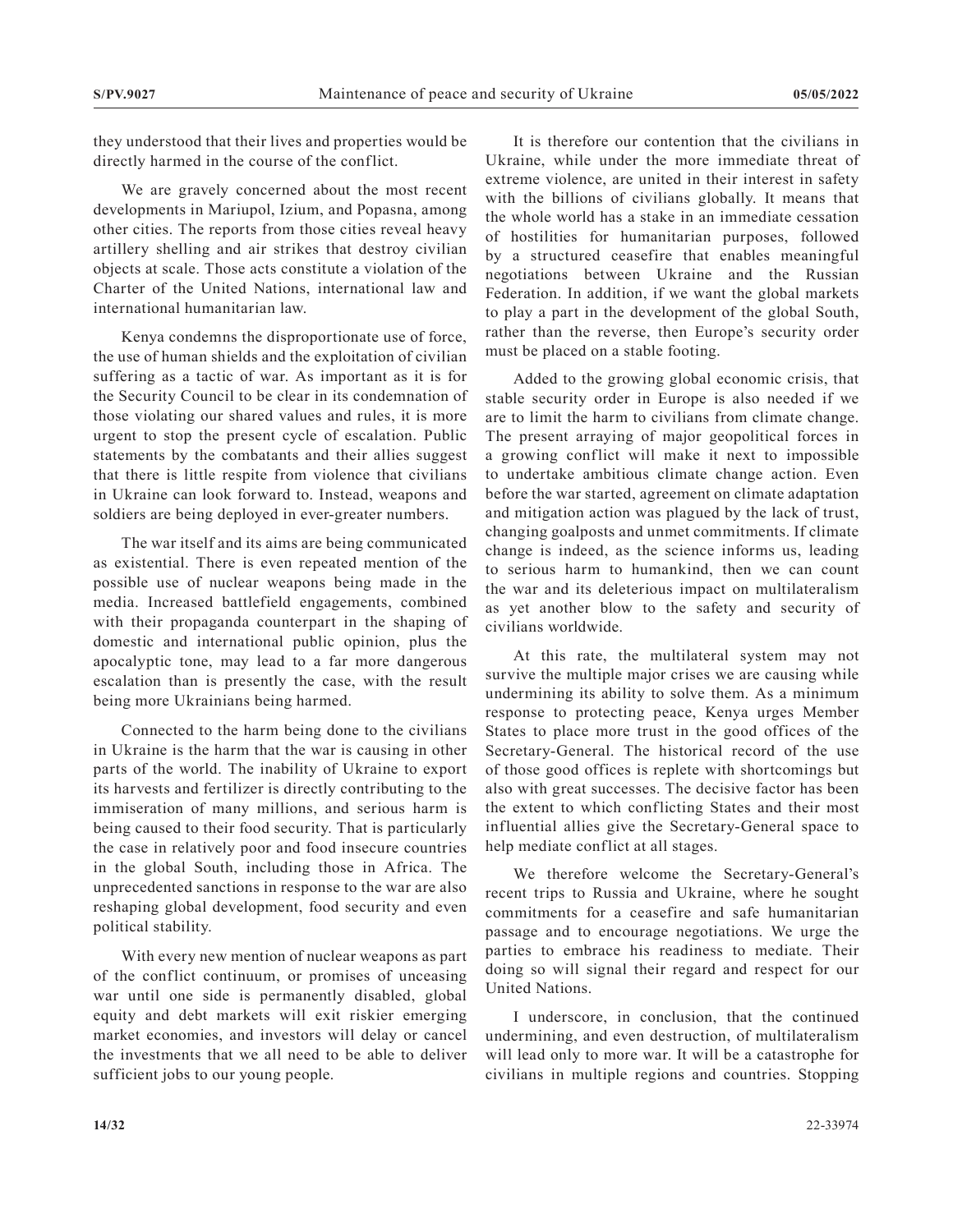the war in Ukraine offers us all an opportunity to live up to the promise of the Charter of the United Nations to protect succeeding generations from our own shortcomings.

I reaffirm Kenya's respect for the sovereignty, territorial integrity and political independence of Ukraine within its internationally recognized borders.

**Mr. Costa Filho** (Brazil): I would like to express my gratitude for the participation of Secretary-General António Guterres, High Commissioner Michelle Bachelet, Under-Secretary-General Martin Griffiths and Ms. Tetiana Luzan, including for their first-hand accounts from the conflict in Ukraine.

The Brazilian Government continues to follow closely the ongoing conflict in Ukraine. Our utmost priorities should be the immediate cessation of hostilities and the strengthening of diplomatic negotiations in order to bring about a lasting solution to this crisis, one that does not only end the conflict but also contributes to improving the security and defence architecture in Europe. Besides the human rights violations and the humanitarian costs of the conflict, we are also attentive to the negative economic effects of the war for the whole world, especially in the form of higher food and energy prices, which have particularly dire consequences for developing countries.

We acknowledge the efforts of the Secretary-General during his recent visits to Moscow and Kyiv to discuss with Presidents Putin and Zelenskyy how to establish safe humanitarian corridors to allow the evacuation of civilians from conflagrated areas, such as in the city of Mariupol. We commend all the tireless work being done by the United Nations and the International Committee of the Red Cross to provide humanitarian aid to millions of people inside Ukraine, while being cognizant of the fact that humanitarian assistance needs remain huge. We would also like to express our appreciation to Ukraines neighbouring countries for keeping their borders open to refugees.

I would also like to express my recognition of the Secretary-General for having raised this afternoon, despite it not being the central focus of this meeting, the impact that the conflict and its associated factors are having on food security worldwide.

Brazil stresses the importance of all parties to the conflict to fully respect international humanitarian law, especially its provisions regarding the protection of civilians. Of particular concern to Brazil are: first, the consequences of the shelling of urban areas, including with the use of explosive weapons and the targeting of civilians; secondly, the need to avoid the destruction of civilian infrastructure and the disruption of basic services; thirdly, the protection of the elderly, people with disabilities and children, among other vulnerable groups; fourthly, the protection of humanitarian personnel and unimpeded humanitarian access; and fifthly, the protection of refugees and internally displaced persons.

It is our belief that resolution ES-11/2, the humanitarian resolution adopted by the General Assembly last March, provides an adequate framework for concrete actions on the ground, such as guaranteeing safe passage for civilians and unimpeded access for humanitarian personnel. Furthermore, the resolution provides us with the main objectives we should strive to achieve, in particular full compliance by all parties to the armed conflict to respect international humanitarian law, international human rights law and international refugee law.

Within its capabilities, Brazil is contributing to the humanitarian efforts, offering shelter to citizens fleeing the armed conflict in Ukraine. Since last March, Brazil has granted temporary visas and residency authorization for Ukrainian nationals and stateless persons who have been affected or displaced by the events in Ukraine. Brazil has also donated food, medicine and water purifiers to the victims of the conflict.

The lives and well-being of civilians in conflagrated areas are in great jeopardy. The cessation of hostilities is a matter of urgency. We have already witnessed too much suffering. The effective delivery of humanitarian aid is of paramount importance. Moreover, we need a resumption of diplomatic negotiations that are conducive to a peaceful and lasting solution to this crisis.

**Ms. Byrne Nason** (Ireland): I would like to welcome back the Secretary-General and thank him for his briefing this afternoon. I also want to extend a particularly warm welcome to High Commissioner Michelle Bachelet. I also thank Under-Secretary-General Griffiths and Ms. Tetiana Luzan for updating us today on the humanitarian disaster in Ukraine. Their briefings highlight yet again the utter senselessness of this unlawful war.

Eleven weeks into this unjustified and unjustifiable war, we continue to witness widespread destruction,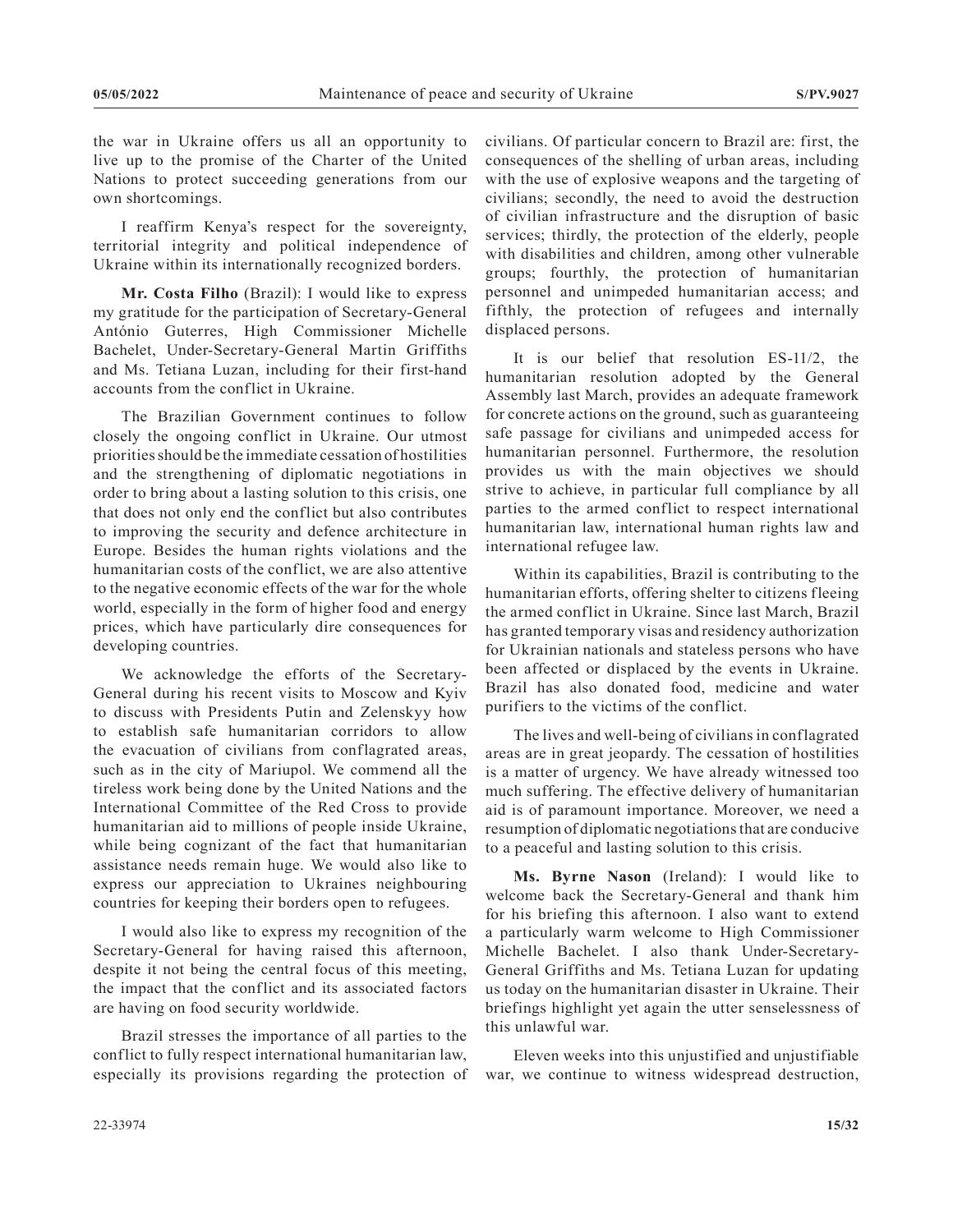indiscriminate attacks and unconscionable human suffering. As each day passes, reports of violations of human rights and international humanitarian law by Russia grow. And, as we have heard from colleagues around this table, the consequences are being felt far beyond Ukraine and Europe. Russia must end its war now.

We salute the courageous decision by the Secretary-General to visit Moscow and Kyiv last week. The founders of the United Nations were clear on their primary objective — to prevent the human suffering wrought from war.

The Secretary-General speaks for all of us in deploring this war and calling for its end. The cynical timing of further attacks on civilian infrastructure during his time in Kyiv and following his visit to Moscow is further evidence of the disdain that has been shown towards the United Nations. It is more than regrettable that we should have to recall that the Secretary-General of the United Nations is appointed by all Members of the United Nations. He is mandated by all Members of the United Nations. We have a responsibility towards our Secretary-General.

What the Secretary-General witnessed in Bucha, Irpin and Borodyanka follows the devastation wrought on Kharkiv, Kherson and Mariupol, as well as elsewhere. Civilians, as he said, are paying the highest price for this conflict.

We commend the work of the United Nations agencies in Ukraine and the organizations with whom they are working to alleviate the suffering there. They have our support. They have our appreciation.

We welcome the Secretary-General's work to put in place arrangements for the evacuation of civilians from Mariupol. We welcome the ongoing life-saving work of the United Nations and the International Committee of the Red Cross there. We believe that thousands still remain trapped and under siege. We encourage all parties to ensure that those safe passage operations continue and that humanitarian aid reach all those in need.

Parties to the conflict must comply with international humanitarian law, including the obligation to limit attacks to military objects. That also includes the prohibitions against indiscriminate and disproportionate attacks and the obligation to take all feasible precautions in attack. Compliance is not optional.

We have heard today from High Commissioner Bachelet of how civilians continue to bear the brunt of this unconscionable war. We condemn the horrific violations documented by the United Nations human rights monitoring mission in Ukraine — unlawful killings, including summary executions; conflict-related sexual violence; arbitrary detentions and deportations, including of journalists, human rights defenders and civil society activists; enforced disappearances and torture of prisoners of war. All allegations of violations of international human rights law and international humanitarian law must continue to be investigated and those responsible held to account. The people of Ukraine deserve nothing less.

Let us be clear. Daily, we see the devastating impact of the use of explosive weapons, including prohibited cluster munitions, by Russian forces in populated areas, without regard for civilians. We see the toll of destruction of homes, hospitals and schools. We know what we are dealing with: it cannot be dismissed as fake news. The sheer scale of destruction in itself belies the Russian Federation's attempt to dissemble and distort reality. We condemn indiscriminate and disproportionate attacks in all circumstances. We reject all efforts to question reality.

We are resolved to ensure accountability for the atrocious crimes taking place in Ukraine and recognize the important role of the ongoing investigation of the International Criminal Court in helping to pursue that.

We must not and cannot accept impunity for those inflicting such horrors — not in Ukraine, not anywhere in the world. As the High Commissioner said last week, "accountability is a cornerstone of upholding human rights." We will never shirk our responsibility in upholding human rights.

We once again call on the Russian Federation to comply with its obligations under international law to allow full, safe and unhindered humanitarian access for humanitarian personnel, to allow all those seeking to leave Ukraine to do so safely and to destinations of their choosing. Civilians who choose to remain in Ukraine are not combatants. That is a fact, pure and simple. They must be protected in accordance with international humanitarian law.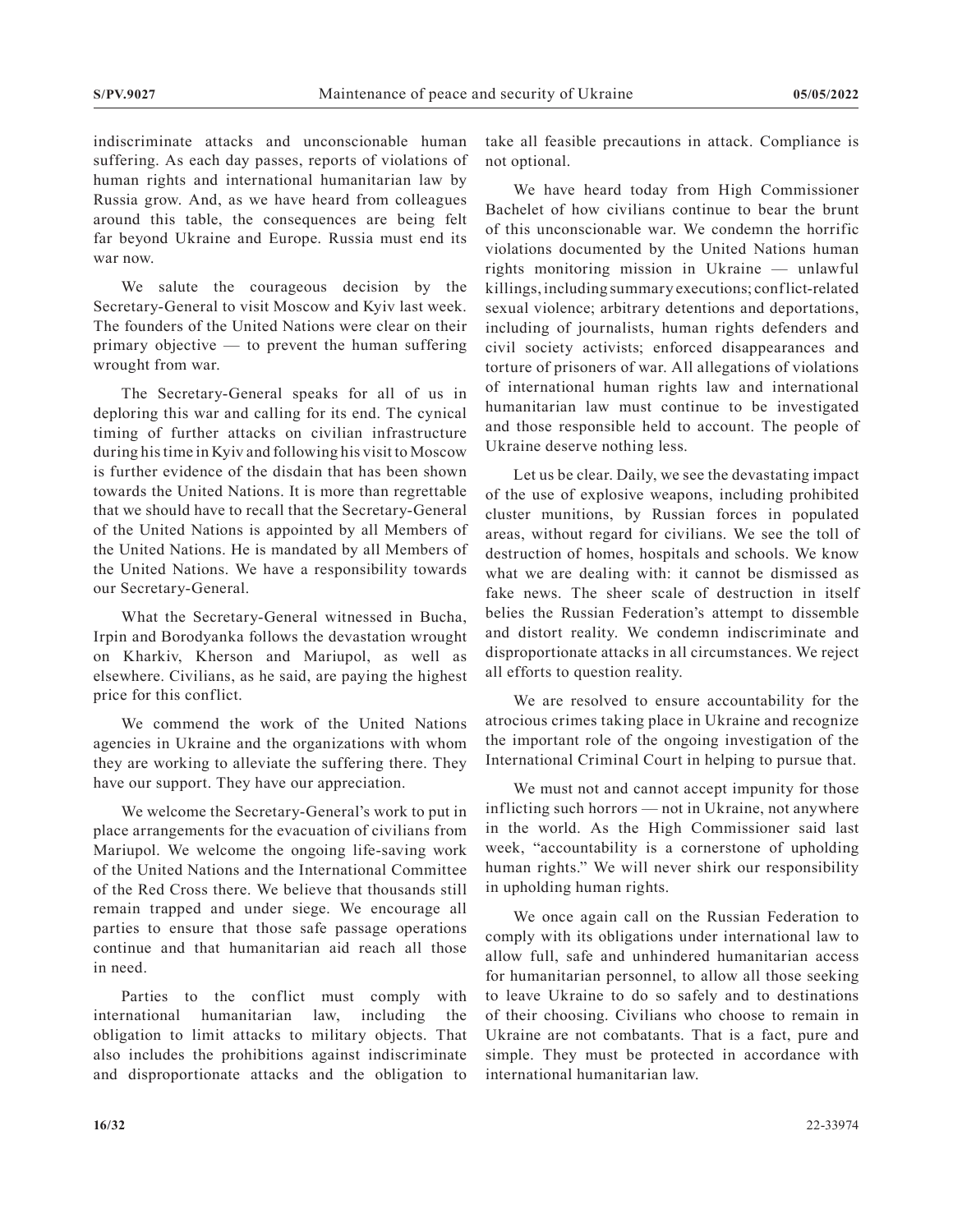The international community and the Council must not become numb to the devastation and tragedy that continues in Ukraine. I am marked by the horror of the death of a 91-year-old Holocaust survivor who froze to death in a basement in Mariupol — her life ending, under our watch, in a shameful reflection of how, as a child, she had hidden to save her life during the war she called the Great Patriotic War.

Stopping this war today could not undo what has been done. It could not bring back those lost, or erase the horrors that those who have been forced to flee have endured. It could not undo the human suffering already caused around the world. But it would stop the slaughter; it would save lives. Russia must end its aggression, comply with its obligations under international law and withdraw all forces unconditionally from the entirety of the sovereign territory of Ukraine.

We call again on the Russia Federation to end its war. It is never too late to do the right thing.

**Mr. Nebenzia** (Russian Federation) (*spoke in Russian*): First, we would like to congratulate the United States on its assumption of the presidency of the Security Council for the month of May. We trust that, unlike the previous presidency, yours will be effective and impartial, as is necessary when acting in the capacity of President of the Security Council rather than in a national capacity.

We are compelled to make a few remarks about the briefer Ms. Bachelet, the High Commissioner for Human Rights. I will not delve into the substance of what she stated or her one-sided assessments, about which we had many questions. I would like to remind colleagues and the High Commissioner that, pursuant to General Assembly resolution 48/141, which established the mandate of the High Commissioner, under the guidance and auspices of the Secretary-General, this official is primarily responsible for United Nations human rights activities within the framework of the overall competencies, powers and decisions of the General Assembly, the Economic and Social Council and the Human Rights Council. No other matters relating to the maintenance of international peace and security or the protection of civilians fall under the High Commissioner's purview.

For two months now we have been discussing the developments in Ukraine, and for two months, in addition to the stream of hostility, lies, deceit, fakes, hatred and insults, we have been hearing the same

22-33974 **17/32**

question: How could Russia, unprovoked — as they say — attack a sovereign, democratic, non-aggressive, independent and peaceful Ukraine — for it posed no threat to Russia.

Among those who say or think that, I allow that there may be those who are sincere and may not understand what has actually been taking place all those years. Yet there are also deceitful people and countries that have long dreamed of transforming Ukraine into a bridgehead for a battle against Russia and have been doing everything possible — politically and ideologically — to achieve that, since Ukraine gained independence, 30 years ago. Today they continue to do that by pumping weapons into Ukraine.

What has been happening in Ukraine all these years will not fit into the format of our statement today, and it is unlikely that many of those gathered here will want to hear or understand it — just as they did not, and did not wish to, understand it before. We have spoken repeatedly here in the Chamber about the difficulties of translation. People are listening to an interpretation of the Ukrainian authorities, who have told and are telling people what they want to hear. But we have listened, and continue to listen, to the Kyiv authorities in the original, without interpretation. We know about their machinations, their intractability, their lies, their deceit, including to their own people, in the course of all of these years.

Instead of providing for their own State, an oligarchical and totally corrupt regime flourished, which made even the Western sponsors of Kyiv cringe. We know how they tried to create their own ideology based on a repudiation of everything Russian and all that has bound us together for centuries. Some people do not know, and do not want to know, what kind of insults and hatred was directed against everything connected with Russia — not only at the household level, but also at the level of State and public figures. Some do not know that, during the years of independence, a whole generation of people has been taught to hate Russia on the basis of absurd Ukrainian history textbooks. Russophobia has become the main domestic national product of the Ukrainian Government — and the main export commodity of Ukraine. There is nothing of the sort in Russian society with respect to Ukraine and the Ukrainian people. Some simply do not hear their slogans or notice their torch-bearing marches. Some do not see their nationalists and undisguised Nazis.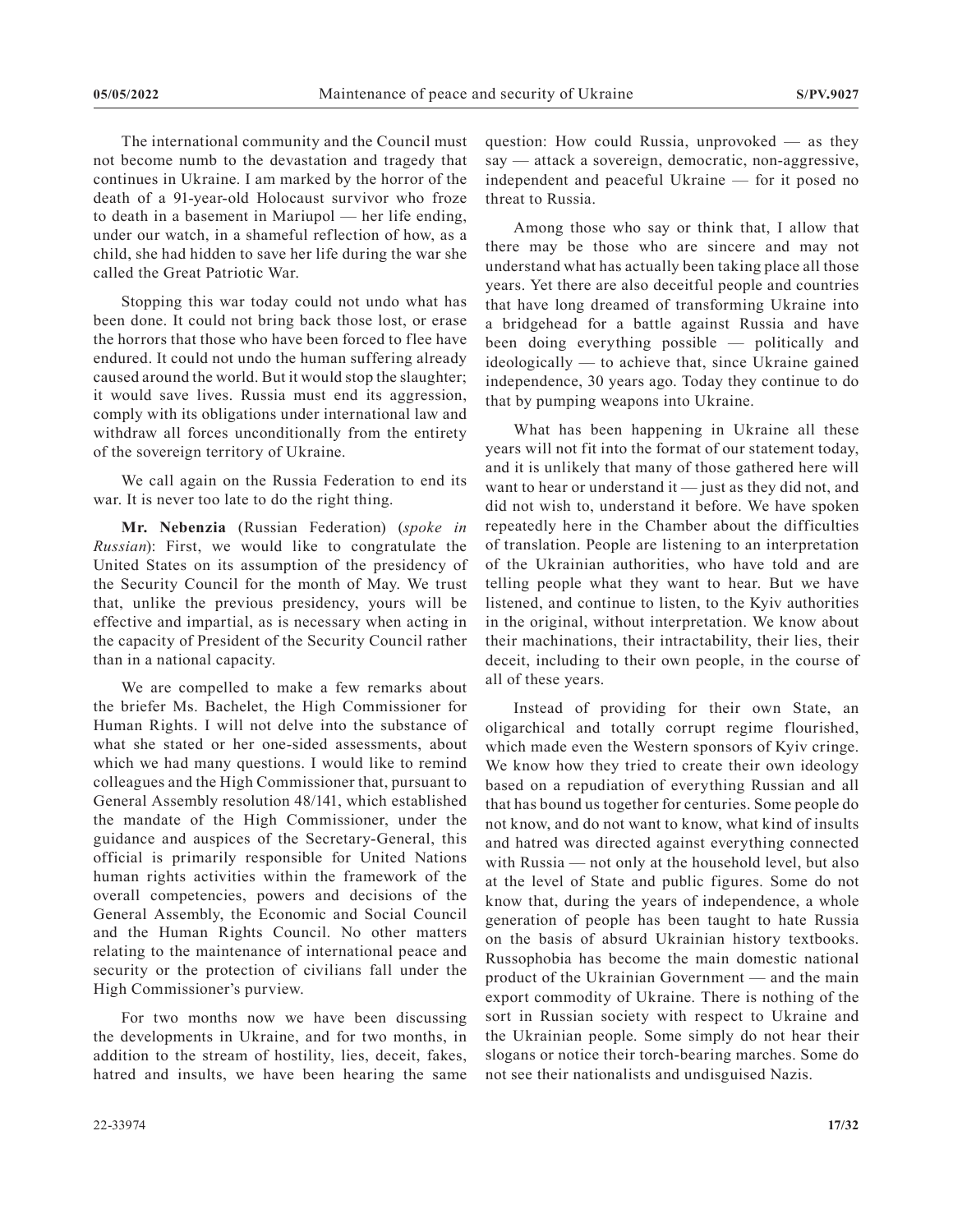A clever Ukrainian historian and patriot, Oles Buzina, who was killed by nationalists in  $2015 -$  in a crime that has not yet been investigated, even though the murderers were known — rightly said that as, the empire collapsed, extreme blatant nationalism, tinged with deep provincialism, began to flourish along the border areas. Ukraine is the clearest example of that.

Today it is not a war in Ukraine, as is said; it is a proxy war between the collective West and Russia. It seems that the West has just been waiting for this moment to launch a spiral of repression against Russia. If there is any talk of a world war, today it is clearly being waged at the economic level. We have no doubt that it was prepared for well in advance, because of the speed with which the spiral was launched. It is simply mere robbery in the best traditions of the Wild West.

In case anyone here is not aware, let me report that, in addition to countless sanctions and bans, misappropriation of private property from Russian citizens who have nothing to do with the special military operation, Western countries have frozen \$300 billion worth of accounts belonging to Russia. What international law dare they talk about? It is not even a rules-based order that is being invented. It was not even colonialism when the enlightened West went about imposing civilization on its colonies, while plundering their natural resources. It is nothing less than basic lawlessness and pillaging. Now the masks have simply been cast off. At the same time, it has become fashionable to blame Russia for the energy and food crisis, which the West itself created.

For eight years we have been talking about the suffering of the people in Donbas, the shelling by Ukrainian armed forces and nationalist battalions, the deaths of civilians caused by that shelling and the fact that it was not Donbas that waged a war on Kyiv, but Kyiv that went to Donbas just because people there did not accept the coup d'état and the policy of complete Ukrainianization implemented by the Maidan authorities. There was no response. Members do not want to remember that similar protests in 2014 were brutally suppressed in Kharkiv, Odesa and the very same Mariupol. We have been saying for all those eight years that this must stop.

There was very little that needed to be done. The Ukrainian authorities had to implement the Minsk agreements, which they had publicly renounced, using the West's protection and support and being under the illusion of complete impunity. They liked to feel part of the so-called civilized world and to be its vassals. I wonder if, in the light of the current situation, the bankrupt Ukrainian Government is now kicking itself about that. Now, after all that and after all the Kyiv regime's crimes and the warnings, when the special military operation to liberate Donbas began, we suddenly heard desperate cries: what have we done wrong? Those who know Ukrainian and Russian folklore will know what I am talking about. But I will answer the question myself. It is all thanks to the Western sponsors and patrons, who have been rubbing their hands with glee at the sight of Ukraine becoming anti-Russia. Everything that is happening now did not start at the end of February, and not even eight years ago. It began much earlier with the encouragement and support of the United States and its Western satellites.

We have repeatedly raised our security concerns. Those in the West were dismissing those concerns, not taking them seriously, assuring themselves that NATO was purely defensive, while pushing the bloc's boundaries right up against our borders. Today they are already talking about a global role for the alliance, including in Asia. We put forward our proposals for a global and indivisible security architecture. They arrogantly dismissed them. They should not try to convince us today that dragging Ukraine into NATO was never part of their plans. It was  $-$  if not today, then tomorrow. We did not have, and do not have, any illusions in that regard.

We would once again like to stress that the West does not need Ukraine, as such. It was, and is, needed only as an area of confrontation with Russia. Ukraine should have no illusions either. The West will not help Ukraine except by pumping in armaments and trying to prolong the conflict. The West is already at war with Russia by means of a proxy war.

Today the hypocrisy of our Western partners keeps surprising us. The topic of United States and Western aggression in Iraq, Libya, Syria and Yugoslavia and the inglorious campaign in Afghanistan, not to mention what happened prior to those events — for example, in Viet Nam — seems somehow to have faded away. Those tragedies are somehow forgotten today. It is as if they never happened and as if they are ancient history and the West had nothing to do with them — of course not. It was a struggle for democracy back then. However, that struggle cost the lives of millions of people and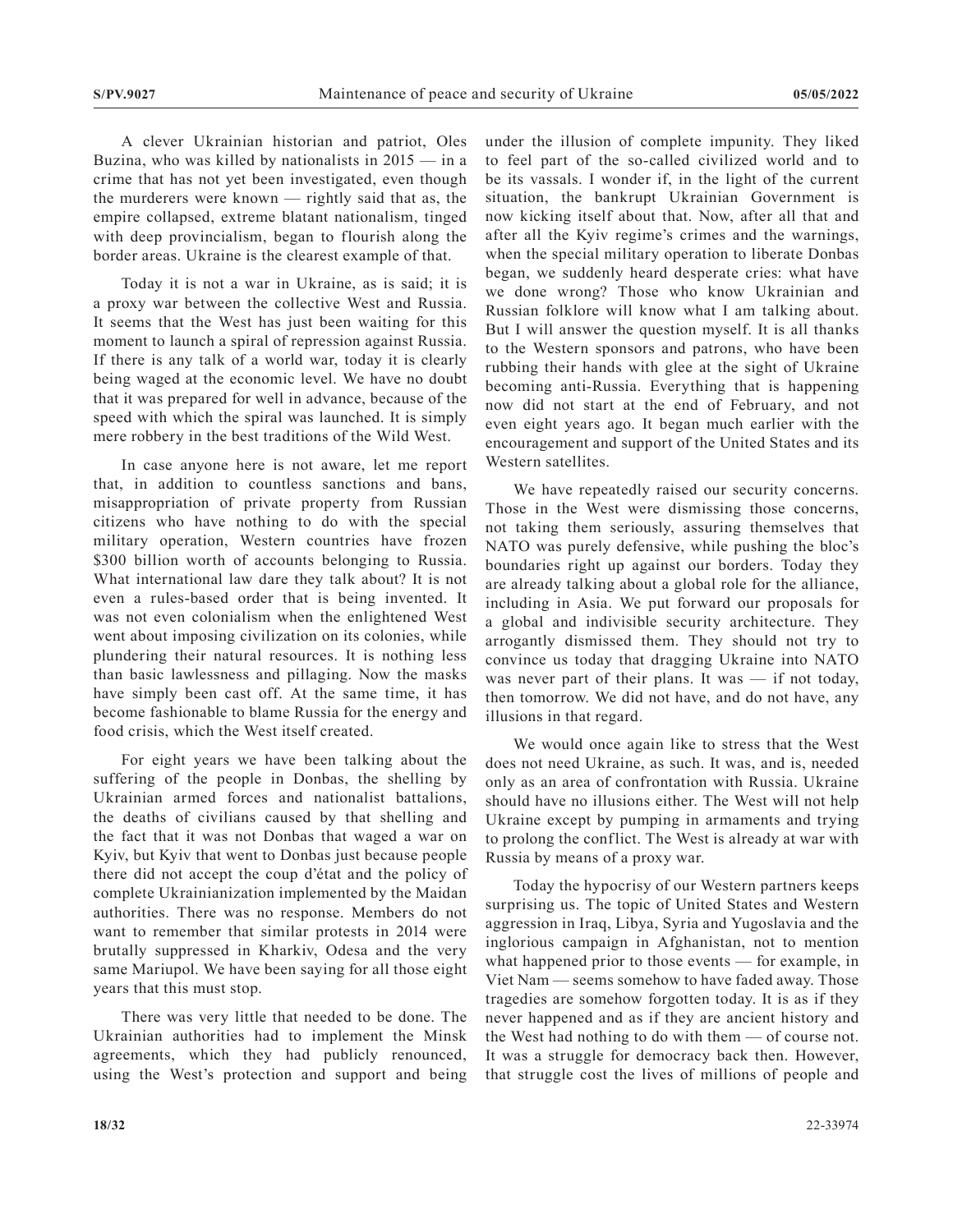destroyed cities and countries, and all that thousands of kilometres away from home.

Instead, today we hear delusional talk about sponsors of terrorism. Let me ask a rhetorical question: where did the Islamic State in Iraq and the Sham (ISIS) come from? ISIS appeared as a result of the invasion of Iraq by the United States of America. Its core backbone is made up of former members of the Iraqi army. Who therefore is the real sponsor of terrorism?

Today we live in a state of information, or rather disinformation, warfare. Its target is Russia. We have already said more than once what immense psychological operations special forces are being deployed on the information battlefield. They seek not only to denigrate the enemy, but also to disarm it, depriving its media of access to the world community and accusing it of propaganda in the process. The world community should hear only one version of events — the one about so-called atrocities committed by Russian military, the deliberate shelling of residential houses and the killing of civilians and the completely delusional idea about the genocide of Ukrainian people. The West has been preparing for this information warfare for many years. However, if in the past the information war accompanied a real war, now the very opposite is true.

By contrast, the world community should hear nothing about Ukrainian provocations, such as in Bucha or Kramatorsk, about how Ukrainian nationalists shield themselves with civilians by placing gun posts near schools, hospitals, kindergartens, near people's homes and in citizens' flats, and about how they keep people in basements and do not let them out, not allowing them to leave through the humanitarian corridors provided daily by the Russian military. If someone comes out, they are shot in the back by their own people. There is plenty of evidence provided by Ukrainians themselves. It is just that members do not want to hear it. Have they ever seen the testimonies of Russian prisoners of war or the footage of their torture by Ukrainian nationalists posted on social networks?

Have they ever seen something like that from Russian soldiers towards Ukrainian prisoners of war? Have they seen the reports of foreign correspondents who are brought by the Russian military to liberated Ukrainian cities and allowed to look around and talk to anyone? Have they ever heard what people from those towns say and how the Ukrainian nationalists acted and behaved towards them?

I cannot fail to note that the Secretary-General's trip to Russia and Ukraine was presented by both the media and Western politicians in a completely distorted way. The impression is thereby deliberately created that Ukraine and the United Nations managed to persuade Russia to open a humanitarian corridor for the evacuation of civilians from Azovstal. However, the Russian side regularly opens humanitarian corridors there, and, incidentally, they remain open today.

The problem lies in the following: the Azov fighters who are at Azovstal prefer to use civilians as human shields, and this is openly talked about by those who have managed to flee. Contrary to the mendacious allegations of the Ukrainian authorities, many of those who have exited Azovstal have preferred to remain in the Donetsk People's Republic or voiced a desire to return to liberated Mariupol. And, today, the Azov fighters have definitively cast off their masks, demanding that they be provided with one ton of foodstuffs and medicine for each of the 15 hostages liberated at Azovstal. Before them, only terrorists from the Islamic State in Iraq and the Levant and the Al-Nusra Front acted in this way.

Earlier, the Permanent Representative of Albania quoted Trotsky, who said that the army is a copy of society. Is this episode what he was talking about?

Tomorrow we will hold an Arria Formula meeting on Ukraine's violations of international humanitarian law, and it will not be us, but witnesses — Ukrainians and foreign journalists — who will describe to the Council what they have seen. Anyone who has the inkling of a desire to hear objective information should come and listen.

**Mrs. Nusseibeh** (United Arab Emirates): At the outset, let me thank Ambassador Barbara Woodward, and the delegation of the United Kingdom for their able stewardship of the Security Council in April, and I wish the United States success in its presidency this month and offer our full support.

I would like to thank the Secretary-General for his briefing and updates on his visit to Russia and Ukraine, as well as for his exercise of his good offices in this conflict. We fully support his continued effort and engagement. I also wish to thank Under-Secretary-General Griffiths, High Commissioner Bachelet and Ms. Luzan for their briefings.

As the Secretary-General noted last week, civilians always pay the highest price in war. As the conflict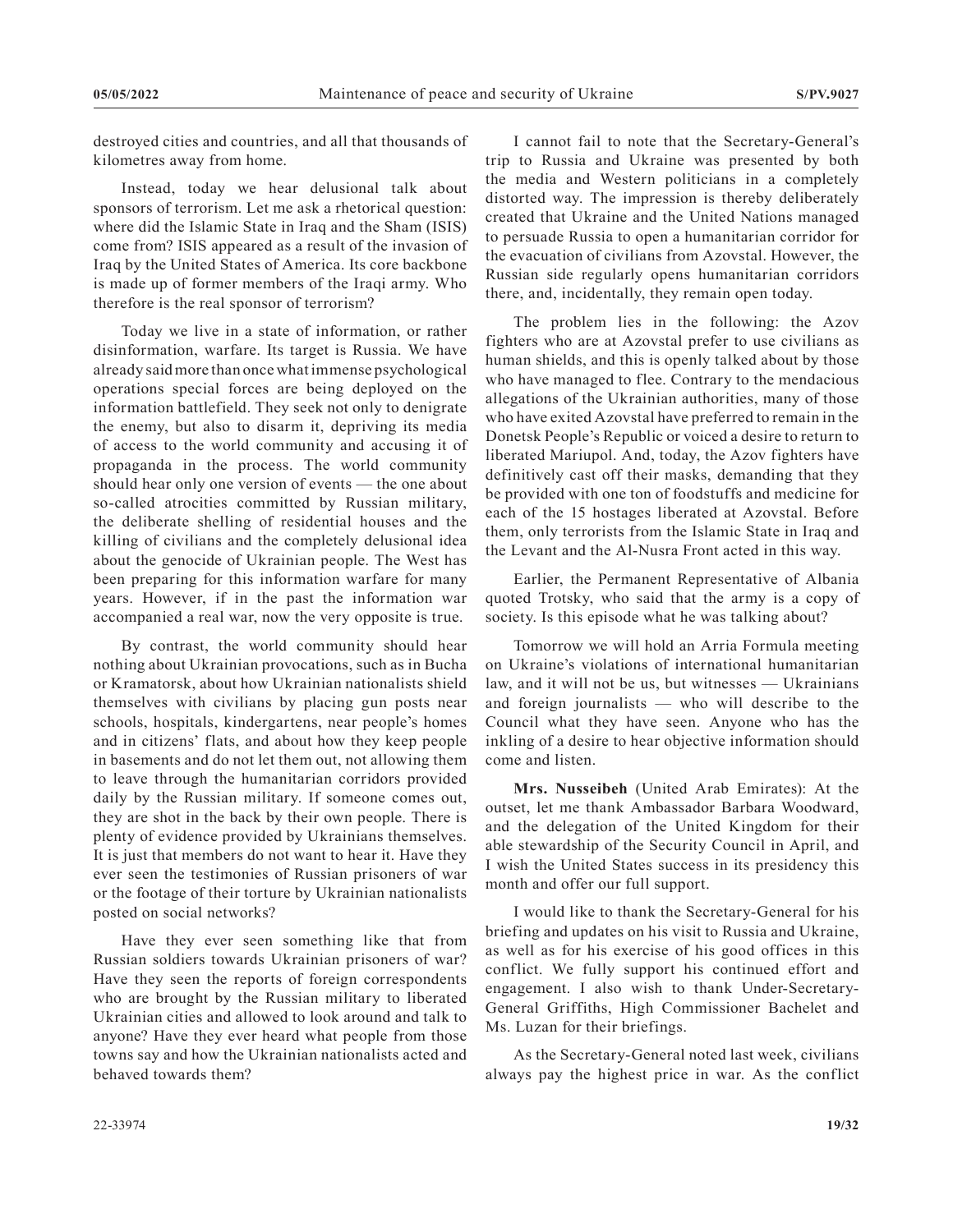moves into its third month, its repercussions have far exceeded many worst-case projections made at the start of hostilities in February. The Office of the United Nations High Commissioner for Refugees now believes that more than 8 million Ukrainians could end up fleeing the country — double the initial estimates. At the same time, the United Nations Development Programme forecasts that the war will soon erase nearly two decades of progress in the development of Ukraine. And we have not yet fully absorbed how the impact of this war is reverberating globally, although there are already clear repercussions being felt — through rising commodity prices and supply disruptions, and disruptions to the global financial system on which we are all dependent for shared stability and development.

We remain deeply concerned by reports of rising civilian casualties and the ongoing destruction of civilian infrastructure. It is imperative to underline once again that all parties must abide by their obligations under international human rights law and international humanitarian law. This necessarily includes respect for the fundamental international-humanitarian-law principles of necessity, proportionality and distinction.

The Council has built a framework to strengthen the protection of civilians and civilian objects, including its unanimous adoption of resolution 2573 (2021) just over a year ago. Attacks on civilian infrastructure can undermine the provision of essential services to the civilian population and have horrifying knock-on effects. We appreciate the efforts of international actors to provide tools and mechanisms to operationalize this framework, and we call on the parties to engage in the design of urgently needed solutions, including for safe and voluntary passage. We are encouraged by the recent progress with regard to safe passage from Mariupol through coordinated action by the United Nations, the authorities of both Ukraine and the Russian Federation, and the International Committee of the Red Cross, and we are hopeful that it can be built upon.

However, as we have underscored before, initiatives like corridors do not alter the obligations of the parties to uphold international humanitarian law. The Secretary-General's proposal to create a contact group is a welcome starting point to implement additional measures supporting the implementation of international humanitarian law, and we hope to hear more details about the proposal in the near future.

As the conflict continues, we join others in emphasizing the critical importance of increased humanitarian assistance to Ukraine and to the neighbouring countries hosting refugees. As part of our ongoing support, the United Arab Emirates most recently dispatched a plane, on 28 April, carrying 30 additional tons of food supplies to support refugees from Ukraine and Moldova, and we are committed to continuing to work with international partners on relief efforts. In addition, we emphasize the need to systematically take into account needs based on gender, age and disability in providing humanitarian assistance, not least as it also supports longer-term recovery efforts.

Finally, we reiterate that the protection of civilians can only be ensured with a cessation of hostilities and a diplomatic solution to the conflict. We call on both sides to remain committed, despite the difficulties, to direct dialogue and for the international community and the Security Council to create the conditions to help halt the war and ultimately bring about a lasting peace in Europe and stability to our international order.

The alternative — increasing polarization and the resulting ruptures — are in no country's interest, neither today nor in future. We must step back from this brink.

**Mr. Biang** (Gabon) (*spoke in French*): I congratulate you, Madam President, on the United States presidency of the Security Council this month. I thank the Secretary-General for his poignant briefing. I also thank Ms. Michelle Bachelet, Mr. Martin Griffiths and Ms. Tetiana Luzan for their inspiring briefings.

We salute the Secretary-General's boldness in seeking a solution to end the war in Ukraine and provide assistance to those caught in the crossfire. His recent visit to Moscow and Kyiv, and the humanitarian mission coordinated by United Nations agencies and the International Committee of the Red Cross, demonstrate a remarkable commitment that we support.

The war continues in Ukraine and with it a humanitarian situation that has been steadily deteriorating 71 days since the war began. Civilians continue to pay the highest price, and attacks and bombings of civilians and civilian infrastructure are also rampant. Water shortages, lack of access to health care and energy threaten the daily lives of those who have decided to stay in their country. More than 13 million people have been forced to move, including nearly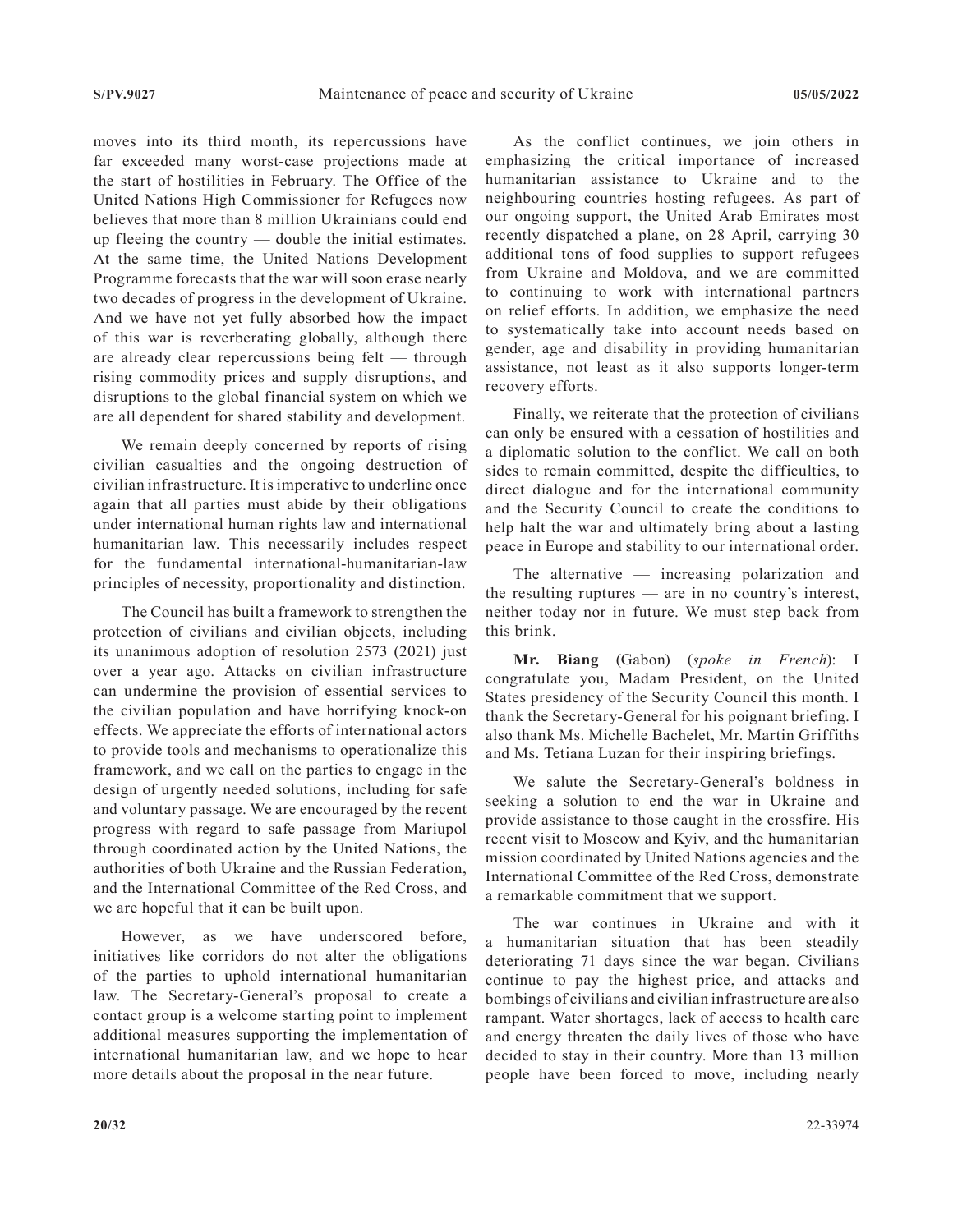5.5 million who have had to leave Ukraine since the war broke out on 24 February. Many cities in Ukraine are almost completely destroyed, and communication routes, including some railroads, are being bombed.

We reiterate our condemnation of the war and the attacks on civilians and civilian infrastructure. We call on the belligerents to strictly respect international humanitarian law and ensure the respect and protection of all medical personnel and humanitarian agencies. Essential infrastructure, production and distribution facilities for electricity, gas and the supply of drinking water should never be targeted.

We encourage people to allow the evacuation of civilians who wish to leave combat zones. In this regard, we note Russia's announcement of a ceasefire and the establishment of a humanitarian corridor for the evacuation of civilians who are amassed in the Azovstal metallurgical complex in Mariupol. However, it is essential that the ceasefire is effective and sustainable.

The shockwaves of the war are now being felt by many countries beyond the immediate borders of Ukraine. Pressure is mounting in many economic sectors. Uncertainty over the delivery of agricultural inputs and other products — wheat, grain, cooking oil — is causing concern for many businesses and families around the world.

If the war does not end immediately, there is a risk that countries already facing serious humanitarian emergencies will be left in a state of collapse. Indeed, the prices of food, fuel and other energy resources are reaching unprecedented heights, and we are all already, wherever we are, collateral victims.

Diplomatic and political signals do not suggest a real commitment by the stakeholders to ending this war. On the contrary, the verbal escalation is rising, at the same pace as the fighting on the ground, the movement of arms and the high-level visits. Yet a way out can be found only through dialogue. My country calls on the parties once again to exercise restraint and to seize all opportunities to meet to resume dialogue. We call for a firm commitment to a return to peace and security in Ukraine.

The Council cannot content itself with recording the numbers of dead and counting the wounded while also reconciling contradictions. It is vital that the end of the war be the driver behind all of the diplomatic efforts envisaged by the parties. The war must be ended

as swiftly as possible. We are horrified by the atrocities that have been reported and ask that independent and impartial investigations be conducted in order to shed light on the facts, establish responsibility and guarantee accountability.

In closing, we would like to say that it is high time for the fighting to stop. It is time for diplomacy to prevail over weapons. Our energies must be directed at achieving a political settlement of the situation. We owe that to the Ukrainian people.

**Dame Barbara Woodward** (United Kingdom): Before I start, may I thank you, Madam President, and others for your kind words towards me and my team and wish you a successful presidency.

On this subject, I would like to start by thanking the briefers for their statements, and I welcome the Secretary-General's participation in this meeting.

On 4 April, the Russian Permanent Representative told the United Nations press corps that what was happening in Ukraine was warfare and that in warfare it cannot be excluded that civilians are dying. The truth is that it is not just that civilians are dying in Russia's illegal war of aggression, but that Russia is deliberately waging a war designed to terrorize and kill Ukrainian people. Civilians have been executed and dismembered in Bucha and Irpin. No distinction has been drawn between military targets, hospitals, schools or the Mariupol theatre, outside of which the word "children" was clearly written and where the latest reporting suggests that as many as 600 people were killed.

Russia's actions are clear violations of international humanitarian law, including, but not limited to, resolutions 2286 (2016), 2417 (2018) and 2573 (2021).

I should like to make three points on the issue of the protection of civilians in Ukraine.

The first and clearest solution to end the suffering of civilians is for Russia to end its illegal war and withdraw its troops from Ukraine. Unless it does so, civilians will continue to die, and many millions more will be put at risk across the globe owing to the food and energy shortages resulting from the invasion. That is what the Secretary-General referred to as the limitless potential for global harm.

Secondly, while the invasion continues, international humanitarian law must be strictly observed and full humanitarian access to civilians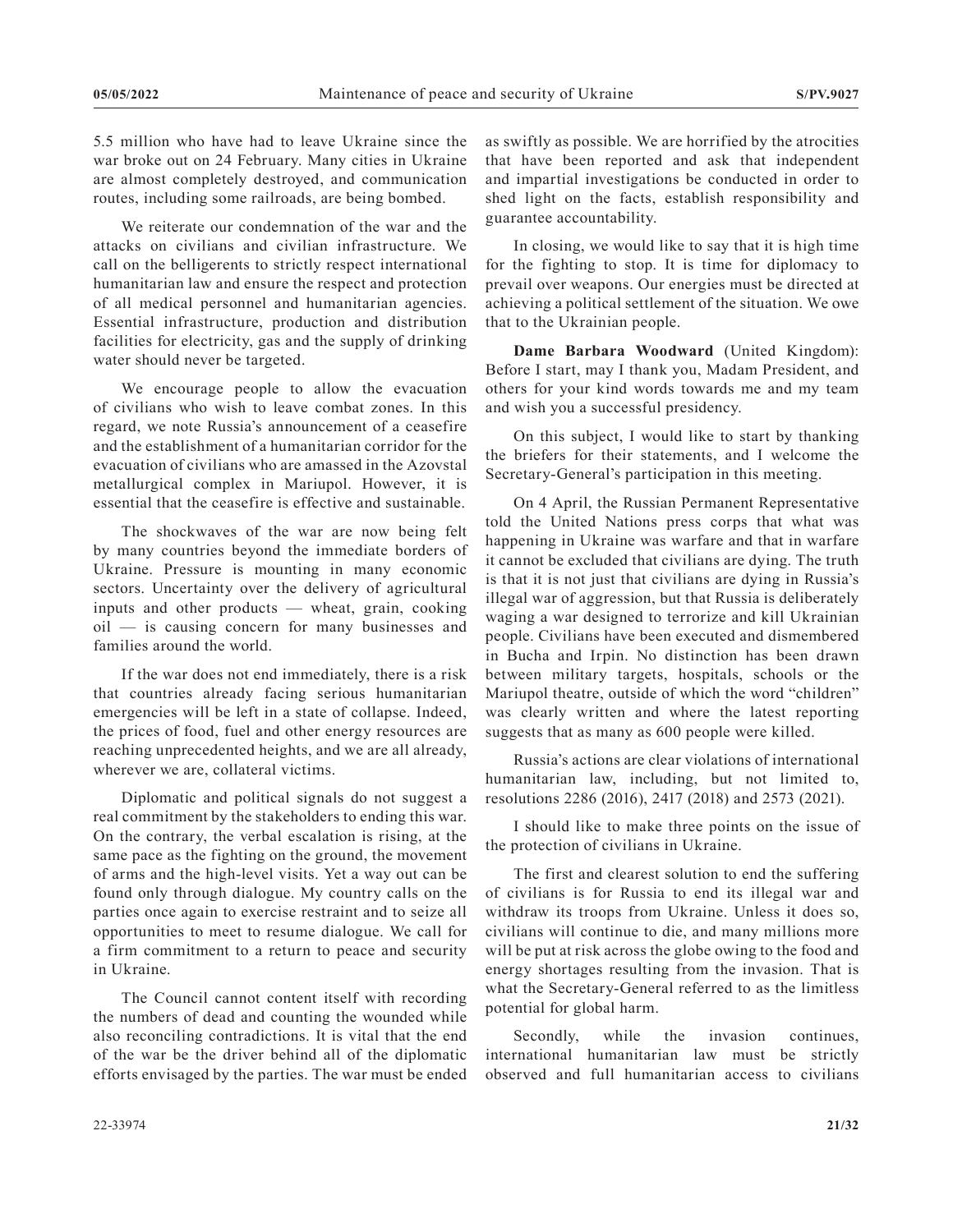facilitated. We commend the Secretary-General and his team on the efforts that led to the evacuation to safety of about 500 civilians from the Azovstal works. But it should be a matter of profound concern to the Council that humanitarian supplies were not allowed into the city and that the shelling of the steelworks restarted immediately.

Thirdly, we are deeply concerned that Russia's war is accompanied by a propaganda campaign, including in the Council, designed to dehumanize and demonize Ukrainians by labelling them as neo-Nazis. That hate speech is extremely dangerous. And, as we near the anniversary of the end of the Second World War, it disrespects the sacrifices of those Russians, Ukrainians and many other nationalities who fought to end Nazism.

Finally, I want to assure the Council that the United Kingdom continues its help and support to Ukraine. Today we announced a further £45 million for humanitarian and United Nations organizations to support the vulnerable and provide medical equipment.

**Ms. Juul** (Norway): Let me thank Under-Secretary-General Martin Griffiths, High Commissioner Michelle Bachelet and Tetiana Luzan for their sobering but very important insights into the daily reality of millions of Ukrainians. I also extend special thanks to the Secretary-General for his briefing and for his recent visits to Russia and Ukraine. He has our strong support to use his good offices in the quest for a peaceful solution to the senseless and horrific war in Ukraine.

Norway recalls that all Member States, under the Charter of the United Nations, have the obligation to settle their international disputes by peaceful means. We support all sincere efforts towards political dialogue, negotiations and mediation. But it is Russia that has chosen to start an unprovoked war of aggression against Ukraine and must take steps to end it.

We welcome yesterday's joint statement by a cross-regional group of freedom of expression mandate-holders. We agree that it is precisely during times of war and armed conflict that the right to freedom of expression and free access to information must be vigorously defended. It is instrumental for the promotion of lasting peace, understanding the causes of conflict and ensuring accountability.

We continue to be alarmed by the humanitarian situation, including in Mariupol. As United Nations High Commissioner Bachelet highlighted, it seems that international humanitarian law has not merely been ignored but seemingly tossed aside. Safe, rapid and unimpeded humanitarian access to people in need must be allowed immediately.

While we are relieved that the safe passage operation to evacuate civilians from the Azovstal steel plant was successful in bringing some to safety, the poor condition of many of the evacuees shows the urgent need to allow for the humanitarian voluntary safe passage of thousands of civilians and hundreds of wounded out of the city.

Norway is deeply worried that Russia's intensified hostilities in eastern Ukraine will lead to a fresh besiegement of entire cities and towns and that the suffering and bloodshed that has engulfed Mariupol may be repeated elsewhere. We call on Russia to immediately end its relentless attacks on civilians. The continued bombardment of civilian infrastructure must also stop. Ukrainian ports must be reopened to allow wheat and grain to reach those in need globally. The crippling impact of Russia's war on the food security of millions is unacceptable.

There are abundant indications that massive-scale war crimes are being committed. Those atrocities will not be forgotten. Individuals at all levels will be held to account. There must be accountability for the sake of the victims and all the people of Ukraine.

We welcome the fact that the International Criminal Court and the Independent International Commission of Inquiry on Ukraine will continue to coordinate, cooperate and work together with others to investigate possible violations of human rights and international humanitarian law.

Also, earlier this week the United Nations signed a framework of cooperation with Ukraine on the prevention of and response to conflict-related sexual violence. That is a key example of the positive partnership that the Secretary-General's good offices can provide. We strongly support all efforts made to bolster accountability, risk mitigation against trafficking and access to comprehensive services for survivors.

I started my remarks today recalling the obligation of Member States to settle their disputes through peaceful means. Russia started this senseless war. Russia must immediately, completely and unconditionally withdraw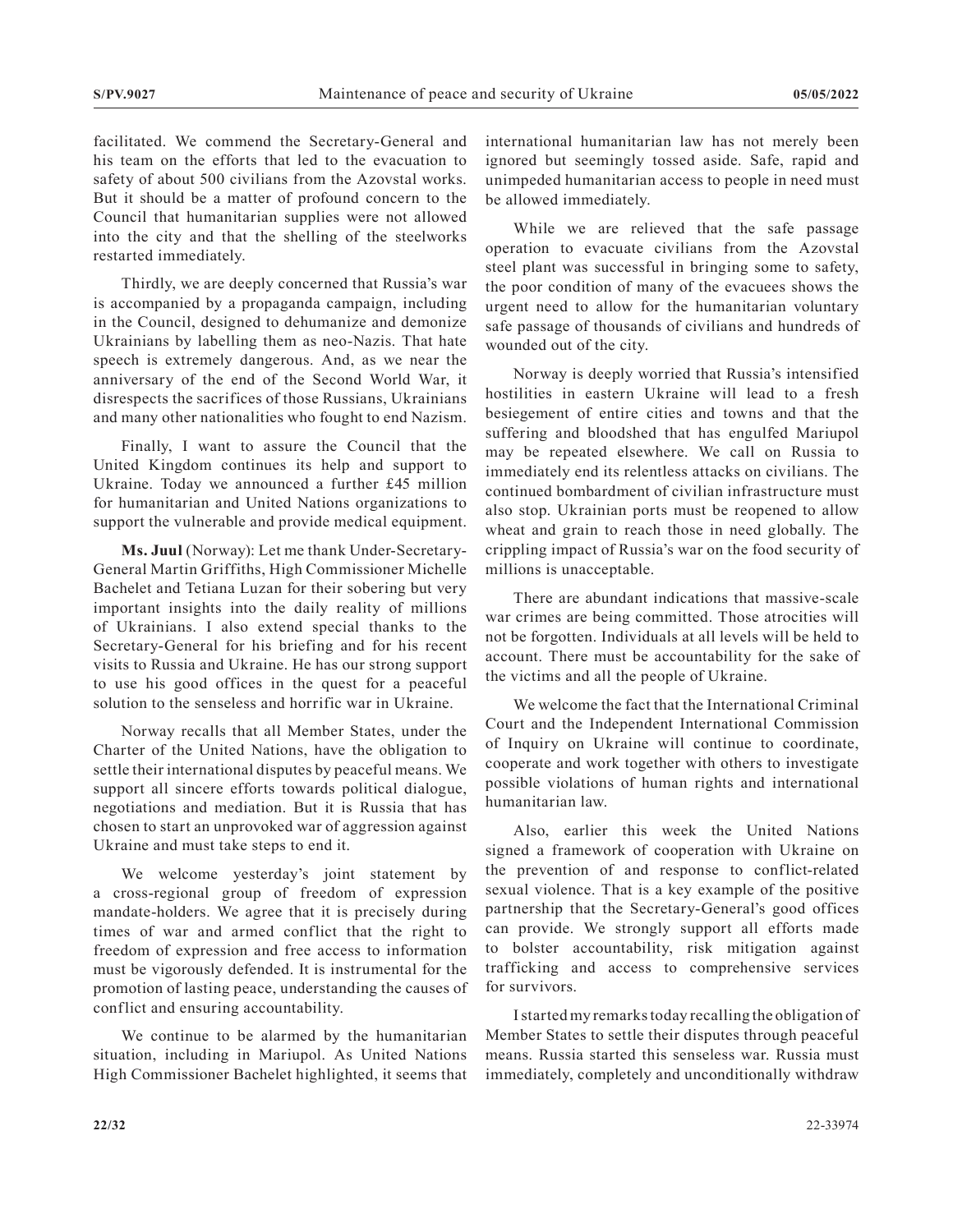all of its military forces from the territory of Ukraine within its internationally recognized borders.

**Mr. Tirumurti** (India): Allow me, at the outset, to thank the United Kingdom for a successful presidency. I wish the United States every success in its presidency.

Let me thank Secretary-General António Guterres for his presence and remarks on the situation in Ukraine. I thank High Commissioner for Human Rights Michelle Bachelet and Under-Secretary-General Martin Griffiths for their updates. I also thank Ms. Tetiana Luzan for her insights.

Ever since the commencement of the conflict in Ukraine, India has been consistently calling for a complete cessation of hostilities and for pursuing the path of dialogue and diplomacy as the only way out. However, the conflict has resulted in the loss of lives and countless miseries for its people, especially for women, children and the elderly, with millions becoming homeless and forced to take shelter in neighbouring countries.

India has strongly condemned the killing of civilians in Bucha and supported the call for an independent investigation. We support all efforts to alleviate the suffering of the people of Ukraine. India remains on the side of peace, and therefore believes that there will be no winning side in this conflict. While those impacted by this conflict will continue to suffer, diplomacy will be a lasting casualty.

We welcome the visit of Secretary-General to Moscow and Kyiv and his engagement with the leadership of the Russian Federation and Ukraine. We agree that the immediate priority is to evacuate innocent civilians from areas witnessing intense fighting. We deeply appreciate the efforts of the United Nations in evacuating the civilian population from Mariupol. We hope those efforts will extend to other areas as well.

The conflict is having a destabilizing effect with broader regional and global implications. Oil prices are skyrocketing, and there is a shortage of food grains and fertilizers. That has had disproportionate impact on the global South and developing countries. We acknowledge the efforts made by the Secretary-General, particularly the findings of the Global Crisis Response Group Task Team. We welcome its recommendation for exempting purchases of food for humanitarian assistance by the World Food Programme from food export restrictions with immediate effect. It is important that similar

such exemptions be provided to all Member States and relevant stakeholders that are contributing to the global humanitarian effort.

The food security challenges emanating from the conflict require us to respond by going beyond the constraints that bind us presently. Energy security is equally serious as a concern and needs to be addressed through cooperative efforts.

India has been sending humanitarian supplies to Ukraine and its neighbours. We are also providing more medical supplies to Ukraine. We support calls for guarantees of safe passage to deliver essential humanitarian and medical supplies, including through the establishment of humanitarian corridors. We hope the international community will continue to respond positively to the evolving humanitarian requirements.

We reiterate the importance of the United Nations guiding principles of humanitarian emergency assistance. Humanitarian action must always be guided by the principles of humanitarian assistance, which are humanity, neutrality, impartiality and independence. Those measures should never be politicized.

Let me conclude by reaffirming that the contemporary global order has been built on the Charter of the United Nations, international law and respect for the sovereignty and the territorial integrity of States.

**The President**: I shall now make a statement in my capacity as the representative of the United States.

First, let me sincerely thank the Secretary-General for his remarks and for his update from the region. I am so glad that he has returned to us safe and sound, and I know that he must be jet-lagged after his trip practically around the world. But his being at this meeting shows us the commitment that he has to this institution.

I also thank Under-Secretary-General Griffiths and High Commissioner Bachelet for their remarks. And I thank our civil society briefer, Tetiana Luzan, for joining us at this late hour for her and for her powerful testimony today. I welcome the representative of Ukraine, as well as His Excellency the Deputy Prime Minister of Poland and other speakers who are with us today.

There are no signs that Russia's war against Ukraine is abating. Russia's forces may have abandoned their attempt to capture Kyiv, but Russia continues to conduct missile strikes against Kyiv and terrorize citizens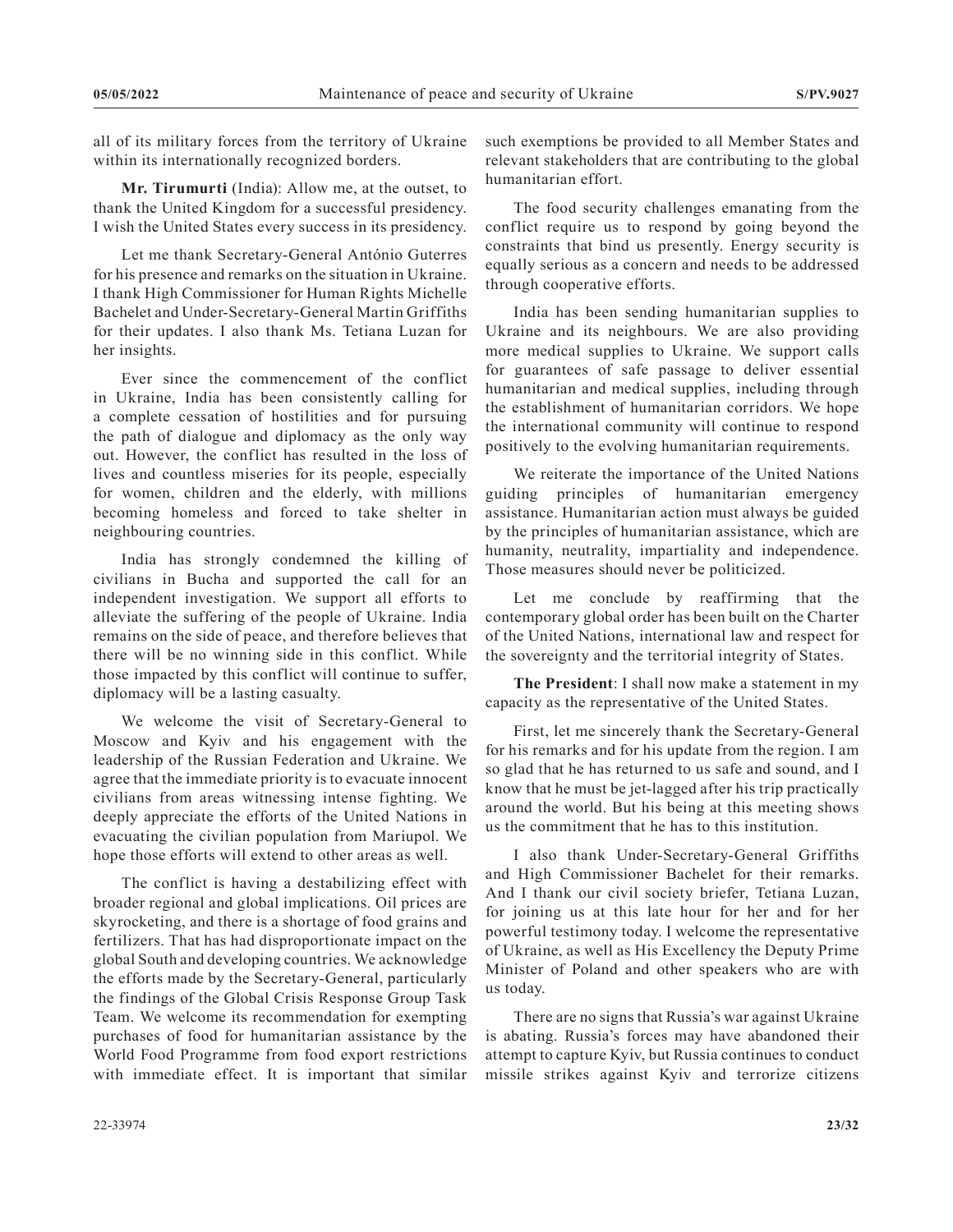across Ukraine. Independent media reports have laid out a deadly pattern of attacks in the past two weeks.

On 23 April, reports indicate that Russian missile strikes killed civilians in Odesa, including a three-month-old girl. Then, Russian missiles hit a thermal power plant and oil refinery in Kremenchuk the next day. The day after that, Russian forces attacked five railway stations across Ukraine. The following day, two rockets flew dangerously close to a nuclear power plant, posing colossal safety risks to the region. That string of attacks culminated on 28 April when Russia had the audacity to attack Kyiv while the Secretary-General was there to discuss humanitarian aid and peace.

Russia has violated the Charter of the United Nations. Russia has ignored our unified, global call to end this war. The message we continue to hear loud and clear from Moscow is that Russia does not respect or believe in the United Nations or its Charter and will not be a responsible actor in the international system.

Over the past 10 weeks — just 10 weeks — we have seen Russia continue to wage an unprovoked war against a smaller neighbour. We have seen Russia brutalize civilian populations and attack thousands of civilian-used buildings, structures and vehicles, apartment buildings, schools, shopping malls, markets, cafés, trams, heating plants, grain silos, food storage facilities, hospitals, orphanages and a maternity ward. The list goes on.

Russia has lied to the Security Council repeatedly with a wild string of conspiracy theories and disinformation, every falsehood more ridiculous than the last. Three months ago, Russian representatives told the Security Council they had no intention to invade Ukraine. Now Russia claims the attacks are not real or never happened. Russia has even claimed that Ukraine is attacking itself, that it bombed its own buildings, attacked its own people and assaulted its own democracy. Those lies defy all logic, all evidence and common sense. Russia is spreading pure disinformation. The truth is well known. Russia is the only perpetrator of this war. So, it is hard to understand why some Council members continue to call on all parties to desist. Let us call a spade, a spade. Members should call on Russia, explicitly, to stop its aggression against Ukraine.

We have imagery that confirms the presence of mass graves in Bucha, and that is not just an unverified accusation on social media. It is a horrifying fact,

one the world must now reckon with. Russia alone started this war, and Russia alone can end it. Silence the guns, withdraw from Ukrainian territory and embrace diplomacy.

Recently, the eyes of the world have been trained on Mariupol, where hundreds of civilians have been taking shelter in a steel plant besieged by Russian forces. We all watched in horror as Russia laid siege mercilessly against civilians trapped inside and underground for weeks. This week, the United Nations and President Zelenskyy announced that over 100 Ukrainians had finally been rescued and reached relative safety. We applaud the role of the United Nations and the International Committee of the Red Cross in that rescue, and we strongly support the five convoys that the United Nations has sent to besieged areas. But we are concerned that attacks on the plant have reportedly resumed, with civilians still inside, and we will be following this situation closely.

What we truly need is unhindered access throughout Ukraine so that the United Nations and its partners can reach everyone in need, and people of all nationalities can flee to safety. Convoys and evacuations take days and weeks, or months, of intense negotiation. They cannot be the norm. The only norm we should accept is Ukraine returning to its normal life, without Russian forces illegally on its territory, terrorizing and killing civilians, including so many innocent children.

Here in the Security Council and at the United Nations, we can help Ukraine return to normalcy. We can do that in two ways: by supporting the Ukrainian people and their efforts and by holding Russia accountable.

On the first point, we must address the immediate and dire humanitarian situation, both in Ukraine and outside of it. For our part, the United States announced this morning at the pledging conference in Warsaw that we will provide an additional \$387 million in humanitarian assistance to Ukraine. That brings the total we have committed thus far to over \$688 million since Russia's further invasion. That money will help our brave partners rapidly distribute food, clean drinking water, sanitation and hygiene kits, critical medical supplies and even cash to those who need it most in Ukraine.

We must also be attentive to the way Russia's war of choice is harming countries beyond Ukraine's borders, from the arrival of millions of refugees in Europe to the global food crisis that is hitting African and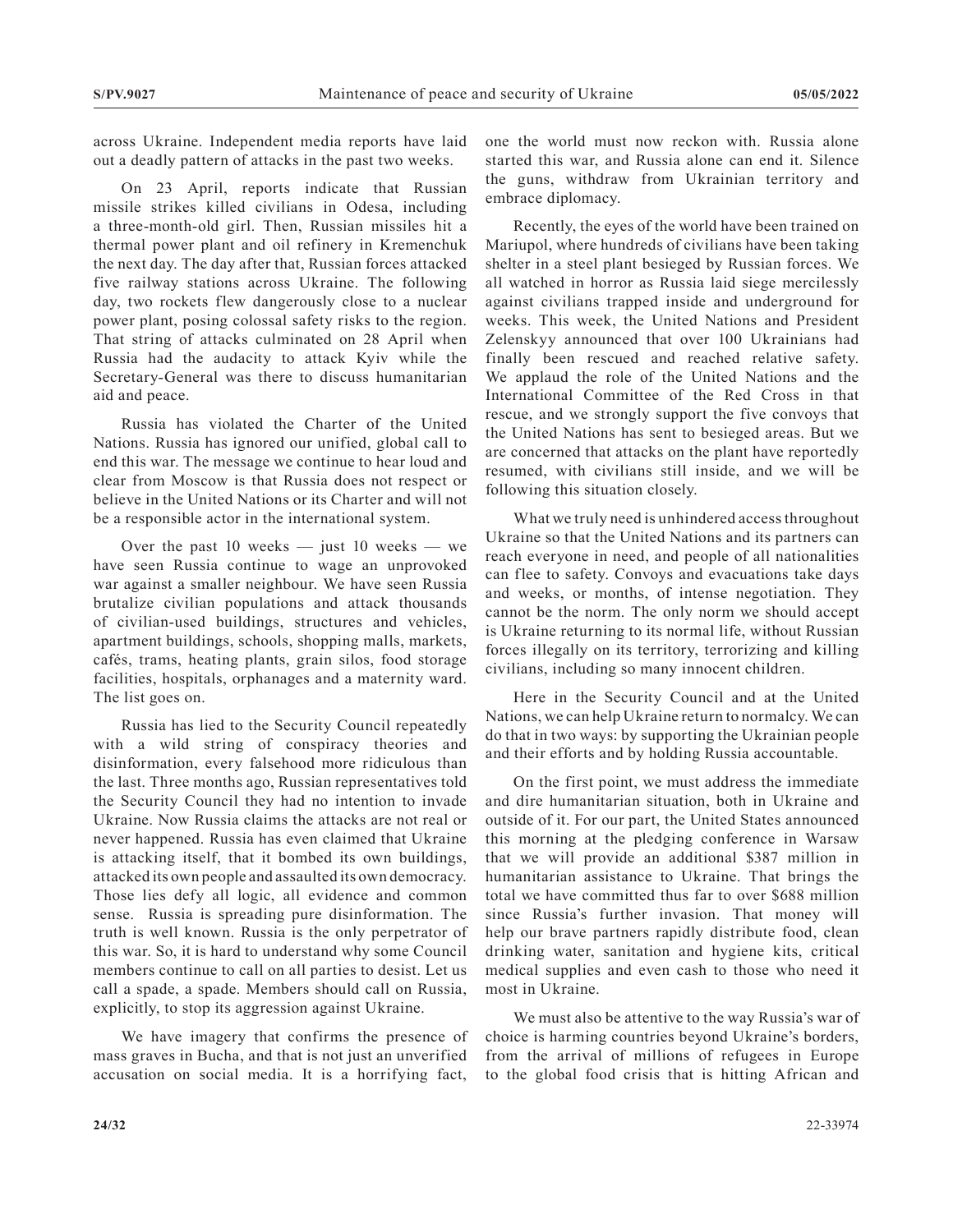Middle Eastern markets particularly hard. I suspect we will hear more details about that from our colleagues who are joining this meeting today. Russia is actively halting Ukrainian agricultural production and blocking the ports that once provided food to those in dire need. While we work to stop that blockade and hold Russia to account for its actions, we will all be called on to step up to prevent looming famines and provide more food and funding in the name of decency and humanity. We will focus the attention of the Council on that and other aspects of global food insecurity during the open debate we will convene later this month.

On the second point, we must hold to account those in Russia who unleashed, perpetrated and ordered the war crimes committed in Ukraine. The United States supports a range of international investigations into the atrocities in Ukraine, including efforts by the International Criminal Court, the United Nations, the Organization for Security and Cooperation in Europe and others. Make no mistake — we will see justice served.

The Ukrainian people are fighting for their lives, for their future and for all of the values the United Nations holds dear. We stand with them and with the overwhelming majority of the international community in defence of sovereignty, liberty and democracy.

I now resume my functions as President of the Security Council.

I would like to again draw the attention of speakers to paragraph 22 of presidential note S/2017/507, which encourages all participants in Council meetings to deliver their statements in five minutes or less, in line with the Security Council's commitment to making more effective use of open meetings.

I now give the floor to the representative of Ukraine.

**Mr. Kyslytsya** (Ukraine): I recognize the representative of Putin's regime in the permanent seat of the Soviet Union.

At the outset, let me express gratitude to Secretary-General Guterres, Under-Secretary-General Griffiths, High Commissioner Bachelet and civil society representative Luzan for their briefings. I join all previous speakers in expressing appreciation for a very successful presidency of the Security Council by the United Kingdom last month.

Last week the Secretary-General visited Ukraine at a time when my country continues to defend the very principles of the Charter of the United Nations. It was important for António Guterres to visit the suburbs of Kyiv and see with his own eyes the horrific war crimes committed by Russia in Ukraine.

I am grateful to the Secretary-General for the clear and unequivocal position on the war against Ukraine as a violation of territorial integrity and the Charter of the United Nations. I appreciate the efforts to use the good offices mechanisms for de-escalation. Every opportunity must be used to achieve peace.

On behalf of the President of Ukraine, I would like to thank the Secretary-General, the United Nations team and the International Committee of the Red Cross (ICRC), which demonstrated the possibility of making progress and saving civilians from Mariupol, which is blocked by the Russian army. In the President's words:

"The whole world has learned about the role of the United Nations and the ICRC in this. This has shown that international organizations can be effective".

The second stage of the evacuation operation from Mariupol was completed, with 344 people rescued from the city and its suburbs, in addition to more than 150 people taken out of the Azovstal steel plant. However, there are still civilians there — women, children. Therefore, the evacuation operation must continue.

Russia has shelled Ukrainian cities with almost 2,000 missiles. Most of them hit civilians, not military infrastructure. Russia struggles to advance and suffers terrible losses. That is the reason that they resort to this desperate missile terror across Ukraine. They want to break us down, but the only thing that will break down in the end is Russia and its capacity to invade, bomb, murder, loot and rape.

I would like to recall one of my compatriots, Oleksandr Makhov, a well-known journalist in Ukraine, born in the Luhansk region. In 2017, he was the first Ukrainian journalist to visit our station in Antarctica. When the coronavirus disease came, he was not afraid. For two weeks he lived in Sanzhary, where Ukrainians were brought to from China. From the first day of the full-scale war, he was on the front line as a volunteer, an anti-terrorist operation veteran and a warrior of the 95th assault brigade. He was killed in the Kharkiv region in the battles near Izyum. He was 36 years old.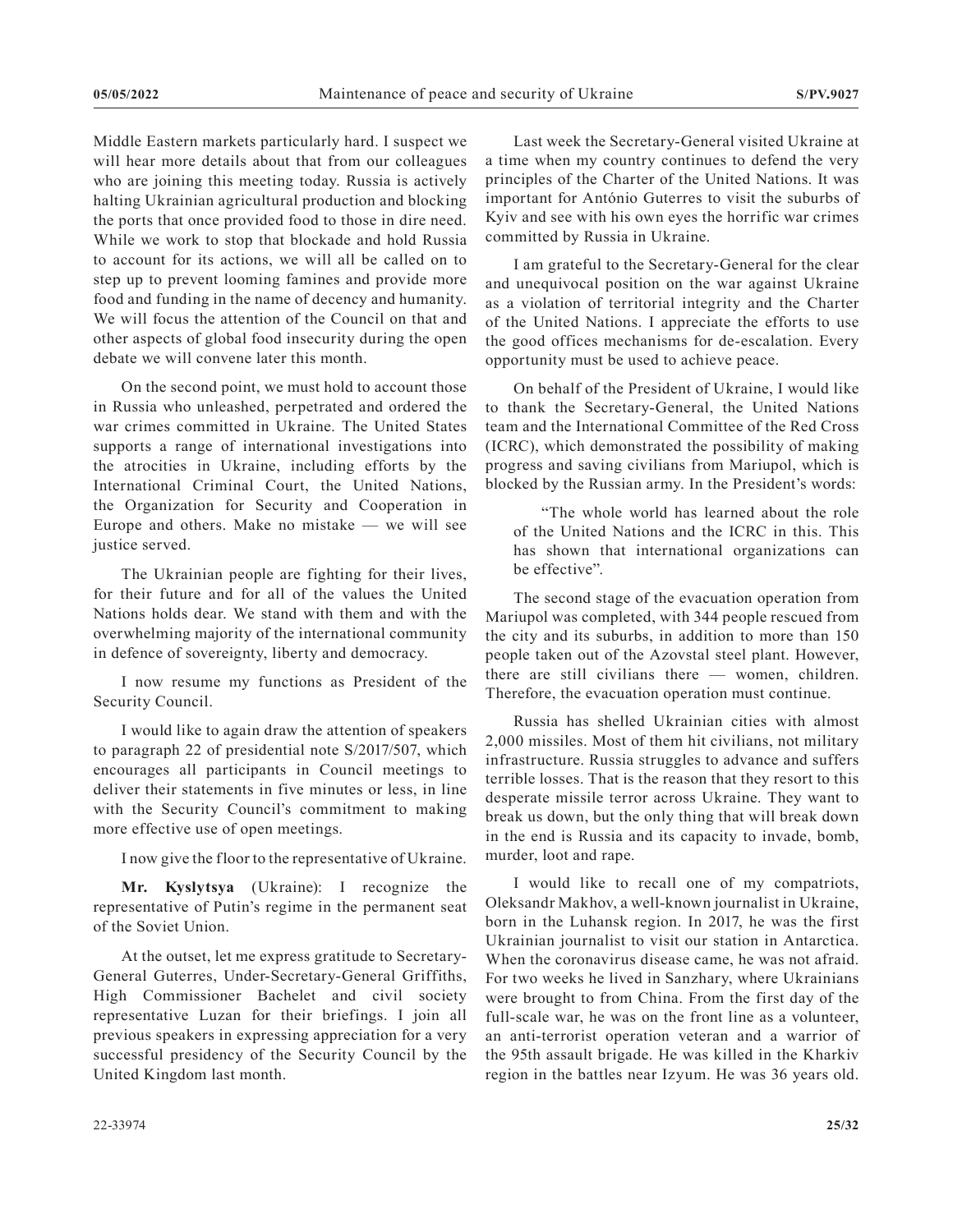My sincere condolences go to his family and friends. Russia will bear responsibility for that death, as well as for that of every hero who gave their life for Ukraine.

Ukraine is not afraid, and the world should not be afraid either. Russia's missile terrorism must be punished and responded to with stronger sanctions and increased military assistance for Ukraine.

On 1 May, the Russian Ministry of War declared that more than 1 million people had been transferred to Russia, including 193,000 children. Most of them, in particular those transferred from Mariupol, undergo "filtration" camps with mandatory procedures that constitute violations of their human rights— being stripped naked, fingerprinting and interrogation. Eyewitnesses testify that Russian soldiers kill those whom they consider suspicious.

There have been multiple reported cases of the kidnapping or hostage-taking of Ukrainian civilians by Russian troops. There are numerous cases of the mistreatment of forcefully displaced Ukrainian citizens in the Russian Federation, including depriving them of their Ukrainian passports and preventing them from leaving Russian territory. We reiterate that all Ukrainian citizens forcefully transferred by Russia must be granted safe return to the territory of Ukraine.

Food security in Ukraine and worldwide appears to be another deliberate target of Russia. As of now, Russia has stolen about 400,000 tons of grain from the temporarily occupied parts of the Zaporizhzhya, Kherson, Donetsk and Luhansk regions — a third of all reserves in the regions. Given that the stolen grain was to be used before the next harvest, it has already increased the threat of famine.

In addition to stealing grain, Russia attacks grain silos, farming infrastructure and fertilizer stores and continues to steal farm vehicles. The looting of grain from the occupied part of Ukraine, the blockade of shipments from Ukrainian ports and the mining of shipping routes endanger global food security.

Russia is in fact harming not only Ukraine, but also the world population through its illegal actions. According to the United Nations, more than 1.7 billion people may risk poverty and famine as a result of disruptions in the food production system caused by Russia's full-scale war against Ukraine. Furthermore, Russia continues to intentionally block sowing in Ukraine.

We demand that Russia stop illicit grain theft, unblock Ukrainian ports, restore freedom of navigation and allow trade ships to pass. We urge the international community to strengthen economic sanctions against Russia in order to stop its military aggression against Ukraine to avert a humanitarian disaster and the world's food security crisis.

Today the State of Israel is celebrating the seventy-fourth anniversary of its independence. On 29 November 1947, Ukraine, as a Member of the United Nations, voted in favour of General Assembly resolution 181 (II). The following year, in May, Israel declared its independence. Taking this opportunity, I wish peace and prosperity to Israel and all Jews around the world.

As we approach 9 May, the threat of new provocations and a raising of the stakes by Russia is increasing. In that regard, I would like to condemn the anti-Semitic attacks by Russian Foreign Minister Sergey Lavrov on the President of Ukraine and all Jews. Such attacks are absolutely unacceptable.

Lavrov could not help revealing the deep-rooted anti-Semitism of Russia's elites. It demonstrates to the world that Putin's Russia is purposefully cultivating Russian supremacy and hatred of other peoples. Russia is already too deeply bogged down in uttering nonsense aimed at justifying its barbaric aggression against Ukraine.

In fact, the Russian Foreign Minister questioned the existence of not only the Ukrainian nation, but also the Holocaust. Lavrov deliberately insulted the memory of millions of Jews who died at the hands of the Nazis during the Second World War.

At this point, I would like to bring the Security Council's attention to one of the most recent examples of Russian atrocities in Ukraine. On 4 May, the bodies of two young men, aged 22 and 23, were exhumed in the village of Rudnya-Talska in the Kyiv region. On 25 February, the Russian invaders shot at a car with them inside. However, it was not enough for the socalled Russian soldiers to kill innocent civilians. They decided to run the car over with heavy equipment, while the two men were inside. That is insane. That is inhumane.

While we are in this meeting, the Russian terrorist practice of shelling Ukrainian cities throughout the entire country with long-range missiles continues. The Secretary-General had a chance to witness that practice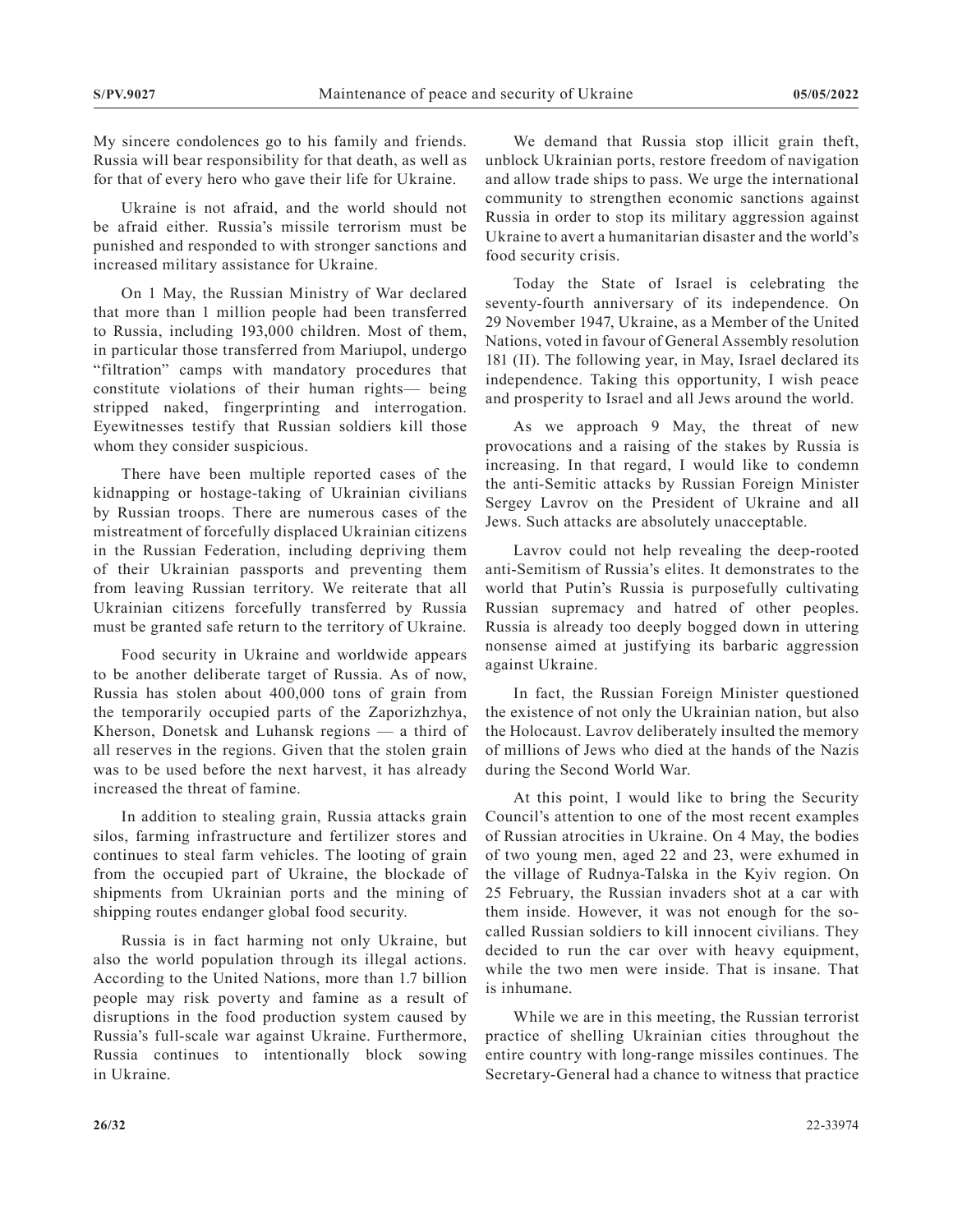last Thursday during his visit to Kyiv. However, there was no strong reaction from the Security Council regarding such deliberate attacks.

In that regard, the inaction of the Security Council and its ability only to express deep concerns continues to irritate the international community, undermine its authority in accordance with the Charter of the United Nations and create an atmosphere of impunity.

As it appears, this Chamber has turned from a venue of diplomatic debates into a biological hazard site. There is a trail of blood and a sickening smell of the smouldering bodies of women, men and children that a Russian envoy leaves lingering behind him when entering and leaving this Chamber. The air that we inhale is filled with poisonous spores of turpitude when he drivels torrential lies as his lips begin moving.

Victory over the Russist army comes closer by the day, as does the time when Putin's henchmen will sit on the bench at a trial for war crimes and crimes against humanity. Punishment is imminent. Milošević will not stay lonely for too long.

**The President**: I now give the floor to the Deputy Prime Minister and Minister of Culture and National Heritage of Poland.

**Mr. Gliński** (Poland): Let me start by expressing Poland's appreciation and support for the Secretary-General's recent trip to Moscow and Kyiv. Each and every effort to restore peace in Ukraine is meaningful, even if we have to deal with an aggressor who shows very little goodwill and trustworthiness, as demonstrated by the very symbolic Russian shelling of Kyiv during the Secretary-General's stay in the city.

I was also in Kyiv and Borodyanka less than two weeks ago and witnessed this war with my own eyes.

We Poles were very happy to facilitate the Secretary-General's trip and to host him on his way from Moscow to Kyiv, especially because he had a chance to meet with the Polish President, Andrzej Duda, and to stay in the city of Rzeszów, which has become a crucial hub for the delivery of assistance to Ukraine and the Ukrainian people. As President Duda assured the Secretary-General personally, Poland will not cease to both deliver aid on its own and to be a reliable partner for all United Nations system institutions involved in providing support to Ukraine.

The number of persons in need and the volume of assistance that they require increase with every day that the Russian aggression continues. We therefore all need to contribute to the relief efforts alongside the growing Polish aid for both the refugees from Ukraine who are staying in our country — as the Council is probably aware, more than 3 million war refugees have crossed our border during the past two months — and those hiding from bombs in Russian-shelled cities and towns.

Today in Warsaw, Poland and Sweden co-hosted a high-level international donors conference for Ukraine. The event, which was organized in cooperation with the President of the European Commission and the European Council, was meant to serve as a platform for pledging the much-needed additional funds to sustain immediate, life-saving humanitarian assistance for Ukraine. According to early estimates, the conference brought in \$6.5 billion in pledges.

We are all still struggling to grasp the full implication of the war, but we already know that its consequences go far beyond Ukraine and Europe. The Secretary-General has accurately called the damage to multilateralism caused by the ongoing invasion of Ukraine a three-dimensional crisis that impacts global food, energy and financial security. The full effects of the Russian invasion will be felt in economies and societies around the whole world. The international community needs to engage in devising immediate longterm policies that will mitigate the impacts of the war and contribute to long-term resilience to global shocks.

In five days' time, on 10 May, representatives of some 50 countries of Europe and Central Asia will gather in the Polish city of Łódź, at the thirty-third session of the Food and Agriculture Organization of the United Nations Regional Conference for Europe, to discuss the very pressing issue of food security and the transformation of agrifood systems.

However, we will not solve the food, energy and financial crises if we do not address their root causes. Those are the crisis of values, as you already mentioned today, Madam President, and the crisis of peace. So, in fact, we are facing not just a three-dimensional but a five-dimensional crisis. Therefore, the very first step that must be taken right now is very simple. It requires that Russia stop the war and withdraw all its forces from the territory of Ukraine. Once peace has been secured, the international community must turn its efforts to developing more effective measures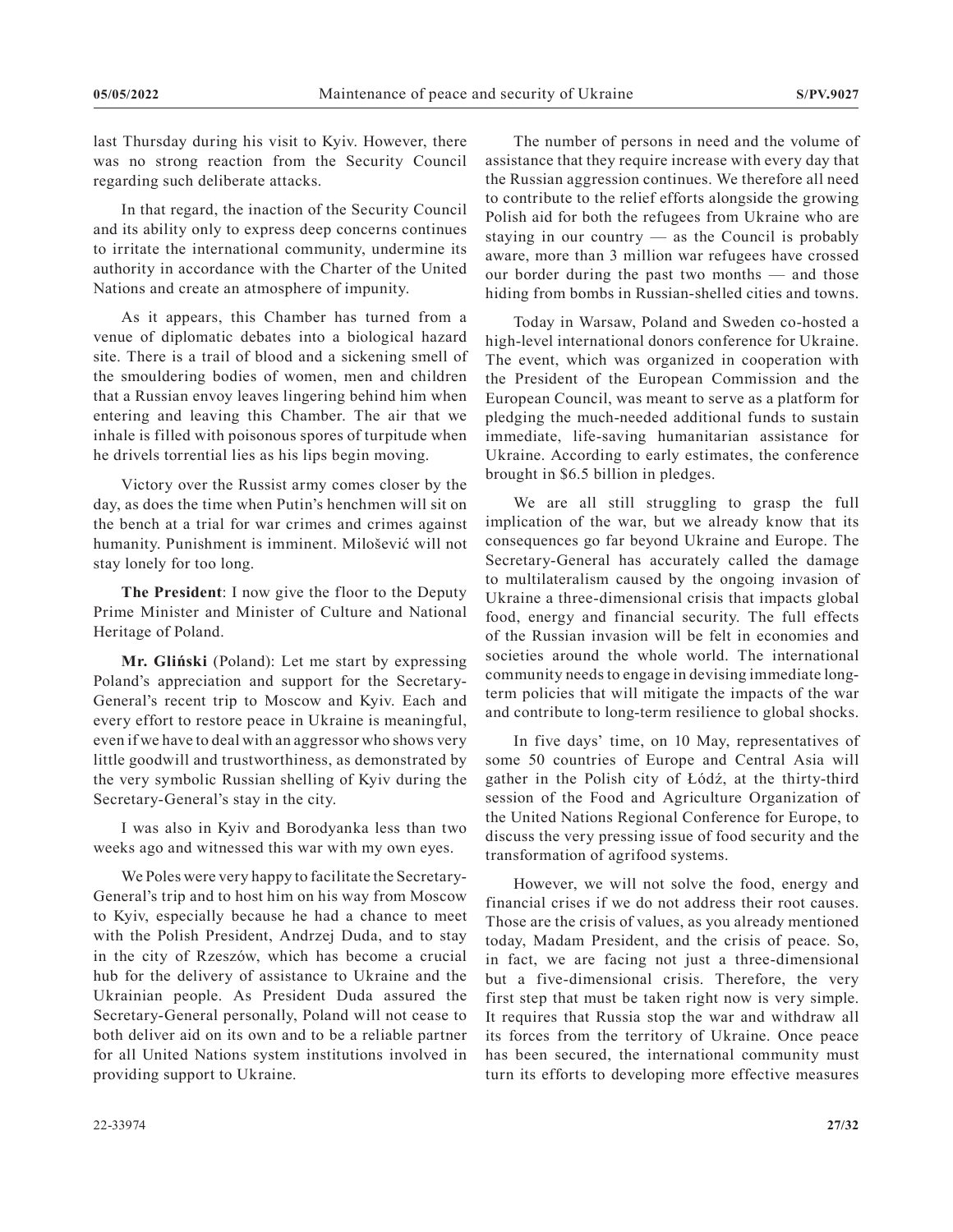to protect the fundamental values enshrined in the Charter of the United Nations. They have been trumped by a permanent member of the Security Council, and we must ensure full accountability for the violations of international humanitarian and human rights law committed in Ukraine by the Russian Federation.

**The President**: I now give the floor to the representative of Greece.

**Mrs. Theofili** (Greece): We are thankful to the United States presidency for having organized this meeting. Allow me also to thank the Secretary-General, Under-Secretary-General Martin Griffiths and United Nations High Commissioner for Human Rights Michelle Bachelet for their insightful remarks and their immense efforts. I also thank Ms. Tetiana Luzan for briefing us.

The consequences of Russia's continuing military aggression against Ukraine and its civilians are dire, especially in Mariupol and near the former line of contact in Donbas. Greece has a particular interest in the Mariupol area, which is home to an established, centuries-old Greek community of more than 120,000, which is a productive part of local society. Regrettably, those people, along with so many other civilians — families, women and children — face the horror of Mariupol being almost entirely destroyed.

That is why our consuls in Odessa and Mariupol, demonstrating unprecedented courage, strength and altruism, stayed behind and carried out a total of six operations called Nostos — the Greek word for homecoming — for the evacuation of Greek citizens and diaspora Greeks from Ukraine.

We have repeatedly called for an immediate ceasefire and for the swift operationalization of humanitarian corridors. It is of utmost importance to scale up humanitarian operations by enhancing the supply-chain capacity and providing targeted humanitarian assistance to the people affected. The recent evacuation of the Azovstal plant in Mariupol, achieved thanks to the persistent efforts of the United Nations, demonstrated in the clearest way possible that when there is a will, there is a way. We hope to see additional similar initiatives.

Greece has been actively engaged in providing humanitarian assistance. Our Minister for Foreign Affairs, Nikos Dendias, himself spearheaded one of Greece's assistance operations to the historic city of Odesa. At the same time, we are all witnessing the huge

wave of migrants that the war has provoked. Greece is showing solidarity with Ukraine as well as with frontline Member States, welcoming thousands of refugees from Ukraine.

The amount of devastation and destruction is inconceivable. Greece remains engaged in the reconstruction of Ukraine and will be present, in coordination with our partners, in order to do everything possible to bring those two cities back to their previous state and to facilitate the diaspora Greeks' return to normal life after this tragedy. Our Prime Minister has already announced that we are ready to rebuild the maternity hospital destroyed by Russian shelling in the city of Mariupol. In the same vein, Minister Dendias has reiterated our support for the reconstruction of Odesa.

There can be no peace and no reconciliation without accountability. We will continue to actively raise the issue of Mariupol in all forums and to emphasize that the perpetration of war crimes should be thoroughly investigated.

Only peace can put an end to this immense tragedy, which is having far-reaching repercussions throughout the world. We commend the recent visit of the Secretary-General to the region and his efforts towards peace. We stand firm in our call for dialogue and diplomacy to prevail.

Greece, a pillar of stability in the region of the eastern Mediterranean and beyond, reiterates its unwavering commitment to international law and the Charter of the United Nations. Refraining from the threat or the use of force is the guiding principle underpinning our Charter. We are steadfast in our support for the sovereignty, independence and territorial integrity of Ukraine, as well as of every State Member of the United Nations. Those are fundamental norms of international relations. Their violations — no matter who they target  $-$  are threats to us all. There is no room for exceptions.

**The President**: I now give the floor to the representative of Latvia.

**Mr. Pildegovičs** (Latvia): I have the honour to speak on behalf of the three Baltic states — Estonia, Lithuania and my own country, Latvia.

I thank the Secretary-General António Guterres, High Commissioner Bachelet and Under-Secretary-General Griffiths, as well as the representatives of the Office for the Coordination of Humanitarian Affairs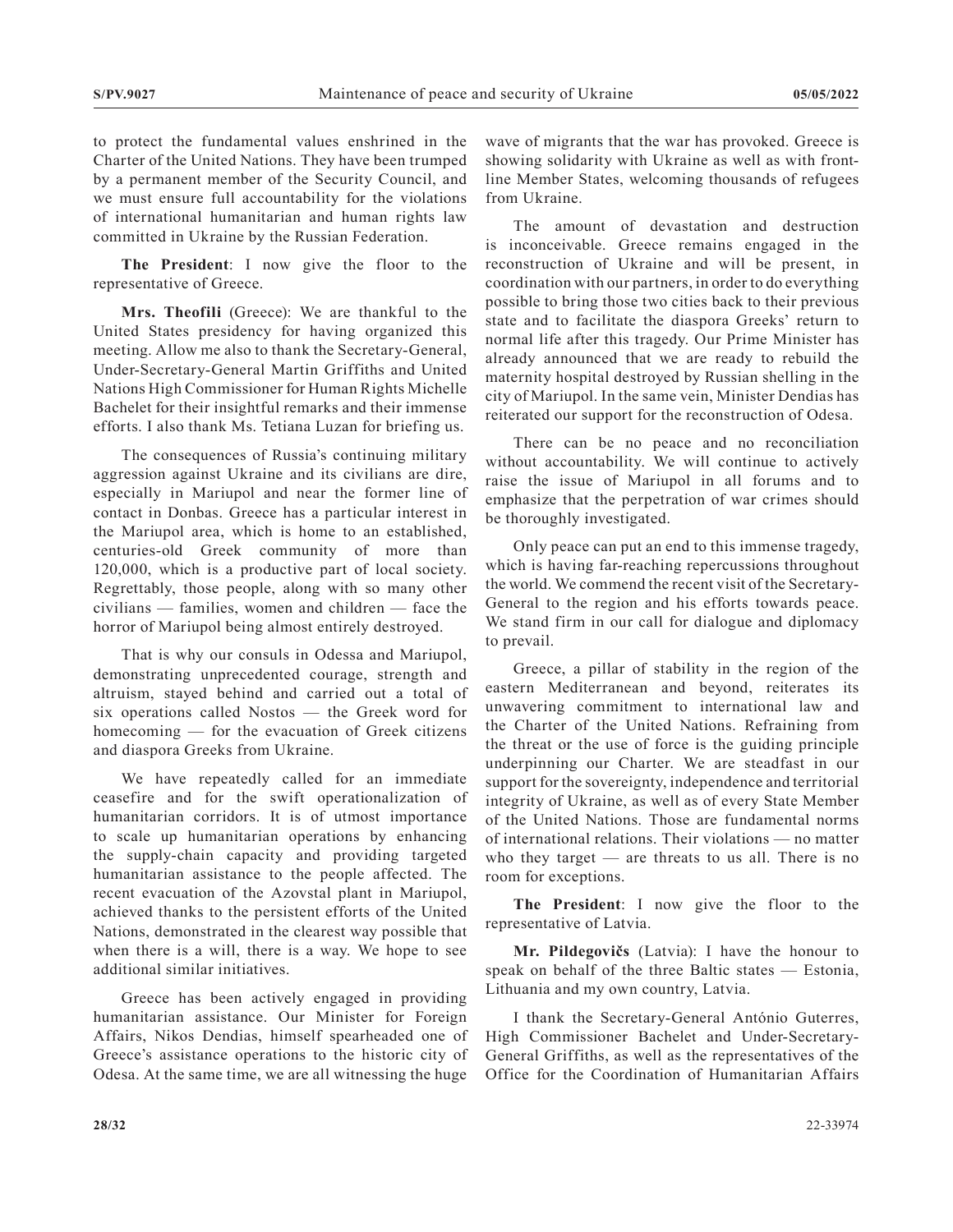and the non-governmental organization for their insightful, but sobering briefings.

We appreciate the important visits of the Secretary-General to Kyiv and Moscow, in particular his humanitarian plea and engagement, which have resulted in very practical life-saving humanitarian action on the ground, notably in Mariupol.

We also positively note the close cooperation between the United Nations and the International Committee of the Red Cross in that regard. In the future, the United Nations should build further on that, although limited, success.

Unfortunately, those achievements are far from solving the tragic security and humanitarian crisis caused by the Russian aggression. Moreover, many more people remain trapped in the Azovstal iron and steel works complex, in conditions that humanitarian workers have described as hell. Yet it has again been under heavy fire from Russian air strikes. We call on Russia to immediately cease all hostilities and allow the safe evacuation of the remaining civilians trapped in the complex. We also call on all relevant United Nations mechanisms to maintain their focus on the situation of civilians affected by the Russian aggression in Ukraine, especially on their rescue and evacuation from areas of persistent hostilities.

It has been more than two months since Russia, a permanent member of the Security Council, launched its aggression against Ukraine in grave violation of international law, including the founding principles of the Charter of the United Nations. Russia has persistently ignored the calls by the General Assembly, as well as the order of the International Court of Justice, to cease aggression and to immediately and unconditionally withdraw all forces and military equipment from the entire territory of Ukraine. We strongly condemn Russia's contempt for the Court, Russia's military aggression against Ukraine, as well as the involvement of Belarus as Russia's accomplice.

Russia's unjustified and unprovoked invasion of Ukraine has triggered one of the fastest-growing displacement and humanitarian crises on record. Over 17 million people inside and outside Ukraine now are in need of humanitarian assistance. There are 7.7 million people who are now internally displaced, and more than 5 million refugees have fled into countries neighbouring Ukraine and beyond. Ninety per cent of refugees are women and girls. They need urgent humanitarian

assistance, a cessation of hostilities and safe passage, including through the creation of humanitarian corridors to allow those who wish to do so to leave voluntarily to the destination of their choice. In that light, we are concerned about the reports of hundreds of thousands of Ukrainians, including children, forcibly moved to the so called "filtration camps" and then to the territory of the Russian Federation, often unaccompanied by their parents.

Russia's denials, deceptions, lies, disinformation, war propaganda, incitement to violence and dehumanizing language against Ukrainians do not change the fact that Russia is committing war crimes, crimes against humanity and other violations of international humanitarian and international human rights law against the civilian population in Ukraine. As underlined by the Secretary-General, those directly responsible for those war crimes and violations on Ukrainian soil must be held accountable. There will be no impunity. There will be accountability for that horror, and international justice will be done.

The Baltic States will continue to steadfastly support all efforts to ensure independent and effective investigations into crimes committed by Russia in Ukraine. Estonia, Latvia and Lithuania were among the first to refer the situation in Ukraine to the Prosecutor of the International Criminal Court, and we will continue to support the Office of the Prosecutor in its investigation concerning alleged war crimes and crimes against humanity committed in Ukraine.

The impact of Russia's war against Ukraine is reaching beyond Europe. Millions of people globally are already on the brink of famine. Russia's invasion will further exacerbate the negative impact on global food security and prices on the world market, thereby, increasing the threat of hunger for many countries. Ukraine is the world's fifth-largest exporter of wheat. However, the shelling and bombing makes it almost impossible for Ukrainian farmers to sow. On top of that, the Russian Federation is blocking hundreds of ships filled with wheat in the Black Sea. Twenty million tons of grain from last year's harvest have been trapped in Ukraine owing to Russia's blockade and bombardment of Odesa's sea port and the military closure of the sea lanes in the Black Sea. That is the result of the Russian aggression and not sanctions or anything else, as Russia's propaganda suggest.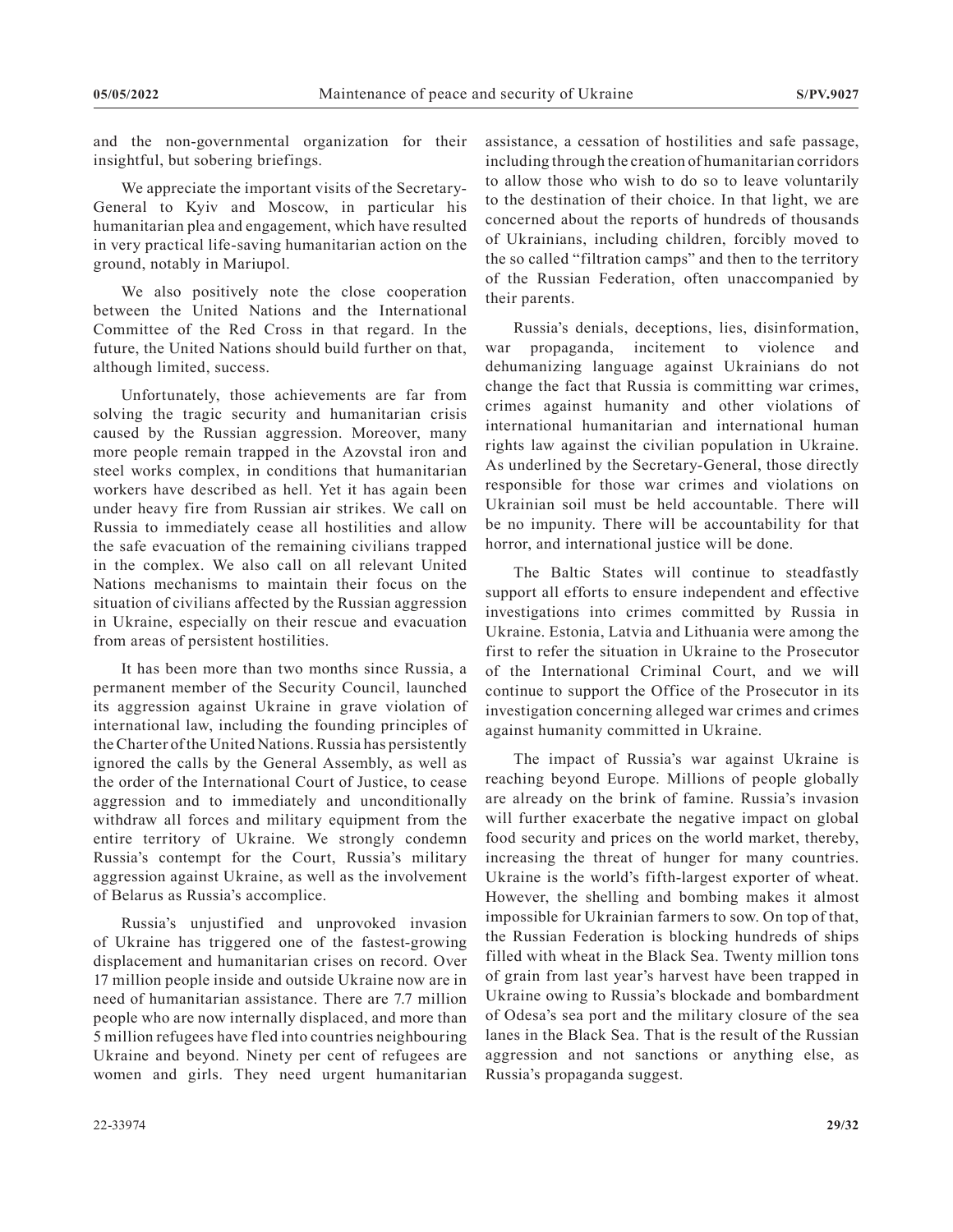We call on Russia to unblock Ukrainian ports and to restore the freedom of navigation. And we encourage the Security Council and the relevant United Nations agencies to consider ways to ensure the safe passage for grain-carrying ships from Ukraine's territorial waters to the Black Sea.

**The President**: I now give the floor to the representative of Italy.

**Mr. Massari** (Italy): Today's interventions by the Secretary-General, the Emergency Relief Coordinator and the High Commissioner for Human Rights confirmed the extraordinary gravity and the multidimensional character of this senseless war. This is, at the same time, an unprovoked military aggression, a blatant violation of the Charter of the United Nations by a permanent member of the Security Council, as well as a humanitarian and human rights crisis of dramatic proportions.

From a political perspective, we cannot but reaffirm the fundamentally illegal nature of this war, which violates the prohibition of the use of force against the territorial integrity and political independence of a sovereign country, the obligation to settle disputes peacefully and the prohibition on targeting the civilian population.

For that reason, while we reiterate once more our unwavering support for Ukraine's full independence within its internationally recognized borders and condemn the Russian military aggression, we appreciate and strongly support the diplomatic initiative taken by the Secretary-General with his recent mission to Moscow and Kyiv. Let me reaffirm our conviction that we need to take urgent steps towards peace, in the words of Secretary-General Guterres. Achieving a broad and sustainable ceasefire would be the first of those steps.

From a humanitarian perspective, the conflict in Ukraine is not only fuelling one of the most severe humanitarian crises in Europe since the Second World War; it is also exacerbating a global food security crisis. Italy renews its call on Russia to ensure safe, rapid and unhindered access to humanitarian assistance and to allow the export of crucial Ukrainian agricultural goods, including in order to alleviate the challenges faced by numerous States of the global South depending on those products.

We also strongly support the Secretary-General's proposal for a humanitarian contact group, composed of Russia, Ukraine and United Nations officials.

Italy has stood by Ukraine and its people since the beginning of the crisis, with general budgetary support, loans and support for the humanitarian activities carried out by the United Nations system and the International Committee of the Red Cross in Ukraine and in neighbouring countries. However, as humanitarian needs continue to increase as we speak, we are evaluating additional humanitarian initiatives, in terms of funding and in-kind donations.

From a human rights perspective, this aggression is dramatically affecting defenceless and innocent civilians, including those in the most vulnerable situations, such as women, children, elderly persons and persons with disabilities. As documented by the human rights monitoring mission in Ukraine, Russian armed forces have indiscriminately shelled and bombed densely populated areas. That is unacceptable, and we strongly advocate the establishment of safe passages for the evacuation of civilians.

We are also particularly concerned by the large-scale destruction and damage of civilian infrastructure, including medical and education facilities, the number of journalists and media workers killed and injured since the start of the conflict, and sexual and genderbased violence against women and girls.

Italy welcomes all measures to ensure full accountability for human rights violations as well as violations of international humanitarian law occurring in Ukraine, and fully supports the Independent International Commission of Inquiry on Ukraine, established by the Human Rights Council, and the investigation launched by national authorities and the International Criminal Court (ICC) on war crimes. That is why Italy, together with more than 40 States parties, has indeed referred the situation of Ukraine to the Prosecutor of the ICC.

**The President**: I now give the floor to the representative of Slovakia.

**Mr. Mlynár** (Slovakia): First of all, I would like to congratulate you, Madam President, on assuming the presidency of the Security Council for this month. We would like to express our full support for your work and initiatives for the remainder of the month. You can count on our continued support.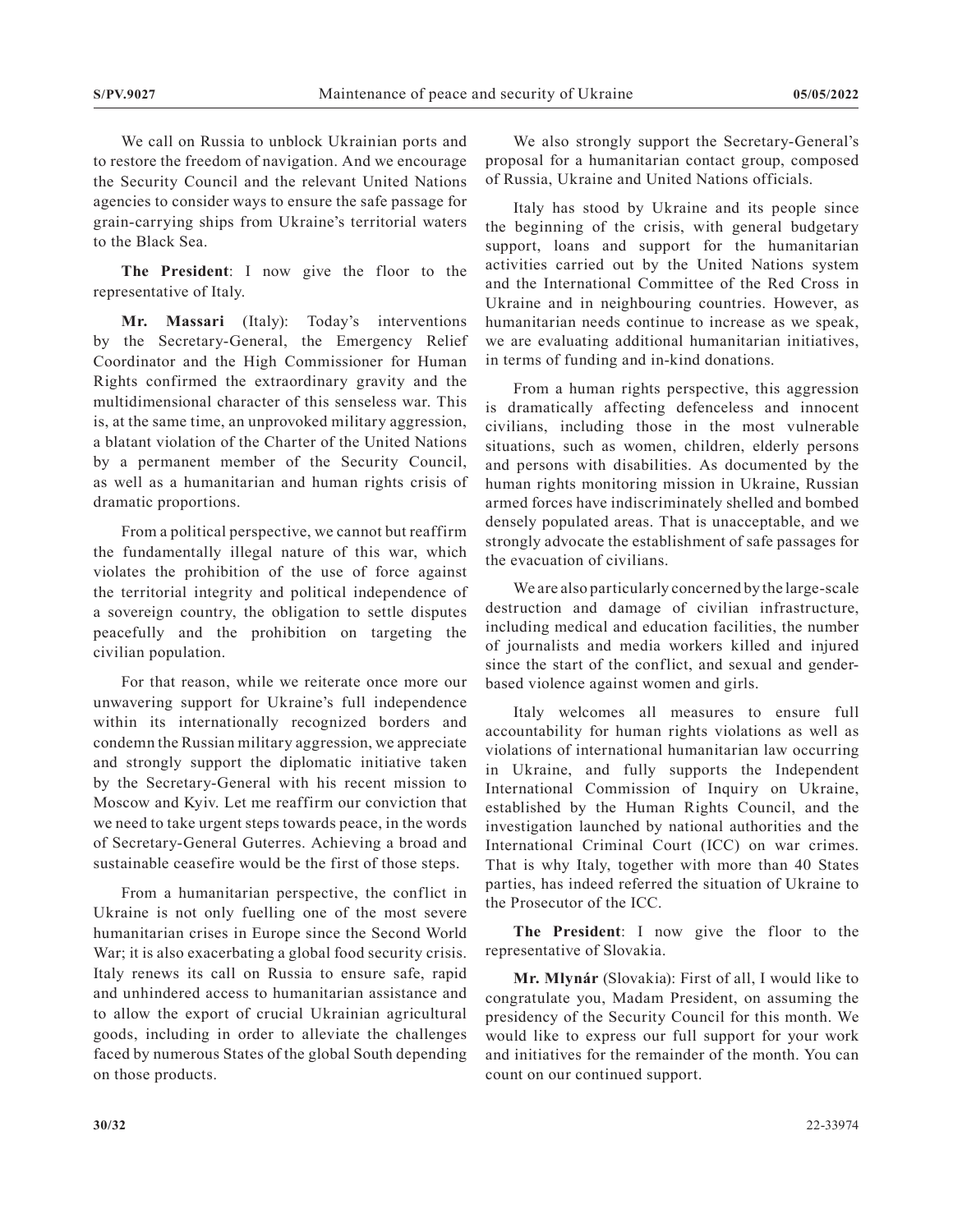I would also like to thank the Secretary-General and all other briefers for their sobering presentations that unfortunately confirmed our grave concerns about the humanitarian situation in Ukraine, in addition to many other aspects of the ongoing war. High Commissioner Bachelet mentioned that today is the seventy-first day of the war.

As we have remarked in previous meetings, even one more day of this terrible tragedy is one too many. It is therefore regrettable that we have to continue counting the days, and we truly hope that the tragedy will stop as soon as possible.

We thank the Secretary-General for his recent visits and his intervention. His work has been extremely important. That includes the locations outside of Kyiv that he visited on 28 April. After his visit there, he said:

"there is something everybody should remember, everywhere in the world. Wherever there is a war, the highest price is paid by civilians."

I would like to bring that to the attention of the Russian Federation and call on Russia to immediate cease its hostilities against Ukraine, in particular its attacks against civilians and civilian objects. I call on Russia to hear the countless calls, including from the Secretary-General, and unconditionally withdraw all troops from the whole territory of Ukraine.

Today we once again heard a victim-based narrative from the Permanent Representative of the Russian Federation. This is completely out of place in this context. I would also like to call on Russia to immediately stop this false narrative and distortion of facts. The facts are clear. It is clear to us who the aggressor is and who is suffering. The only thing that is not clear to us is why innocent civilians have to continue suffering as they have been for the past 71 days — and counting.

According to the Office of the United Nations High Commissioner for Human Rights, as of 4 May there have been  $6,635$  civilian casualties  $-3,238$  killed and 3,397 injured. I am mentioning those statistics to again remind the aggressor that we know the facts. They are all clear, and there will be no impunity for the crimes committed. But what is worse is the reason for the human suffering. We already condemned the Russian decision to start the senseless war under the pretext of the "special military operation" and the socalled need to de-Nazify and demilitarize Ukraine. But

what we recently heard from Foreign Minister Lavrov, who claimed that Adolf Hitler was part Jewish, is particularly hideous and confirms our approach based on fiercely combating the disinformation of the Russian Federation concerning the war in Ukraine.

As a neighbour, partner and directly affected country in the context of fleeing refugees, Slovakia is particularly alarmed by the crisis resulting from the Russian aggression. Almost 5.7 million refugees have fled the country. Since the beginning of the aggression of the Russian Federation, about 394,000 refugees have entered Slovakia so far. We have welcomed then and will continue doing so for as long as necessary. We will continue to stand in solidarity with them, as a close friend and a good neighbour in these most challenging times.

Let me conclude by reiterating our ongoing support for Ukraine. In that regard, Slovakia is one of the largest donors per capita with regard to military, humanitarian and financial assistance. We would rather not be; we would rather focus our efforts on other issues, but it is extremely important for us to reach out in this time of need. As they say, a friend in need is a friend in deed. This was also mentioned during today's high-level international donors conference for Ukraine in Warsaw, where the Prime Minister of Slovakia, Mr. Eduard Heger, announced an additional financial contribution of half a million euros for international organizations in order to bolster humanitarian assistance to Ukraine.

I would like to add my wish that — at least for the rest of this month or for the upcoming period — that this will not have to be repeated again in a similar fashion, but, of course, if we have to gather again, we are ready to do so, and will continue working closely with the Council.

**The President**: I now give the floor to the representative of Germany.

**Ms. Leendertse** (Germany): I thank the Secretary-General, Under-Secretary-General Griffiths, High Commissioner Bachelet and Ms. Luzan for their insightful briefings.

Furthermore, I want to thank the Secretary-General and all United Nations staff for their tireless efforts to alleviate the human suffering in Ukraine and neighbouring countries. Germany strongly supports those efforts. We were relieved about the successful evacuation operation from Mariupol. The people still